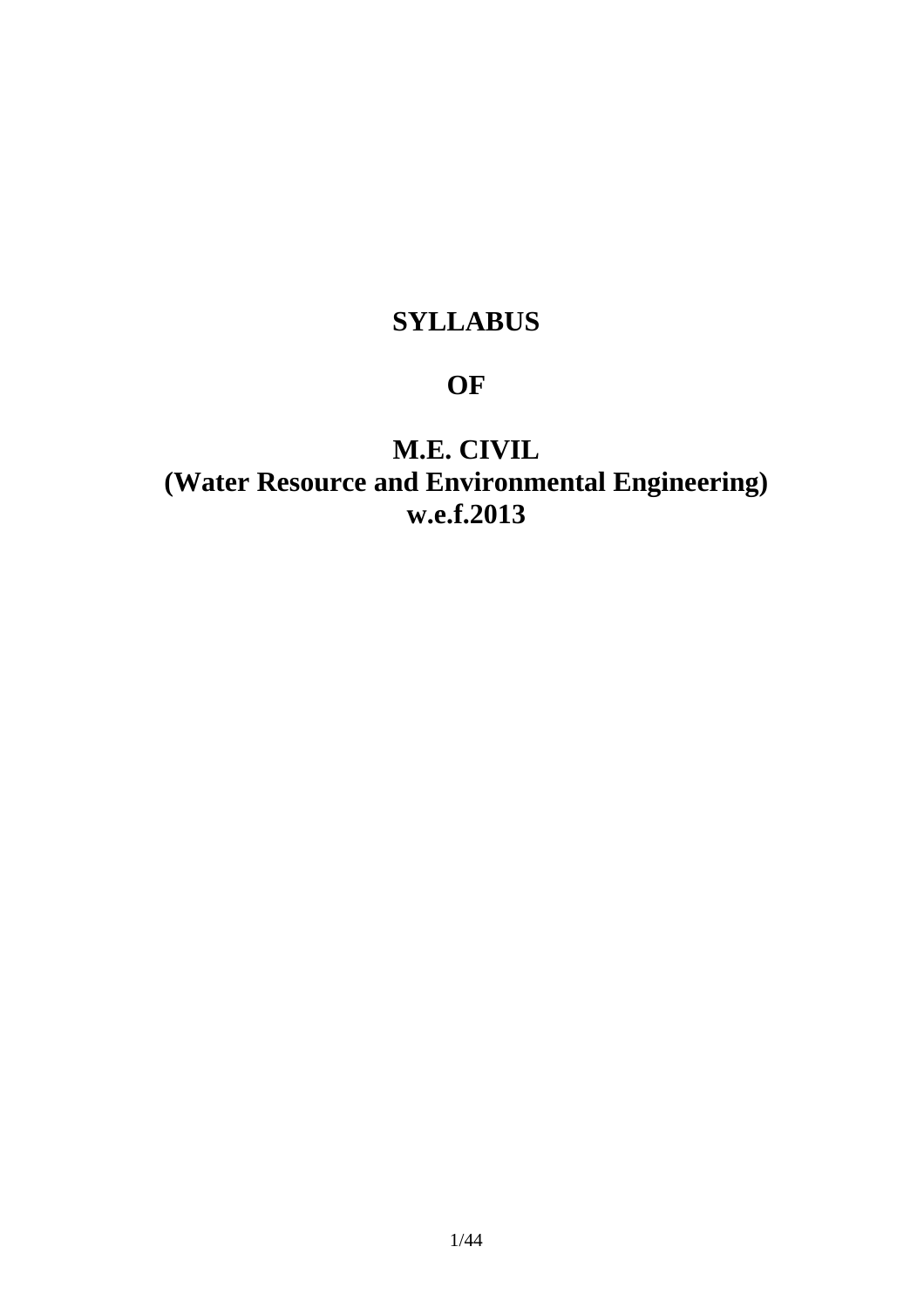# **M.E. Civil Engg (Water Resource and Environmental Engineering) 2013 Course**

**University of Pune , Document on Rules and Regulation for P.G.Courses be referred for the detailed information** 

# **1 Credit = 2 modules = 15 Hours**

# **COURSE STRUCTURE**

| <b>SEMESTER I</b> |                                                         |                                  |                                         |                                             |     |                           |              |                |
|-------------------|---------------------------------------------------------|----------------------------------|-----------------------------------------|---------------------------------------------|-----|---------------------------|--------------|----------------|
| Code              | <b>Subject</b>                                          | <b>Teaching</b><br><b>Scheme</b> |                                         | <b>Examination scheme</b>                   |     |                           |              | <b>Credits</b> |
|                   |                                                         | Lect./<br><b>Practical</b>       | Paper                                   |                                             | TW  | Oral<br>/Presentat<br>ion | <b>Total</b> |                |
|                   |                                                         |                                  | <b>In Semester</b><br><b>Assessment</b> | End<br><b>Semester</b><br><b>Assessment</b> |     |                           |              |                |
| 501<br>081        | Planning and<br>Management of<br><b>Water Resources</b> | $\overline{4}$                   | 50                                      | 50                                          |     |                           | 100          | $\overline{4}$ |
| 501<br>082        | Environmental<br>Chemistry and<br>Microbiology          | 4                                | 50                                      | 50                                          |     |                           | 100          | $\overline{4}$ |
| 501<br>083        | <b>Fluid Mechanics</b>                                  | $\overline{4}$                   | 50                                      | 50                                          | $-$ |                           | 100          | $\overline{4}$ |
| 501<br>004        | Research<br>Methodology<br>Treatment                    | $\overline{4}$                   | 50                                      | 50                                          |     |                           | 100          | $\overline{4}$ |
| 501<br>084        | Elective I                                              | 5                                | 50                                      | 50                                          | $-$ |                           | 100          | 5              |
| 501<br>085        | Lab Practice I                                          | $\overline{4}$                   |                                         |                                             | 50  | 50                        | 100          | $\overline{4}$ |
|                   | <b>Total</b>                                            | 25                               | 250                                     | 250                                         | 50  | 50                        | 600          | 25             |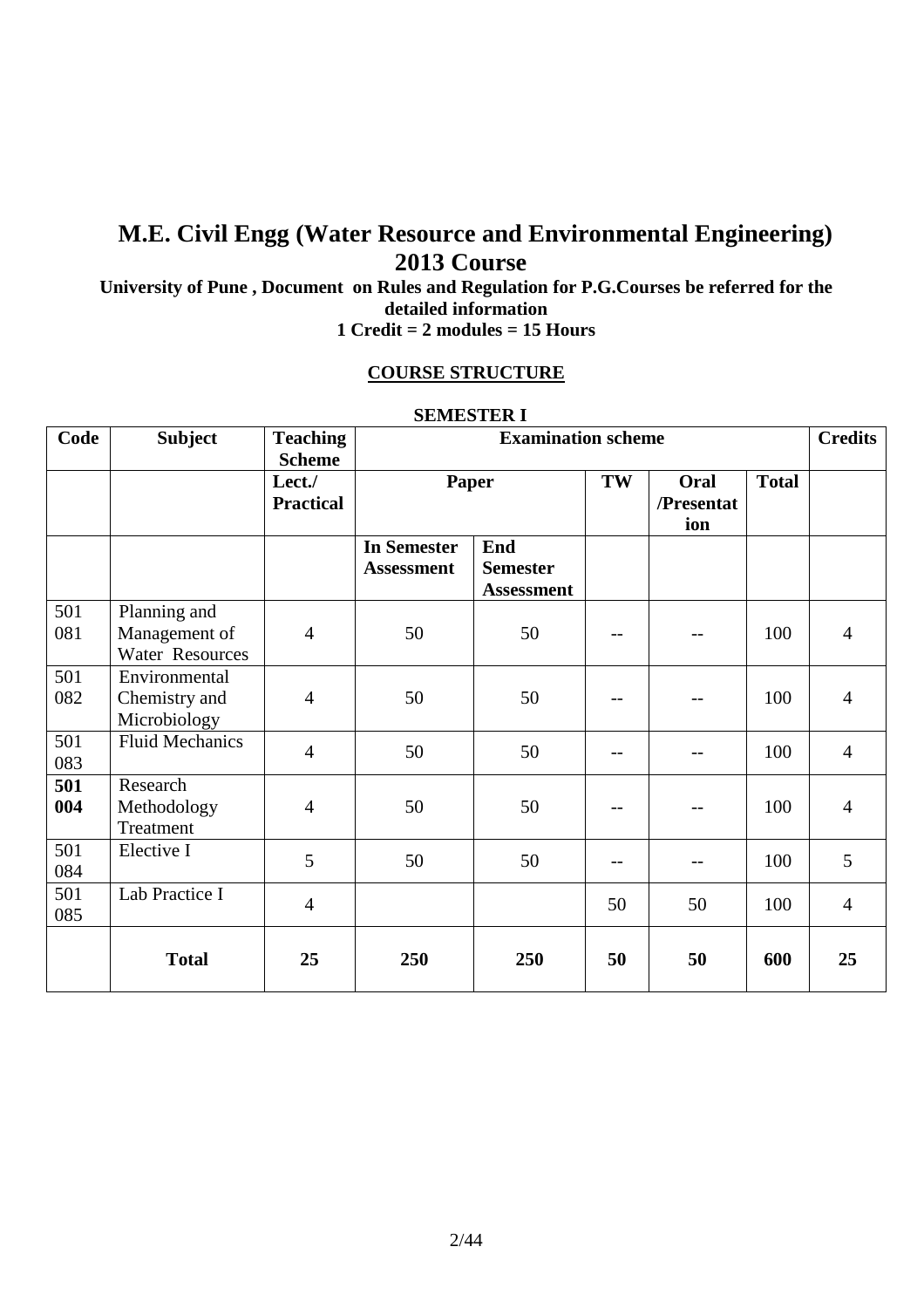|             |                     |          | <b>501 084-Elective 1</b> |          |                                   |
|-------------|---------------------|----------|---------------------------|----------|-----------------------------------|
| Code        | 2 Credits<br>Course | Code     | 1 Credit                  | Code     | <b>Audit Course</b><br>(No Credit |
|             |                     |          | <b>Course</b>             |          | Course)                           |
| 501 084A    | Cyber               | 501 084  | Economics &               | 501 084  | Mass                              |
|             | Security /          | F        | Finance For               | K        | communication,                    |
|             | Information         |          | Engineers                 |          | Photography                       |
|             | Security            |          |                           |          | and                               |
|             |                     |          |                           |          | Videography                       |
| 501 084     | Computational       | 501 084  | Foreign                   | 501 084L | Yoga and                          |
| B           | Methods             | G        | Language -I               |          | Meditation                        |
|             |                     |          |                           |          |                                   |
| 501 084     | Energy and          | 501 084  | Engineering               |          |                                   |
| $\mathbf C$ | Environment         | $\bf H$  | Ethics                    |          |                                   |
| 501 084     | Remote              | 501 084  | Intellectual              |          |                                   |
| D           | Sensing and         | I        | Property                  |          |                                   |
|             | Geographical        |          | Rights                    |          |                                   |
|             | Information         |          |                           |          |                                   |
|             | System              |          |                           |          |                                   |
|             |                     |          |                           |          |                                   |
| 501 084E    | Climate             | 501 084J | Sanskrit-I                |          |                                   |
|             | change              |          |                           |          |                                   |
|             |                     |          |                           |          |                                   |

# **501 084-Elective I**

# **SEMESTER –II**

| Code       | <b>Subject</b>                                                        | <b>Teaching</b><br><b>Scheme</b> |                                  | <b>Examination scheme</b>                   |    |                              |      |                |  |
|------------|-----------------------------------------------------------------------|----------------------------------|----------------------------------|---------------------------------------------|----|------------------------------|------|----------------|--|
|            |                                                                       | Lect./<br><b>Practical</b>       | Paper                            |                                             | TW | <b>Oral/Pres</b><br>entation | Tota |                |  |
|            |                                                                       |                                  | <b>In Semester</b><br>Assessment | End<br><b>Semester</b><br><b>Assessment</b> |    |                              |      |                |  |
| 501<br>086 | Environmental<br>Hydraulics and<br>Environmental<br><b>Structures</b> | $\overline{4}$                   | 50                               | 50                                          |    |                              | 100  | $\overline{4}$ |  |
| 501<br>087 | Hydrology                                                             | $\overline{4}$                   | 50                               | 50                                          |    |                              | 100  | $\overline{4}$ |  |
| 501<br>088 | <b>Open Channel</b><br>Hydraulics                                     | $\overline{4}$                   | 50                               | 50                                          |    |                              | 100  | $\overline{4}$ |  |
| 501        | Elective II                                                           | 5                                | 50                               | 50                                          |    |                              | 100  | 5              |  |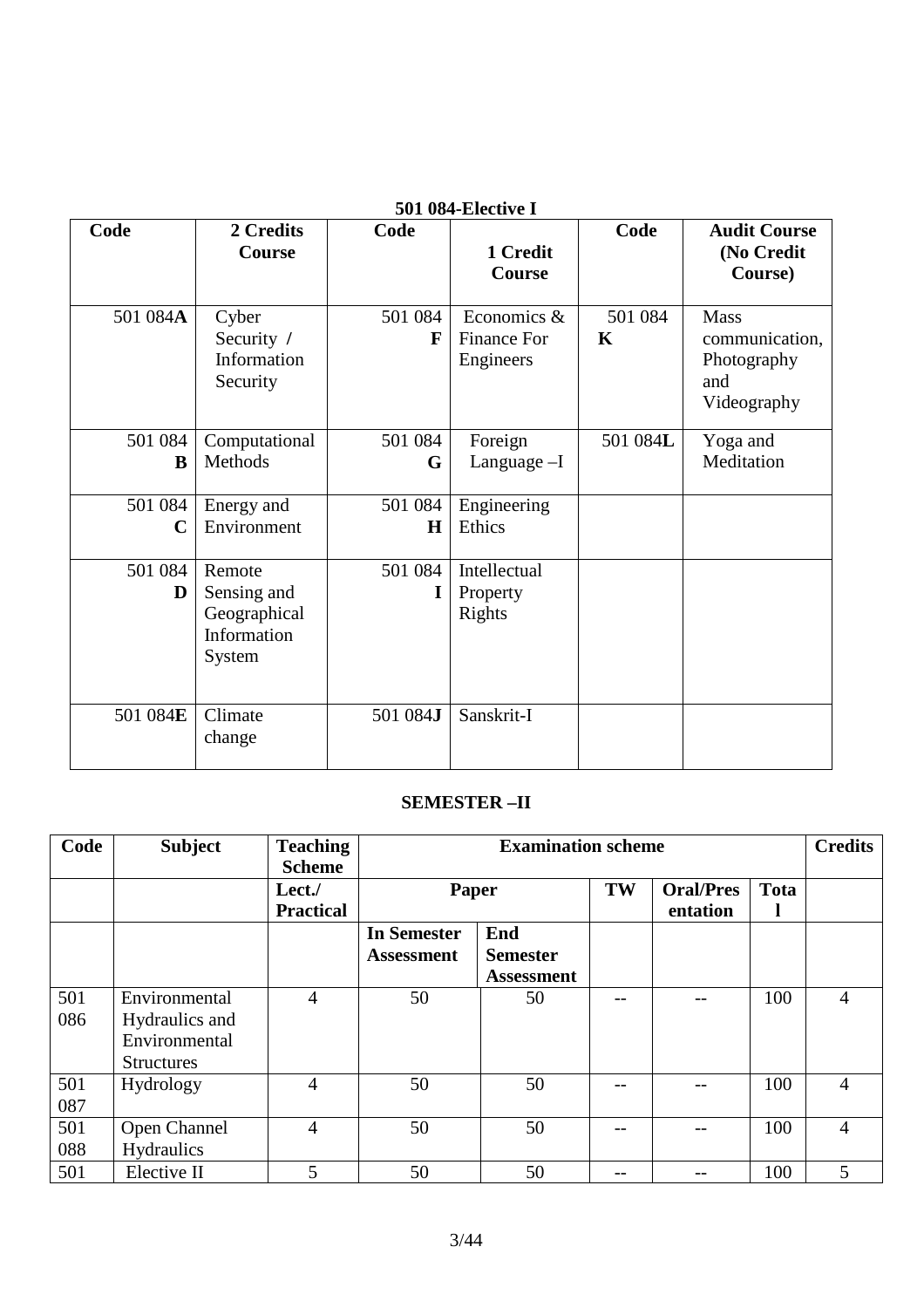| 089 |              |    |       |       |     |     |     |    |
|-----|--------------|----|-------|-------|-----|-----|-----|----|
| 501 | Lab          |    | $- -$ | $- -$ | 50  | 50  | 100 |    |
| 090 | Practice II  |    |       |       |     |     |     |    |
| 501 | Seminar I    |    | $- -$ | $- -$ | 50  | 50  | 100 |    |
| 091 |              |    |       |       |     |     |     |    |
|     | <b>Total</b> | 25 | 200   | 200   | 100 | 100 | 600 | 25 |

#### **501 089 : ELECTIVE –II**

**Select any combination having total of 5 credits from following technical / interdisciplinary courses** 

| Code                    | 2 Credits<br><b>Course</b><br>L | Code                    | 1 Credit<br><b>Course</b>                              | Code      | <b>Audit Course</b><br>(No Credit<br>Course) |
|-------------------------|---------------------------------|-------------------------|--------------------------------------------------------|-----------|----------------------------------------------|
| 501089<br>A             | Human Rights                    | 501 089 E               | Foreign<br>Language II                                 | 501 089I  | Performing Arts<br>- Music and<br>Dance      |
| 501 089<br>$\mathbf{B}$ | Mechanics of<br>Waves           | $\mathbf{F}$<br>501 089 | Industrial<br>Safety                                   | 501 089 J | Principle<br>Centred<br>Leadership           |
| $\mathbf C$<br>501 089  | Water<br>Management             | 501 089 G               | <b>Noise</b><br>Pollution<br>and Control<br>Techniques |           |                                              |
| 501 089 D               | Environmental<br>Geotechnology  | 501 089 H               | Sanskrit II                                            |           |                                              |

# **SEMESTER –III**

| Code       | <b>Subject</b>                                        | <b>Teaching</b><br><b>Scheme</b> | <b>Examination scheme</b>               |                                             |    |                              |      | <b>Credits</b> |
|------------|-------------------------------------------------------|----------------------------------|-----------------------------------------|---------------------------------------------|----|------------------------------|------|----------------|
|            |                                                       | Lect./<br><b>Practical</b>       | Paper                                   |                                             | TW | <b>Oral/Pres</b><br>entation | Tota |                |
|            |                                                       |                                  | <b>In Semester</b><br><b>Assessment</b> | End<br><b>Semester</b><br><b>Assessment</b> |    |                              |      |                |
| 601<br>092 | <b>Advanced Water</b><br>and Waste Water<br>Treatment | $\overline{4}$                   | 50                                      | 50                                          |    |                              | 100  | $\overline{4}$ |
| 601<br>093 | Dam<br>Engineering                                    | 4                                | 50                                      | 50                                          |    | $- -$                        | 100  | 4              |
| 601<br>094 | Elective III                                          | 5                                | 50                                      | 50                                          |    | $- -$                        | 100  | 5              |
| 601<br>095 | Seminar II                                            | $\overline{4}$                   |                                         |                                             | 50 | 50                           | 100  | $\overline{4}$ |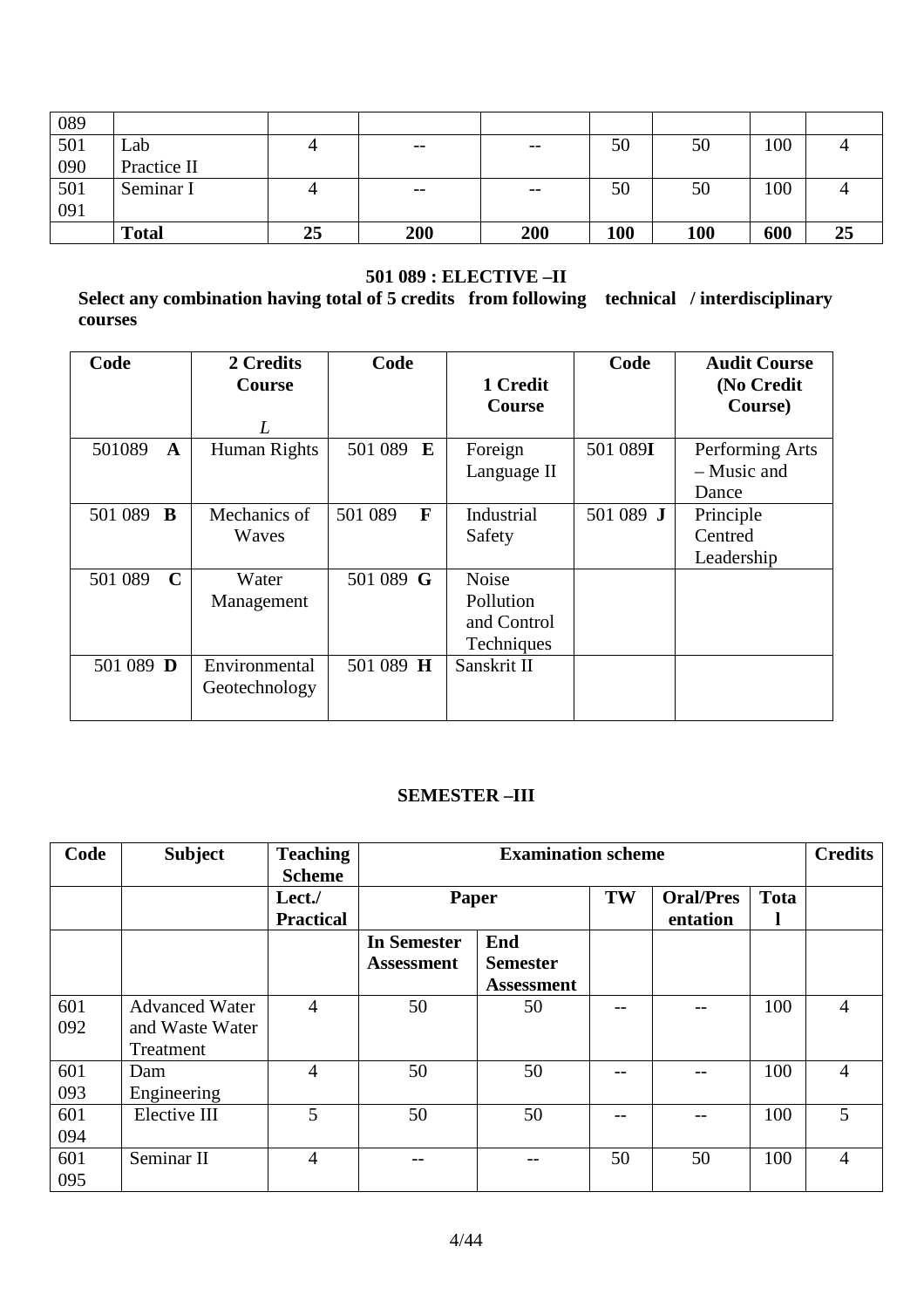| 601 | Project      |          | $- -$ | $- -$ | $\sim$<br>ΟU | 50  | 100 |                      |
|-----|--------------|----------|-------|-------|--------------|-----|-----|----------------------|
| 096 | Stage I      |          |       |       |              |     |     |                      |
|     | <b>Total</b> | ∼~<br>∠⊾ | 150   | 150   | 100          | 100 | 500 | $\sim$ $\sim$<br>້⊿J |

# **601 094 : ELECTIVE –III**

**Select any combination having total of 5 credits from following technical / interdisciplinary courses ---** 

| Code              | 2 Credits<br>Course<br>L                         | Code      | 1 Credit<br><b>Course</b> | Code      | <b>Audit</b><br><b>Course</b><br>(N <sub>0</sub> )<br><b>Credit</b><br>Course) |
|-------------------|--------------------------------------------------|-----------|---------------------------|-----------|--------------------------------------------------------------------------------|
| 601 0094A         | Optimization<br>Techniques                       | 601 0094E | Project<br>Funding        | 601 0094H | Chess                                                                          |
| 601 0094 <b>B</b> | Ground<br>Water<br>Modelling                     | 601 0094F | Foreign<br>Language-III   | 601 0094I | Abacus                                                                         |
| 601 0094C         | Solid<br>and<br>Hazardous<br>Waste<br>Management | 601 0094G | Rural<br>Engineering      |           |                                                                                |
| 601 0094D         | Industrial<br>Waste<br>Management                |           |                           |           |                                                                                |

#### **SEMESTER –IV**

| Cod<br>e | <b>Subject</b> | <b>Teaching</b><br><b>Scheme</b> |                   | <b>Examination scheme</b> |     |                     |              |    |  |
|----------|----------------|----------------------------------|-------------------|---------------------------|-----|---------------------|--------------|----|--|
|          |                | Lect./<br><b>Practical</b>       | <b>Paper</b>      |                           | TW  | Oral<br>/Presentati | <b>Total</b> |    |  |
|          |                |                                  |                   |                           |     | on                  |              |    |  |
|          |                |                                  | In                | End                       |     |                     |              |    |  |
|          |                |                                  | <b>Semester</b>   | <b>Semester</b>           |     |                     |              |    |  |
|          |                |                                  | <b>Assessment</b> | <b>Assessment</b>         |     |                     |              |    |  |
| 601      | Seminar III    | 5                                | --                |                           | 50  | 50                  | 100          | 5  |  |
| 097      |                |                                  |                   |                           |     |                     |              |    |  |
| 601      | Project Work   | 20                               |                   |                           | 150 | 50                  | 200          | 20 |  |
| 098      | Stage II       |                                  |                   |                           |     |                     |              |    |  |
|          | <b>Total</b>   | 25                               |                   | --                        | 200 | 100                 | 300          | 25 |  |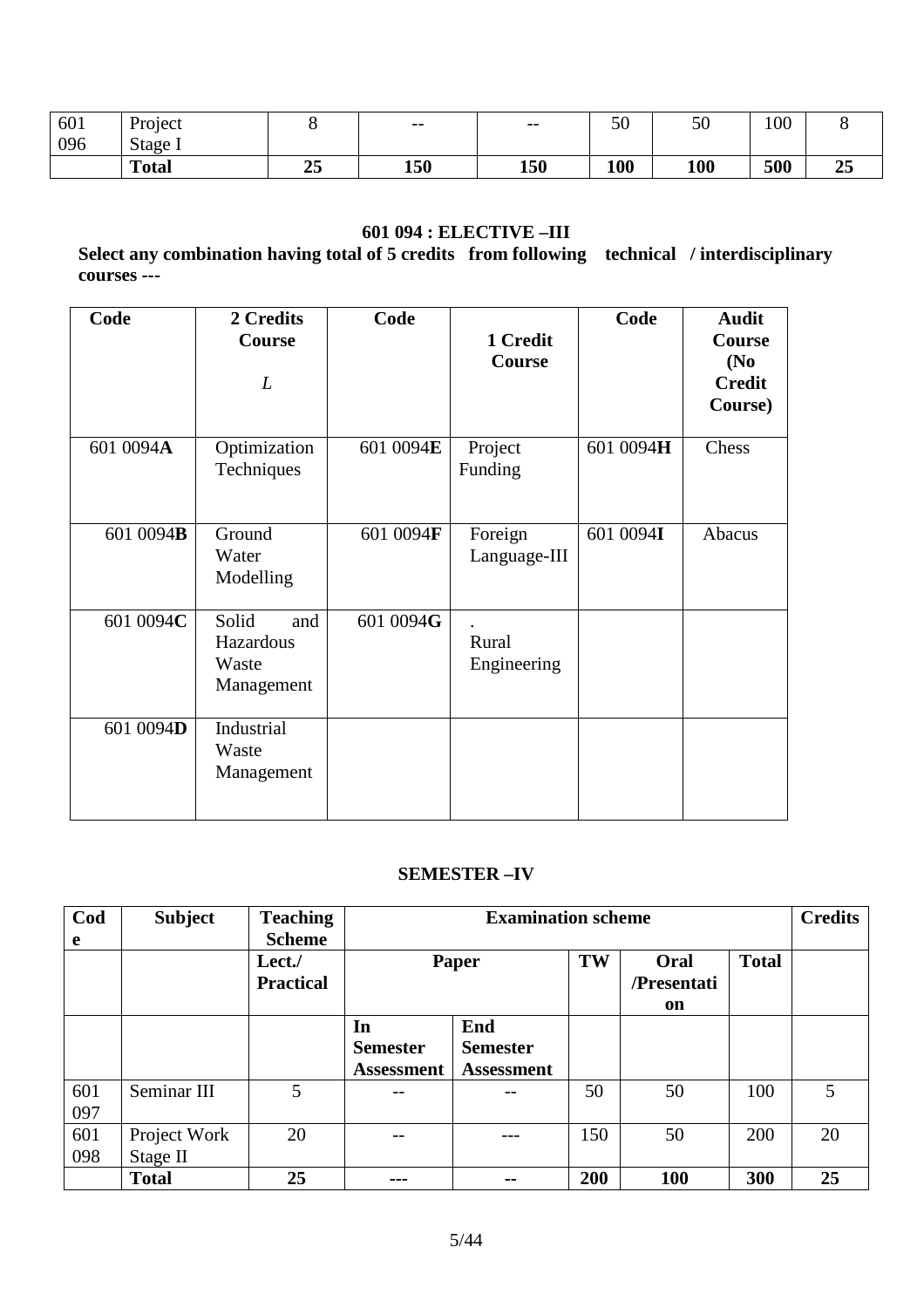# **UNIVERSITY OF PUNE M.E. (CIVIL) (Water Resource and Environmental Engineering) SEMESTER I 501 081- Planning and Management of Water Resources**

**Teaching Scheme : Examination Scheme: Lectures :4 Hrs./Week Theory Paper : 100 Marks Credits : 4 In Semester Assessment: 50 marks End Semester Assessment: 50 marks Duration of end semester theory paper: 3 hrs.** 

## **Module 1**

#### **Introduction:**

Objectives: of water resource planning and management, its Necessity, Aspects of water resources planning, water resource development; needs and opportunities; social goals

#### **Module 2**

Spatial and temporal characteristics of water resources, constraints for its development like nonreversibility; planning region and horizon.

#### **Module 3**

**Economic Planning:** Cost benefit studies of single and multipurpose projects– multi objective planning models, financial analysis of water resources projects, allocation of cost of multipurpose projects; repayment of cost.

#### **Module 4**

Demand for drinking water; irrigation, hydropower; navigational; planning for flood control.

#### **Module 5**

**Management of Water Resources:** Characteristics and functions of reservoir; reservoir sedimentation; conservation storage; conflict among uses

#### **Module 6**

**Reservoir operation studies** - Effect on river regime; long term simulation; reliability; resiliency and vulnerability assessment

#### **Module 7**

**Management of Ground-Water Resources:** Ground water evaluation; conjunctive use of surface and ground water.

#### **Module 8**

Discounting techniques; benefit cost parameters; estimation of benefits and costs; appraisal criteria; social benefit cost analysis. Basin planning; inter-basin transfer of water

#### **Reference Books**

- 1. James, L .D., and Lee, R. R., "Economics of Water Resources Planning", Mc Graw Hill.
- 2. Principles of Water Resources planning-by Goodman.
- 3. Water Resources System Planning by M.C. Chaturvedi.
- 4. Water Resources Planning and Management by-O.J. Helwege.
- 5. Water Management System Application-A.K. Biswas
- 6. Water resource Engineering- Linsley and Franzini, Mc Graw-Hill
- 7. Water resources planning and management- Grafton and Hussey, Cambridge Uni. Press.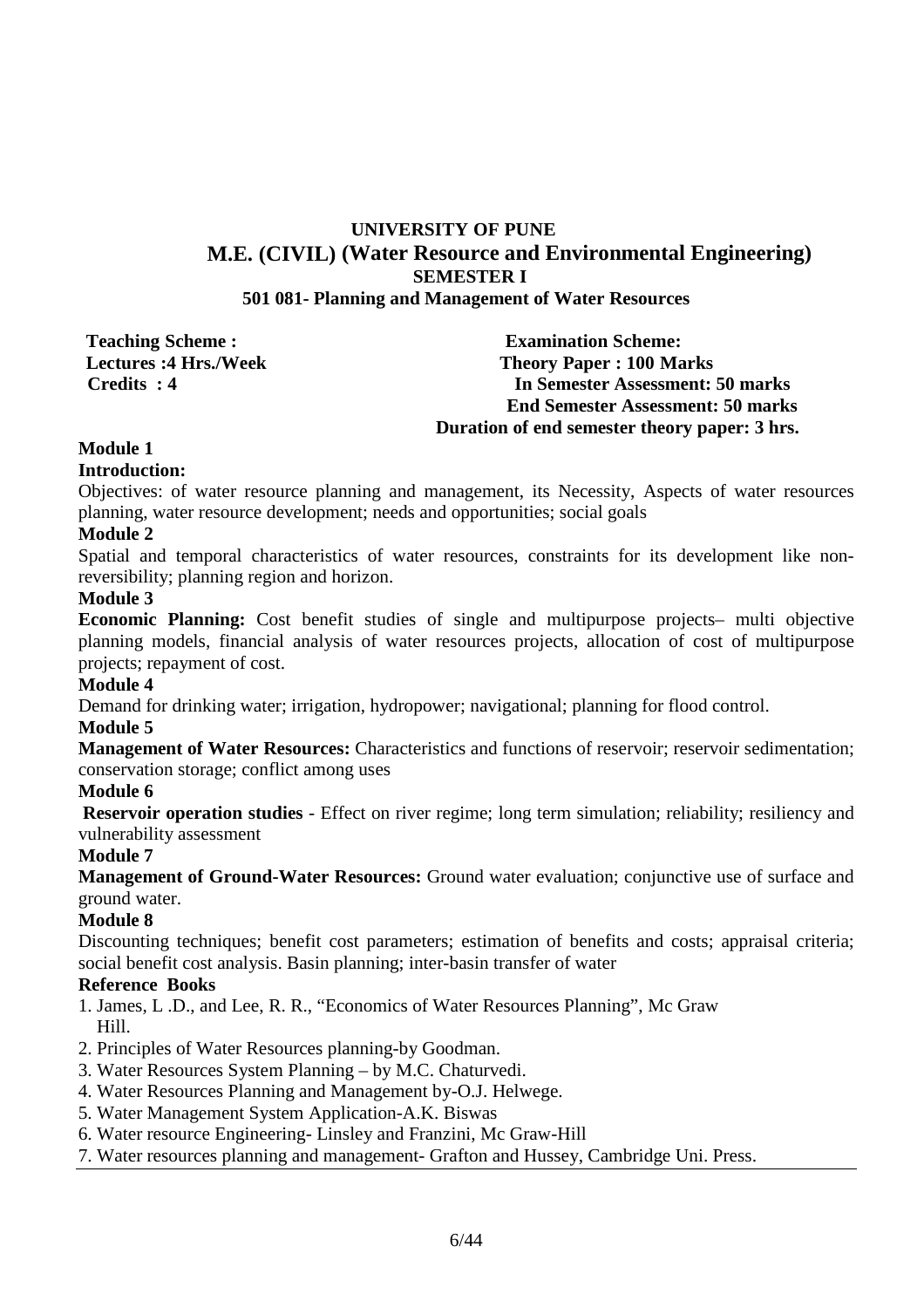# **UNIVERSITY OF PUNE M.E. (CIVIL) (Water Resource and Environmental Engineering) SEMESTER I**

#### **501 082- Environmental Chemistry and Microbiology**

**Teaching Scheme : Examination Scheme: Lectures :4 Hrs./Week Theory Paper : 100 Marks Credits : 4 In Semester Assessment: 50 marks End Semester Assessment: 50 marks Duration of end semester theory paper: 3 hrs.** 

## **Module 1**

#### **Chemistry of pollutants in the Atmosphere**:

Sources of air pollutant in atmosphere. Characteristic of air pollutant. Zoning of atmosphere, effects of temperature, lapse rate solar radiation and wind currant (wind rose digram) on the various pollutants. Air pollutant sampling technique in ambient air and stack monitoring system. Automobile pollution sampling technique, causes of automobile pollution and control technique.

#### **Module 2**

Introduction to Gaussian plume model, plume behaviour.Design the methods for controlling gases pollutant and particulate matter.(Including numerical)

#### **Module 3**

#### **Thermodynamics, mass and heat transfer.**

Introduction to basics of thermodynamics I & II law, ideal gases, boundary condition. Refrigeration cycle such as vapour compression and vapour absorption system, steam properties.

#### **Module 4**

**Chemical reaction** Different types of chemical reaction, reactor and their characteristics. Basics of mass transfer, absorption and adsorption process, various laws in mass transfer. Conduction, convection and radiation heat transfer and their application. (Including numerical)

#### **Module 5**

#### **Physico–Chemical methods for analysis of environmental pollutants and their concentration.**

Introduction to various physico-chemical parameters, their method of detection in water , waste water, solid waste and in soil. Water quality, Indian standards, quality control method. Various organic and inorganic compound such as surfactant, pesticides, synthetic polymers. Toxicity test on hazardous waste. Waste generation rate and energy recovery from SWM. Method for determination concentration of pollutant in air, liquid ,solid and hazardous waste. Chemical process calculations. Various method of determination of pollution concentration.

#### **Module 6**

#### **Instrumental method of pollutant analysis.**

Fundamental of lights, heat, velocity, acceleration, noise and their application in instrument design. Various law for design of environmental instruments. Study of various instruments used in pollution analysis such as pH meter, colorimeter, flame photometer, noise meter, accelerometer, turbidity meter, spectrophotometer single and double beam, AAS, HPLC,GC.

#### **Module 7 Bio kinetics and its applications.**

Bio kinetic coefficients, determination of bio kinetic coefficient in lab, application of bio kinetic constant, application of bio kinetic constant in ASP, Trickling filter, Lagoon , Oxidation ponds, UASB, Anoxic treatment, anaerobic digester, septic tank. Design of landfill bioreactor and leachate control in solid waste management. (Including numerical)

#### **Module 8 Micro organism and micro biology in environmental engineering.**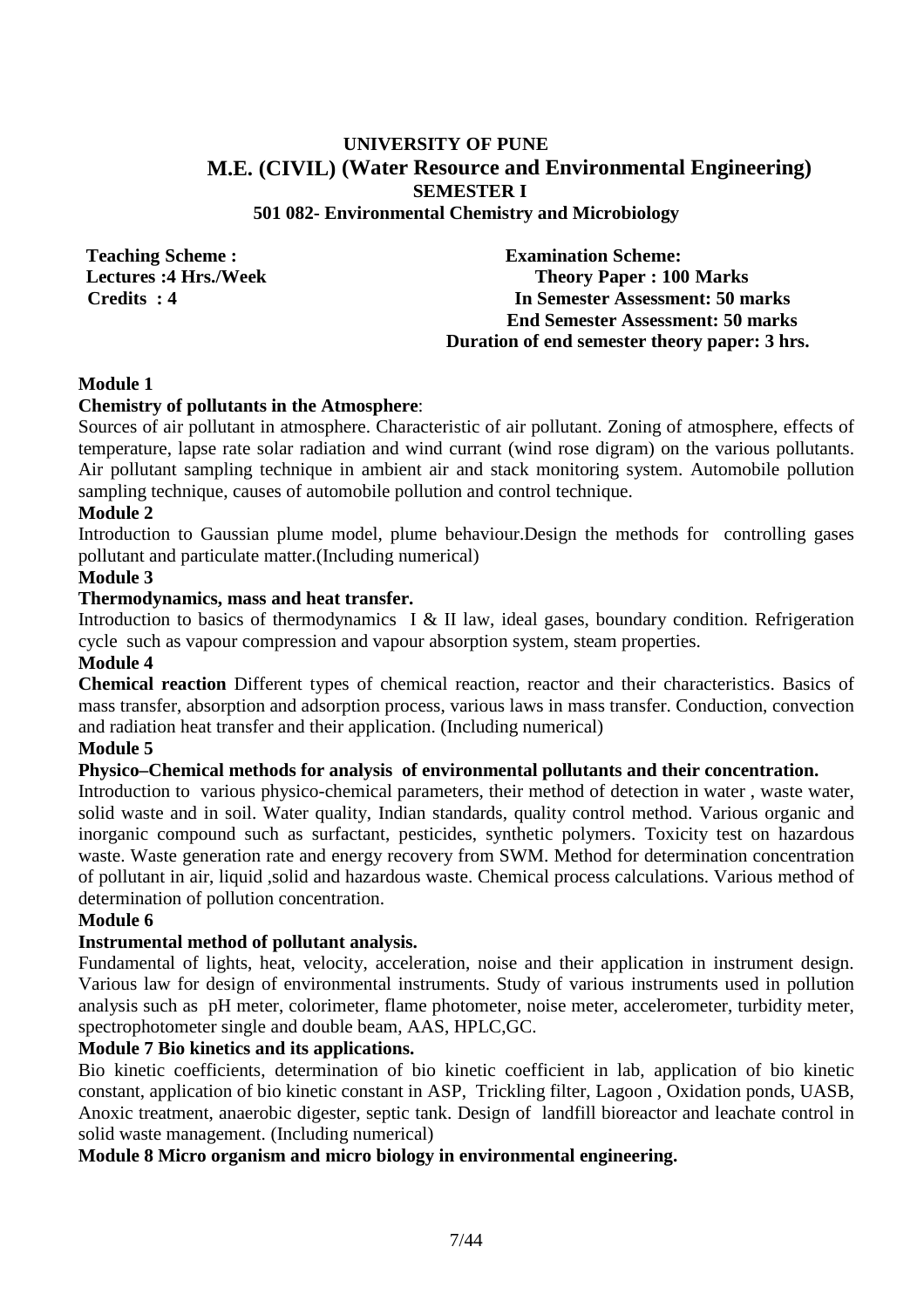Bacteria: classification and characteristics of bacteria, cell morphology, growth rate curve, culture techniques, gram staining, microscopic methods, MPN (Moond's Expression), Plate count and membrane filter techniques, Algae: classification, symbiosis, factors affecting algal growth, control of algae, fungi, moulds, protozoa, population dynamics, role of microbes, substrate utilization in biological waste treatment, significance of F/M ratio, acclimatization of bacteria, bioassay tests, aerobic and aerobic metabolism. Structure of prokaryotic and eukaryotic cells.

#### **Reference Books**

- 1) Chemistry for Environmental Engineers Swayer and McCarty
- 2) Outlines of Biochemistry Conn and Stump

3) Microbiology - Pelzar and Reid

- 4) Microbiology for Sanitary Engineers Ray MaKinney.
- 5) Environmental chemistry by A.K Day

## **UNIVERSITY OF PUNE M.E. (CIVIL) (Water Resource and Environmental Engineering) SEMESTER I 501 083 - Fluid Mechanics**

**Teaching Scheme : Examination Scheme: Lectures :4 Hrs./Week Theory Paper : 100 Marks Credits : 4 In Semester Assessment: 50 marks End Semester Assessment: 50 marks Duration of end semester theory paper: 3 hrs.** 

## **Module 1**

#### **Introduction:**

Revision of concepts in basic Fluid Mechanics such as classification of flows, Equation of continuity for three dimensional flow in Cartesian co-ordinates, equation of continuity for one-dimensional flow along a streamline, types of motion, rotational and irrotational motion, velocity potential, stream function and flow net, Euler's equation of motion along a streamline and its integration, Bernoulli's equation.

## **Module 2**

Development of boundary layer on a flat plate nominal, displacement, momentum, energy thicknesses, laminar, transitional and turbulent boundary layer, laminar sub layer, Local and mean drag coefficients

# **Module 3**

#### **Kinematics:**

Continuity Equation in polar and cylindrical coordinates, solving Laplace equation by graphical & relaxation method, conformal mapping. Standard two dimensional flow pattern, source, sink, doublet and their combination

## **Module 4**

#### **Laminar Flow:**

Navier strokes equation-derivation, exact flow between parallel plates-it's exact solution, flow near an oscillating plate & suddenly accelerated plate.

#### **Module 5**

## **Boundary Layer Theory:**

Karman's momentum integral equation, Karman Pohelhausen's solution, boundary layer separation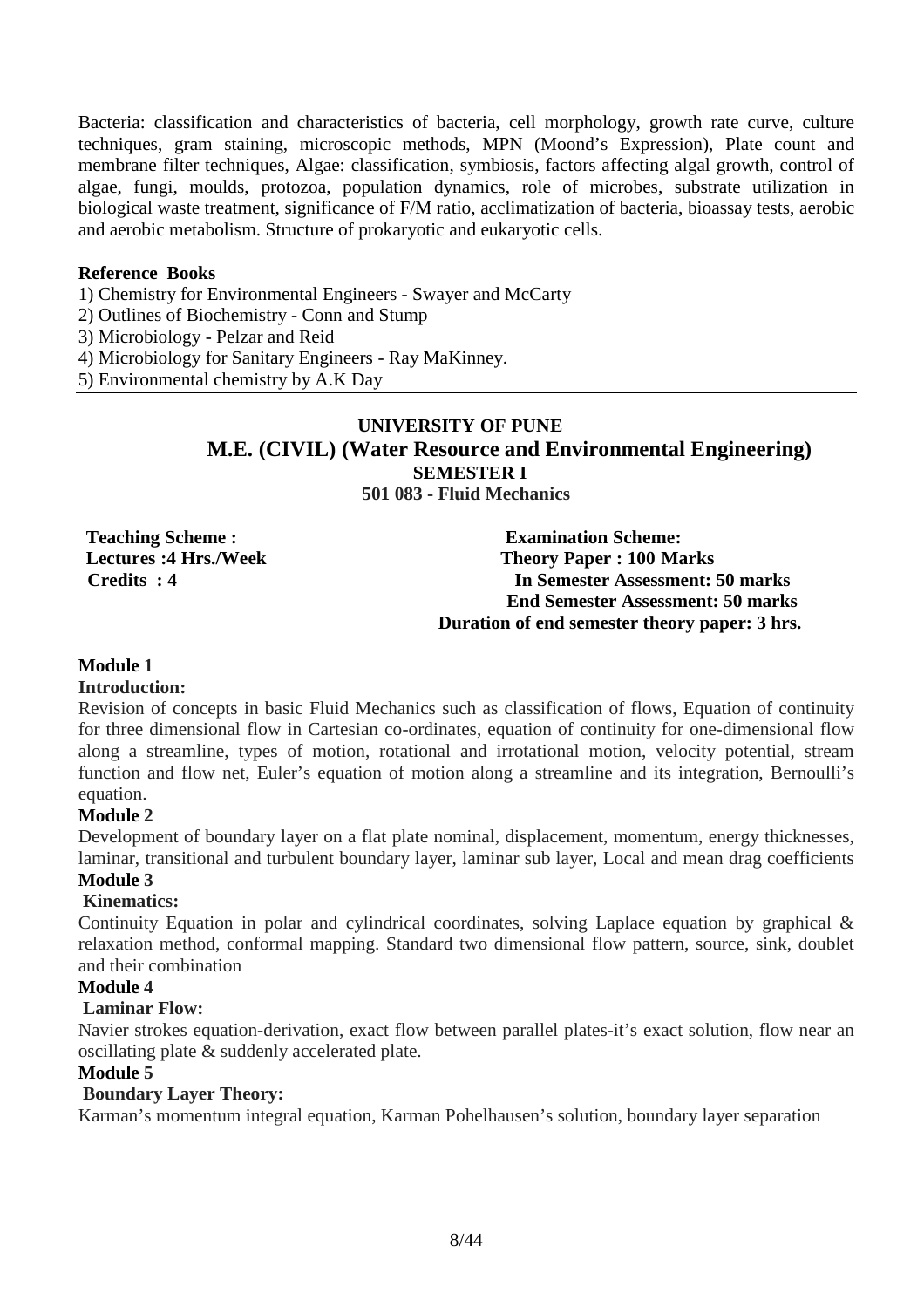# **Module 6**

# **Turbulent Flow:**

Reynolds' equation of motion, typical solution, Energy and Momentum equation, Statistical theory of turbulence, Isotropic and homogeneous turbulence, probability density function

# **Module 7**

# **Fundamentals of Compressible Flow:**

Compressible fluid flow-fundamental equation, continuity equation, energy equation, velocity of propagation, Pressure, density and temperature in terms of Mach number,

# **Module 8**

Normal shock in one dimensional compressible flow and compressible flow around immersed bodies **Reference Books** 

- 1. Fluid Mechanics and Hydraulic Machines Sukumar Patil, Tata McGraw-Hill
- 2. Fluid Mechanics- Grade & Mirajgaonkar
- 3. Fluid Mechanics and Machinary- D. Ramadurgaiah, New age International
- 4. Boundary Layer Theory- H. Schlichting, Springer New-York 2000
- 5. Fluid Mechanics-Victor L Streeter & E.B. Wylie, Mc-Graw Hill
- 6. Fluid Mechanics-Frank M White, Mc-Graw Hill
- 7. Fluid Mechanics-Fundamentals and Applications- Cengel and Cimbala, McGraw- Hill

# **UNIVERSITY OF PUNE M.E. (CIVIL) (Water Resource and Environmental Engineering) SEMESTER I**

 **501 004 : Research Methodology**

**Teaching Scheme Examination Scheme Lectures: 4 hours/week In semester Exam: 50 Marks Credits 4 End Sem. Exam. : 50 marks Duration of end semester theory paper: 3 hrs.** 

# **Module1:**

**Introduction to Research** ,Meaning of research ,types of research, process of research, Sources of research problem, Criteria / Characteristics of a good research problem, Errors in selecting a research problem, Scope and objectives of research problem, formulation of research hypotheses**.** Search for causation

## **Module 2:**

**Developing a Research Proposal** Format of research proposal, Individual research proposal, Institutional research proposal,Significance,objectives,methodology,Funding for the proposal,Different funding agaencies.Framework for the planning

## **Module 3:**

**Literature survey-** Definition of literature and literature survey, need of literature survey, sources of literature, elements and objectives of literature survey, styles of literature survey, and strategies of literature survey.

## **Module 4:**

 **Data collection ,Measuring,Sampling and Scaling—**Classification of data, benefits and drawbacks of data, evaluation of data,qualititative methods of data collection, methods of qualitative research, Sampling,sample size,sampling strategy,attitude measurement and scaling, types of measurements, criteria of good measurements, classification of scales.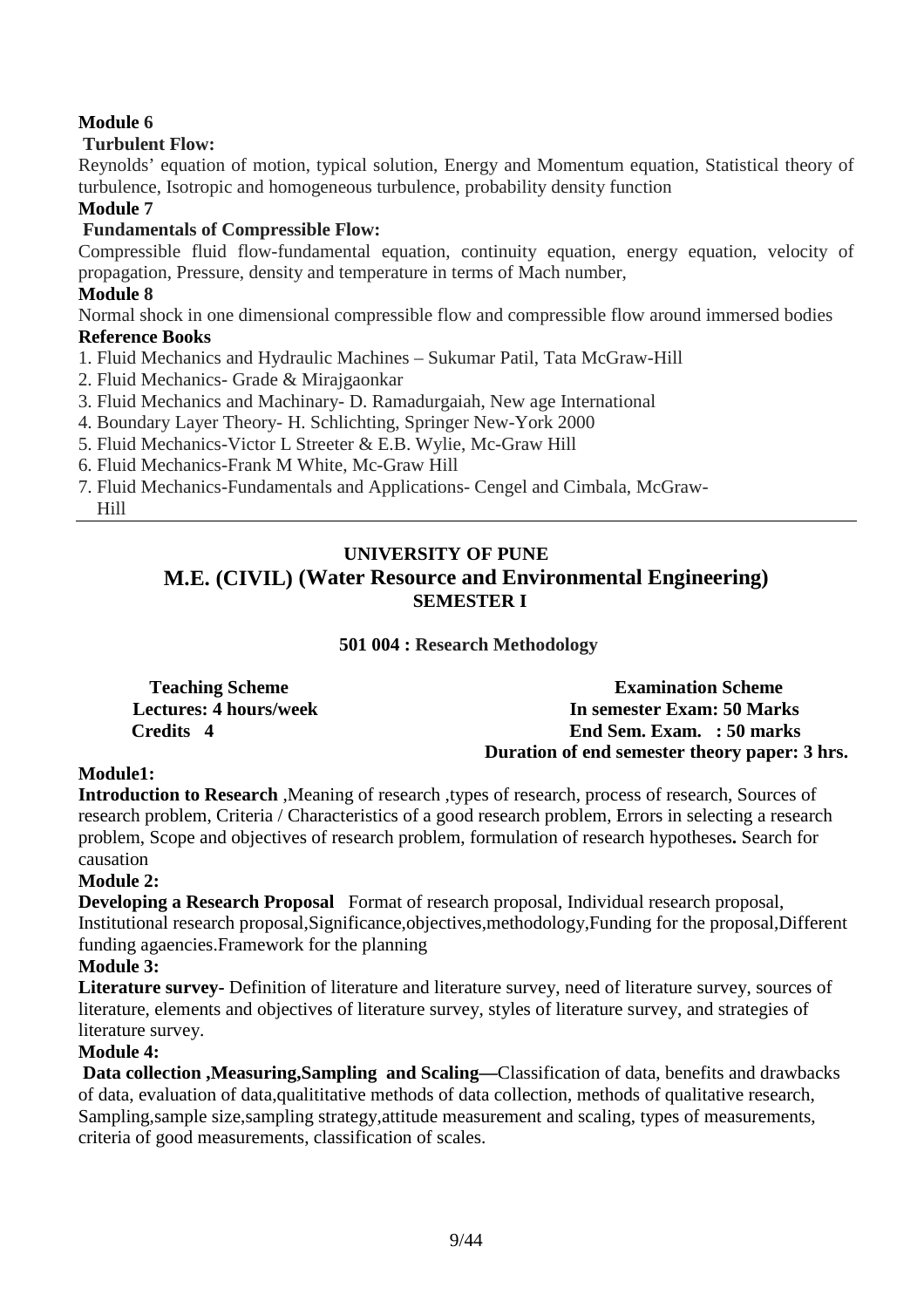# **Module 5:**

**Preliminary data analysis-** Testing of hypothesis- concepts and testing , analysis of variance techniques, introduction to non parametric tests.Valedity and reliability,Approaches to qualitative and quantitative data analysis

#### **Module 6:**

**Advanced data analysis techniques-**Correlation and regression analysis, Introduction to factor analysis, discriminant analysis, cluster analysis, multidimensional scaling,Descriptive statistics,Inferential statistics,Mutidimentional measurementnand factor analysis

#### **Module 7:**

**Report writing—**Need of effective documentation, importance of report writing, types of reports, report structure, report formulation,Plagirism.

#### **Module 8:**

**Presentation of research---**Research briefing, presentation styles, impact of presentation, elements of effective presentation, Writing of research paper, presenting and publishing paper, patent procedure.

#### **Reference Books:**

- 1**.** Research Methodology**:** concepts and cases—Deepak Chawla and Neena Sondhi,Vikas Publishing House Pvt.Ltd. (ISBN 978-81-259-5205-3)
- 2.Research Methods for Business—Sekaran Uma and Roger Bougie—Wiley,India
- 3. Research Methodology: Methods and Trends', by Dr. C. R. Kothari--- New Age International Publishers.
- 4.Research Methods in Education---Louis Cohen,Manion,Morrison---Routledge(Taylor &Francis Group) / -- Cambridge University Press India Pvt. Ltd.-ISBN-978-0-415-58336-7
- 5. Research Methodology: An Introduction' by Wayne Goddard and Stuart Melville
- 6. Research Methodology: A Step by Step Guide for Beginners', by Ranjit Kumar
- 7. Research in Education---John Best and James Kahn,Prentice Hall of India Pvt.Ltd.

**e-Resource---For class room ppts---www.wileyeurope.com/college/sekaran** 

# **-------------------------------------------------------------------------------------------------------------------------- UNIVERSITY OF PUNE**

#### **M.E. (CIVIL) (Water Resource and Environmental Engineering) SEMESTER I**

# **501 084 : Elective –I**

**Teaching Scheme Examination Scheme Lectures: 5 hours/week In semester Exam: 50 Marks Credits 5 End Sem. Exam. : 50 marks Duration of end semester theory paper: 3 hrs.** 

**\* Elective I - Select any combination having total of 5 credits from following technical / interdisciplinary courses**

| Code      | 2 Credits Course              | Code      | 1 Credit<br><b>Course</b>               | Code         | <b>Audit Course</b><br>(No Credit<br>Course) |
|-----------|-------------------------------|-----------|-----------------------------------------|--------------|----------------------------------------------|
| 501 084 A | Cyber<br>Security/Information | 501 084 F | Economics &<br>Finance For<br>Engineers | 501 084<br>K | <b>Mass</b><br>communication,<br>Photography |

#### **501 084- Elective I**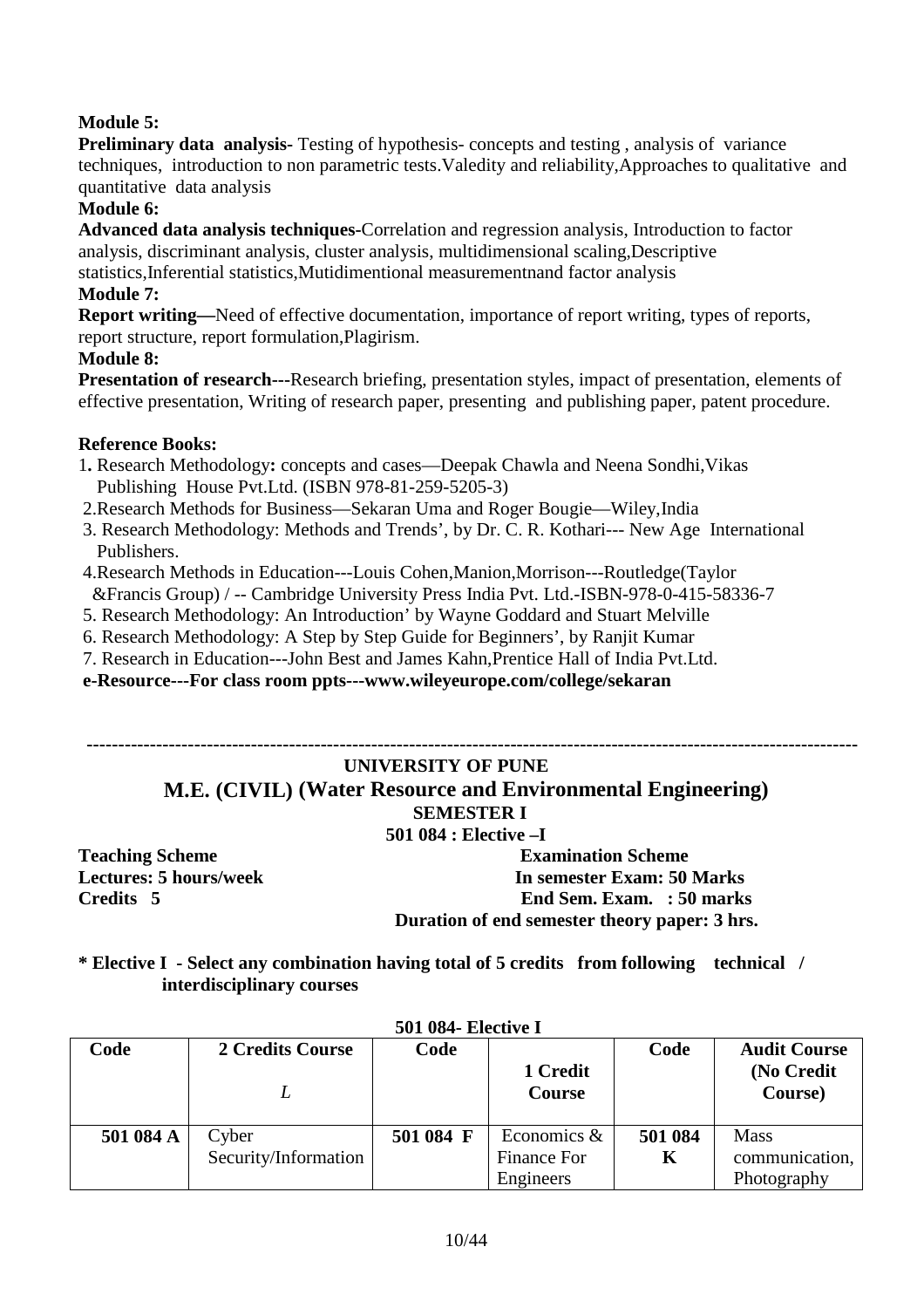|           | security                  |           |              |         | and<br>Videography |
|-----------|---------------------------|-----------|--------------|---------|--------------------|
| 501 084 B | Computational             | 501 084   | Foreign      | 501 084 | Yoga and           |
|           | Methods                   | G         | Language -I  |         | Meditation         |
| 501 084   | Energy and                | 501 084   | Engineering  |         |                    |
| C         | Environment               | Н         | Ethics       |         |                    |
| 501 084   | Remote Sensing and        | 501 084   | Intellectual |         |                    |
| D         | Geographical              |           | Property     |         |                    |
|           | <b>Information System</b> |           | Rights       |         |                    |
| 501 084 E | Climate change            | 501 084 J | Sanskrit-I   |         |                    |

# **501 084 AElective I - Cyber Security / Information security (2Credits course)**

#### **Module1:**

**Basic Concepts of Technology and Law***:* Basics of Information Technology, Basics of Indian Legal System, Information Technology Act 2000 (Amended), Relevant Amendments in all other laws.E-Contract**:** The essence of digital contracts, Law of Contract, Construction of E-contracts, Issues of security, Employment contracts, Consultant Agreements and Digital signature

#### **Module2:**

**Intelligent Property Issues in Cyber space:** Doman names and related issues, Copyright in digital media, Patents in cyber world.

**Rights of Neitzens and E- Governance:** Privacy and freedom issues in cyber world, E-Governance, Cyber crimes and Cyber laws.

#### **Module 3:**

**Information Security Fundamentals:** Background, Importance, Statistics, National and International Scenario, Goals of security, Confidentiality, Privacy, Integrity, Non-repudiation, Availability.

Essentials of computer security - Sources of security threats – Intruders, Viruses, Worms and related threats - Threat identification - Threat analysis - Vulnerability identification and Assessment.

#### **Module 4:**

**Security Investigation:** Need for Security, Business Needs, Threats, Attacks, Legal, Ethical and Professional Issues

**Access Control, Intrusion Detection and Server Management, Firewalls:** 

Overview of Identification and Authorization, Overview of IDS, Intrusion, Detection Systems and Intrusion Prevention Systems, User Management, Overview of Firewalls, Types of Firewalls, DMZ and firewall features

**Security Policies and Management:** Security Policy Design, Designing Security Procedures, Risk Management and Assessment Techniques, Security standards, Security Models. Security Management Practices, Security Laws, Information Classification Process, Risk Management, Security Procedures and Guidelines, Business Continuity and Disaster Recovery, Ethics and Best Practices, Security Assurance,

# **Reference Books:**

1) Bakshi P M and Sri R K, Cyber and E-commerce Laws, Bharat Publishing House,  $1<sup>st</sup>$  Edn, 2002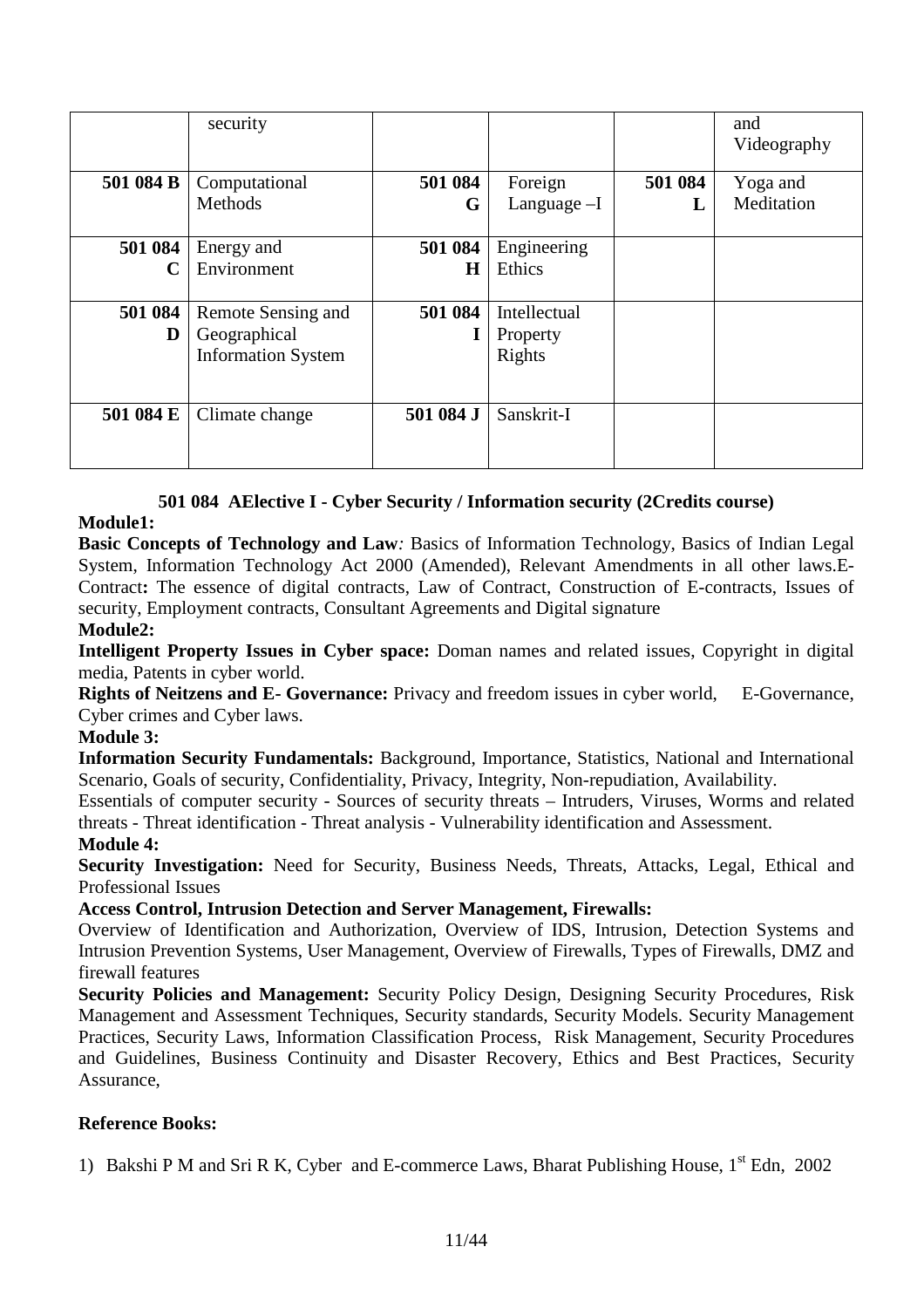- 2) Syed Shakil Ahmed, Rajiv Raheja, A handbook on Information technology: Cyber law and E-Commerce, Capital Law House, 2004
- 3) Rodney D Ryder, Business Process Outsourcing, Date Protection and Information Security, Wadhwa & Co.,  $1<sup>st</sup>$  Edn, 2001
- 4) Vakul Sharma, Information Technology Law and Practice, Delhi Law House, 3<sup>rd</sup> Edn, 2011
- $5)$  Lipton, K., Cyberspace Law Cases and Materials,  $2<sup>nd</sup>$  edition. Aspen Publishers. NY: New York, 2006
- 6) Michael E Whitman and Herbert J Mattord, Principles of Information Security, Vikas Publishing House, New Delhi, 2003
- 7) Micki Krause, Harold F. Tipton, Handbook of Information Security Management, Vol 1-3 CRC Press LLC, 2004.
- 8) Michael E Whitman and Herbert J Mattord, Principles of Information Security, Vikas Publishing House, New Delhi, 2003

#### **501 084 -B -Elective I Computational Methods (2Credits course)**

#### **Module1:**

#### **Numerical differentiation I:**

Partial differential equation Laplace and Poisson's equation-solution, method of characteristics for solution of initial boundary value problems, relaxation method

#### **Module 2**

#### **Numerical differentiation II:**

Finite Difference, Gaussian elimination and Gauss, Jordan methods, matrix inversion, Gauss Seidel method –Newton- Raphson method

#### **Module 3**

#### **Statistics and Probability:**

Moments, Skewness and Kurtosis, Probability, conditional probability, various theoretical distributions like binomial, normal, log-normal, Poisson, gamma distribution, Pearson type I, II & II distribution test of significance, Gumbel distribution, testing of hypotheses – Large sample tests for mean and proportion, Chi-square test

#### **Module 4**

#### **Regression and Correlation:**

Regression and correlation – rank correlation – multiple and partial correlation – analysis of varianceone way and two way classifications – experimental design – Latin square design,

#### **Reference Books**

1.Higher Engineering Mathematics by B. S. Grewal (Khanna Publication, Delhi).

2.Venkatraman, M.K., Numerical Methods in Science and Engineering, National Publisher Company. 3.Numerical Methods by Krishna Raju

4.Shanthakumar M.S., Numerical Methods & Analysis

5.Gupta, S.C. and Kapur, V.K., "Fundamentals of Mathematical Statistics ", Sultan Chand & Sons, New Delhi, 1999.

#### **501 084- C- Elective I- Energy And Environment (2Credits course)**

#### **Module 1 Energy Crisis:**

Historical events, energy requirement of society in past and present situation, availability and need of conventional energy resources, major environmental problems related to the conventional energy resources, future possibilities of energy need and availability.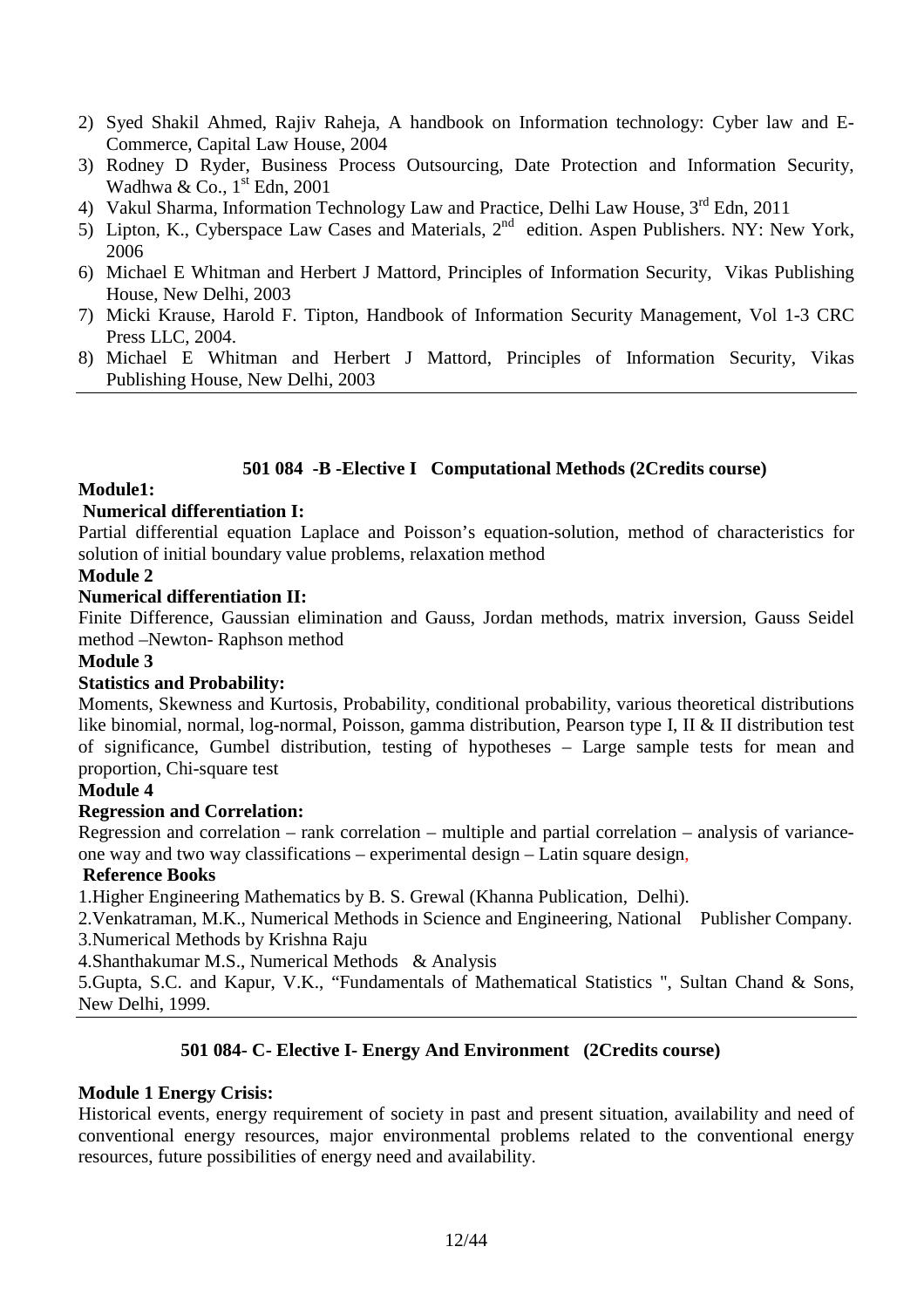Non-conventional energy sources: Hydro power plant, tidal energy, biomass energy, wind energy, Hydrogen as a source of energy, energy conversion technologies, their principles, equipment and suitability in context of India. Environmental impacts of these technologies.

#### **Module 2 Solar Energy Option:**

Sun as source of energy, direct methods of solar energy collection, process of photovoltaic energy conversion, solar energy conversion technologies and devices, their principles, working and application, environmental impacts of solar energy.

Biomass Energy**:** Concept of biomass energy utilization, types of biomass energy, conversion processes, biogas production, biomass gasification process and technologies, environmental impacts of biomass energy. (Including numerical)

#### **Module 3 Energy Storage:**

Types of energy storage, devices for sensible and latent heat storage, energy storage in dry batteries, nickel-cadmium batteries, secondary heat storage, chemical storage, environmental consequences of energy storage systems (Including numerical)

#### **Module 4 Energy recovery systems:**

Approaches to waste Energy Utilization, Equipment, Utilization System, objective, principles of heat transfer, Gas to Gas heat transfer, Gas to Liquid heat transfer, Recovery of waste heat in coil coating, Non-conventional liquid fuels, Heat recovery by Cogeneration. (Including numerical)

#### **Reference Books**

1. Bewik M.W.M. - Handbook of organic waste conversion

2. Bokris J.O. - Energy, the solar hydrogen alternative.

3. Rai G.D - Non-conventional Energy Sources

## **501 084 - D -Elective I - Remote Sensing And Geographical Information System (2Credits course)**

#### **Module 1 Concept of remote sensing**:

Electromagnetic energy, Interaction of EMR with Atmosphere and earth material, atmospheric windows, EMR spectrum, platform, sensor types, MSS. Aerial Remote Sensing:- Flight planning, types of Aerial photographs,. Photogrammetry: stereoscopic vision, scale, relief displacement, parallax, vertical exaggeration.

#### **Module 2 Satellite Remote Sensing**:

LANDSAT and IRS characteristics, products and FCC, Interpretation Techniques, visual and digital in brief, Recognition of photo elements and terrain elements like size, shape, tone, texture, pattern, shadow etc, Terrain analysis: Relief, landform, drainage pattern

#### **Module 3**

Use of remote sensing in Lithology, structure and Geomorphology Application of Remote Sensing in Ground Water and Mineral Exploration, Basic Concept of GIS, components, history and applications, Hardware and Software requirements for GIS, Map features, Scale, Resolution, accuracy and data base extent

#### **Module 4 Map projection and parameters**:

Geographical Coordinate system, types of projection and parameters, projection transformation and mapping in GIS. Geospatial data models: Spatial and non-spatial data, VECTOR and RASTER models. **GIS Analysis**: Digitalization, editing and structuring of map data, overlay analysis, Digital elevation and terrain model (DEM / DTM), buffer analysis and query analysis, Introduction to GPS and their applications with limitations, Applications of GIS in Environmental Engineering

#### **Reference Books**

- 1. Remote sensing methods & applications R. Michael Hord, Wily Interscience Publication.
- 2. Remote sensing & image interpretation Lilleson J.T.M. & Krefer R.W. Wiely, New York.
- 3. Photogrammetry by Sheford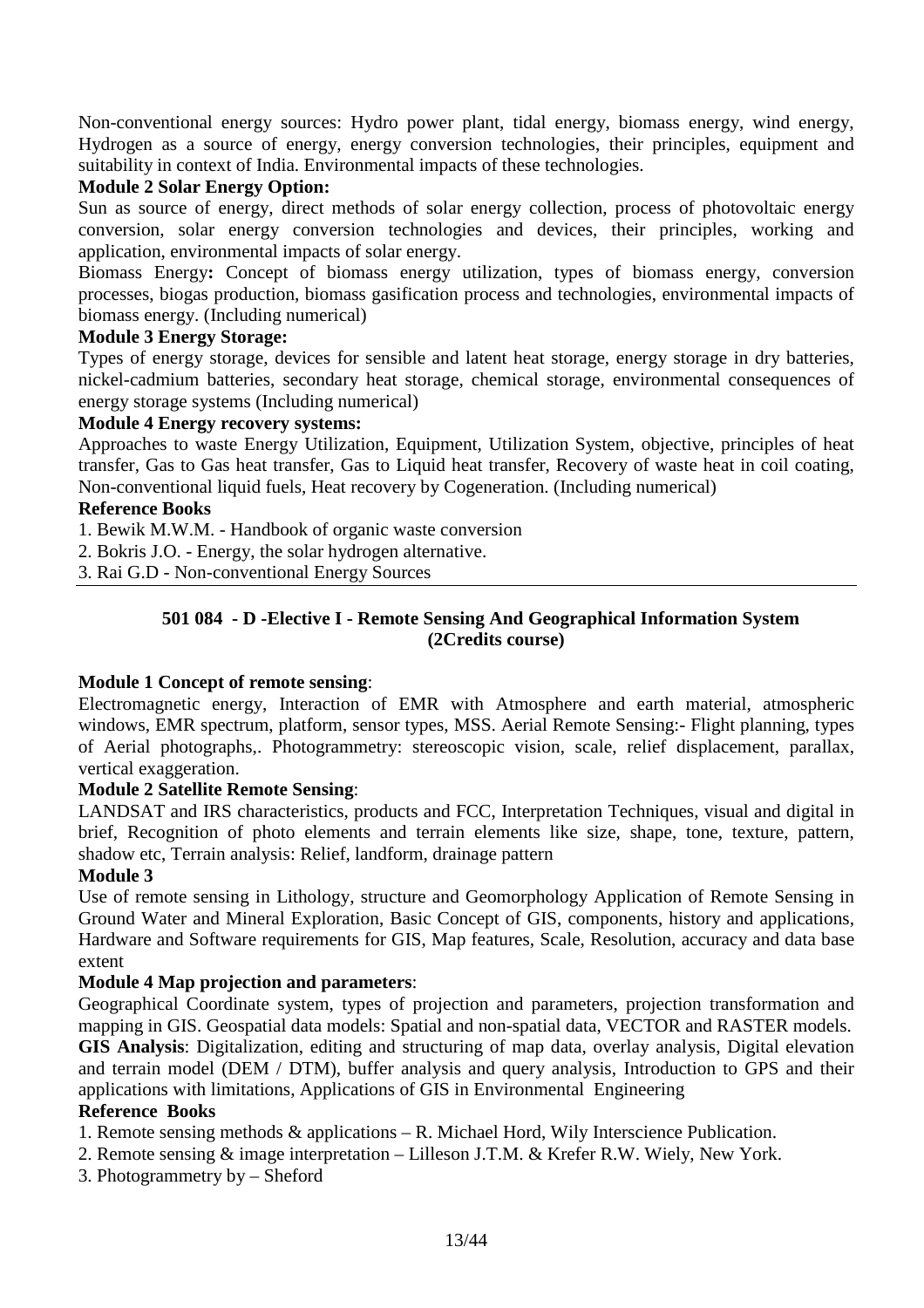## **501 084 – E -Elective I- Climate Change (2Credits course)**

#### **Module 1**

Atmosphere and its constituents, Synoptic observations- surface and upper air, Tropical meteorology: Easterly Waves, ET-ITCZ, Inversion. Monsoon – Onset, Activity, Withdrawal, Breaks, Depressions, Easterly Jet Stream. Post Monsoon - Cyclones in the Indian Seas, N. E. Monsoon

## **Module 2**

Global Climatology - Global distribution of pressure and temperature at m.s.l. in winter and summer, distribution of annual rainfall and its variability, distribution of moisture and clouds. Vertical distribution of temperature. General circulation of atmosphere, Development of monsoons, Major categories of world climates

#### **Module 3**

Indian Climatology - Different seasons, Distribution of Means Sea level pressure/temperature in different seasons, Wind circulation and temperature distribution over India in lower, middle and upper troposphere in different seasons, Indian rainfall in different seasons, Indian summer monsoon, onset, withdrawal, rainfall distribution, inter annual variability of monsoon. Main synoptic pressure systems causing weather over India in different seasons

#### **Module 4**

Climate Change & Variability -Overview of the climatic history of the earth. Long term changes (Climate of Past century, past millennium, past glacial period), Methods of determining past climate. Possible causes of climate change- External (Milankovitch variation and Solar activity) and Internal (natural and anthropogenic ). General idea of internal dynamical processes of the atmosphere, oceanic processes, Cryospheric processes, land processes. Man's impact on climate, Greenhouse gases and global warming, basic radiation processes, Climate feedback mechanism, Climate predictability, future climate, potential consequences, International efforts to minimize climate change and their effects. Indian scenario

#### **Reference Books**

1. Atmosphere, Weather and Climate R.J. Barry and R.G. Chorley (Methuen Publication)

- 2. South West Monsoon" by Y.P. Rao (IMD Publication) .
- 3. An Introduction to Meteorology by S. Pettersen
- 4. Elements of meteorology by Miller, Thompson and Paterson
- 5. General Meteorology by H.R. Byer
- 6. Monsoon by P.K. Das

## **501 084 –F- Elective –I Economics and Finance for Engineers (1Credit Course)**

#### **Module1:**

 **Introduction & Basics of Economics & Finance:** Meaning & necessity of: Economics, Costing & Finance, History & fundamentals of Economics, Basics of Finance & Accounting, rates of interest, Basics of Financial Statement, Financial Analysis, Inflation, etc.

#### **Module2:**

**Principles of Costing, Estimation & Valuation:** Basics of Costing, activity based costing & case studies, Basics of Estimation & Valuation, present & future values of properties, Profitability & Financial Decisions, Inventory Management

#### **Reference**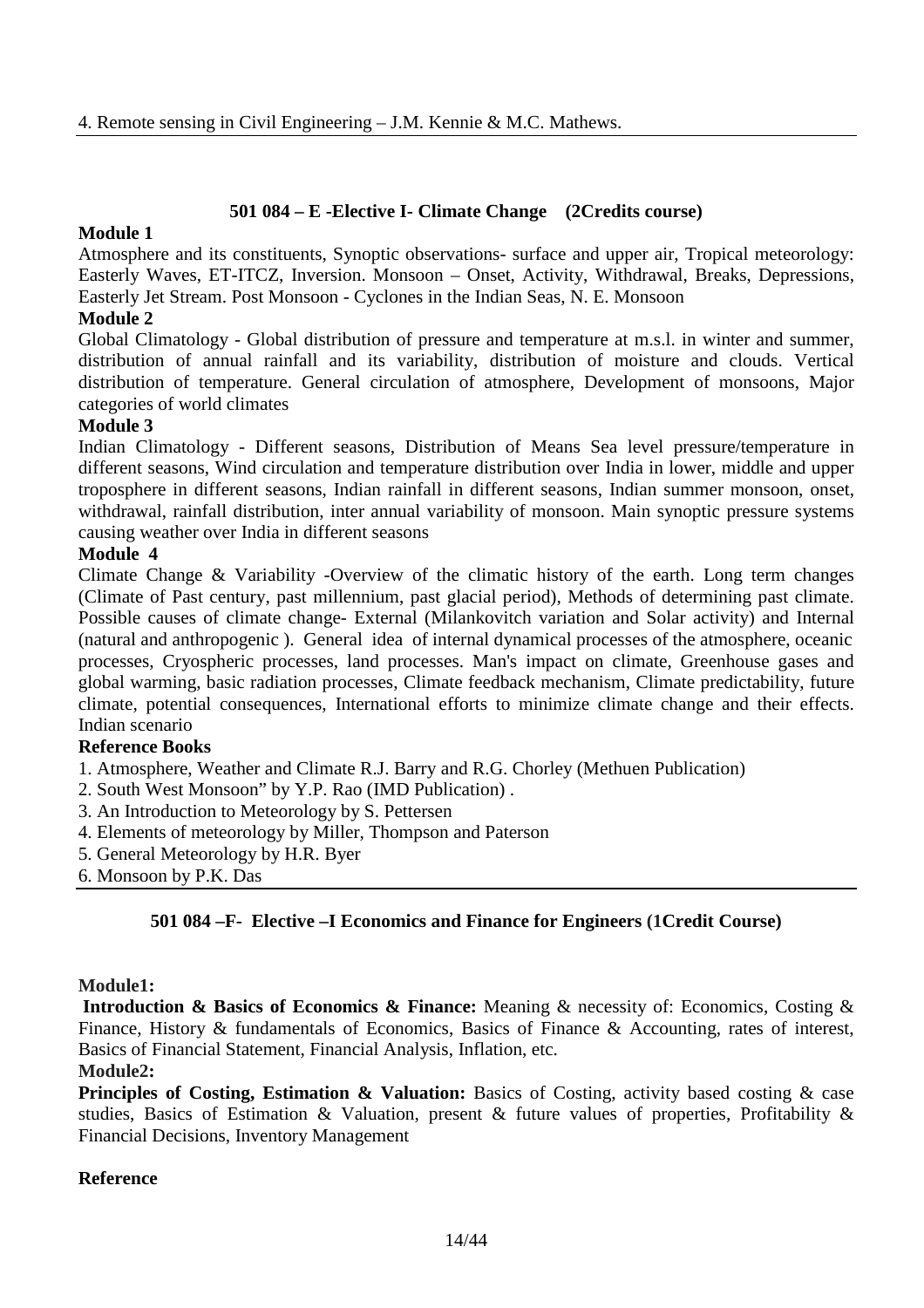# **501 084 –G- Elective –I Foreign Language -I (French-I) (1Credit Course)**

#### **Module1:**

 **Introduction:** Glimpse of France, life of French people (Culture, food, etc.), French alphabets, accent, etc., Unit zero of the Text Book (Grammar, Vocabulary, and Lesson), Exercise of Unit zero of Text Book & workbook

### **Module2:**

**French Lessons:** Brief revision, Unit-1 of the Text Book (Grammar, vocabulary), Unit-1, Lesson 1 of the Text Book, Exercise of Unit-1, Lesson 1 of the Text book & workbook

#### **Reference**

1. Jumelage-I Text Book by Manjiri Khandekar & Roopa Luktuke (Latest edition) 2. Jumelage-I workbook by Roopa Luktuke

# **501 084 –H-- Elective –I Engineering Ethics (1Credit Course)**

#### **Module1:**

 **Introduction :** Meaning & scope of Ethics in general & for engineers in particular, Moral obligations and rules in engineering,Categories of moral,Work Culture, Corporate, local & global issues, Rights & responsibilities of Engineers, Conflicts in the profession, Mental Stresses & Emotional Intelligence **Module2:** 

**Code of Ethics for Engineers:** First principles of Engineering Ethics & Ethical terminology, Social Values, Character, considerations for general Individuals, Engineers & the Society, Recommendations of the Professional bodies (Code of Conduct), Introduction to Copyright, IPR (Intellectual Property Right), Plagiarism & Legal issues

#### **Reference**

1.Ethics in Enginerring Practice and Research---Carolin Whitbeck—Cambridge University Press—ISBN—978-1-107-66847-8

## **501 084 –I-- Elective –I Intellectual Property Rights (1Credit Course)**

#### **Module1**

## **Introduction to Intellectual Property Rights**

Nature of Intellectual Property: Patents, Designs, Trademarks and Copyright. Process of Patenting and Development: technological research, innovation, patenting, development.

#### **International Scenario**

International cooperation on Intellectual Property. Procedure for grants of patents, Patenting under PCT.

#### **Module 2**

## **Patent Rights**

Scope of Patent Rights. Licensing and transfer of technology. Patent information and databases. Geographical Indications.

#### **Recent Developments in IPR**

Administration of Patent System. New developments in IPR; IPR of Biological Systems, Computer Software etc. Traditional knowledge Case Studies,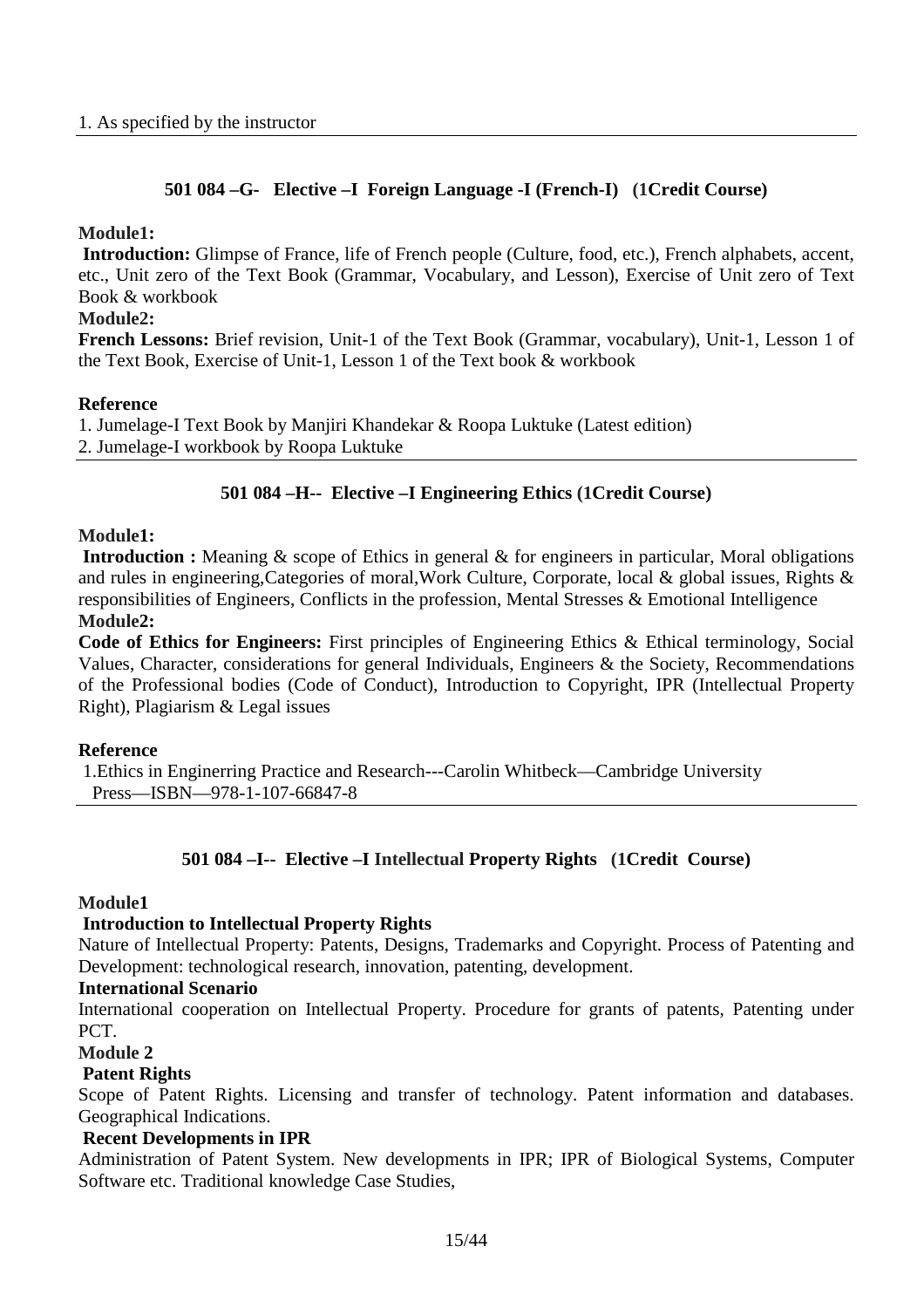#### **Reference Books**

1 Prabuddha Ganguly, " Intellectual Property Rights",Tata Mc-Graw Hill.

2 Halbert, "Resisting Intellectual Property", Taylor & Francis Ltd, 2007

3 Robert P. Merges, Peter S. Menell, Mark A. Lemley "Intellectual Property in New",

#### **-501 084 - J- Elective –I Sanskrit I (1Credit Course)**

## **Module 1**

A) Brihatsamhita – Aadhyay 21: 1 to 15sholkas B) Brihatsamhita – Aadhyay 21:– 16 to 30 sholkas **Module 2**  A) Brihatsamhita – Aadhyay 21:– 31 to 37 sholkas Aadhyay 22:– 1to 7 sholkas B) Brihatsamhita – Aadhyay 23: 1 to 9 shlokas

For the entire syllabus students have to prepare these subhashitmalas with their translation, explanation, reasoning behind the each sholka.

#### **Reference:**

Brihatsamhita by Varah Mihira

## **501 084 –K--Elective –I Mass communication, Photography and Videography**

 **(Audit Course—No Credits)** 

## **Module 1: Mass Communication - Theories & methods**

 Concepts and Theories, Communication concepts, Process and Function, Interpersonal & Intra personal, Group behaviour, need for Mass Communication. Relevance of Communication Theories to Practice, Models of Communication, Impact and Effect of Communication Old and new media, Communication Techniques, - Feedback and Evaluation of Communication Effect, Interview and Questionnaires- Method of Data Analysis, use of Information Technology, various methods of mass communication like seminars, conferences, print and digital media, internet, CDs, DVD, movies, Utube, video conferencing.

## **Module 2 : Photography and Videography**

 Camera Basics, Still Photography, Lenses, Exposure, Composition, Colour. Shot Angle, Camera Movement, Light techniques and final printing.

Videography Basics – Video camera –types, mounting. Sound Basics, Film Sound appreciation, Sound Track analysis, Editing Basics, Fragmentation

Juxtaposition: Frame, Shot, Sequence, Scene Time, Pace, Rhythm. Learning basic editing software and primary editing on available/given materials.

## **Reference Books**

- 1.Richard Dimbleby and Graeme Burton, 1995, More than words: An introduction to communication, London: Routledge.
- 2. Melvin L. DeFleur and Everette E. Dennis, 1991, Understanding mass communication, New Delhi: Goyal Saab.
- 3. Marshall McLuhan, 1964, Understanding Media, New York: McGraw –Hill
- 4. Wilbur Schramm, 1964, Mass media and national development, the role of information in developing countries, Stanford: Stanford University Press.
- 5. Holman, Tomlinson, Sound for film and television, Focal Press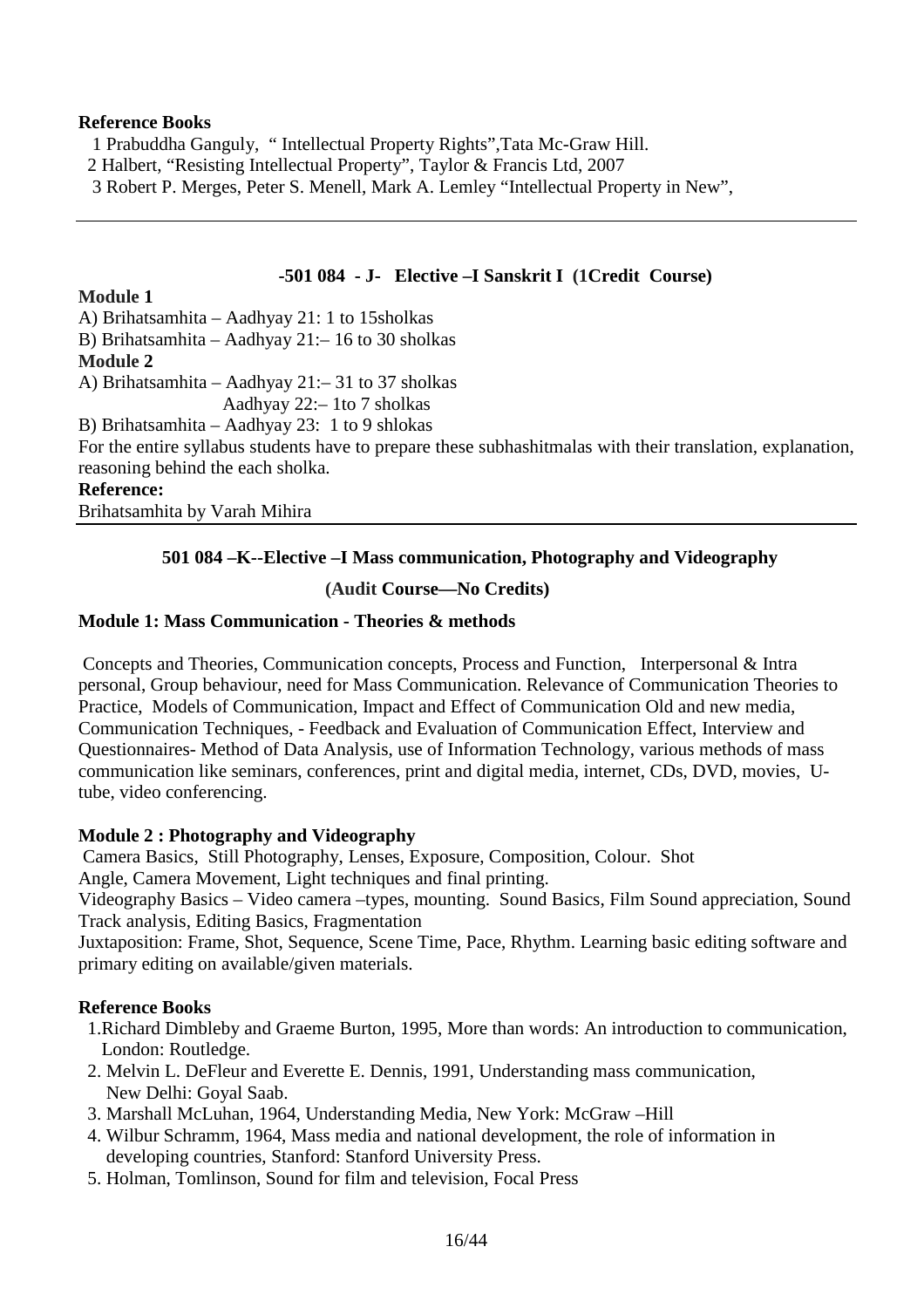- 6. McCormick, Tim and Rumsey, Francis, Sound and recording: An introduction, Focal Press
- 7. Talbot-Smith, Michael, Sound engineering explained*,* Focal Press
- 8. Talbot-Smith, Michael, Sound assistance*,* Focal Press
- 9. Altman, Rick, ed., Sound theory sound practice*,* Routledge Talbot-Smith, Michael, Sound engineer's pocket book, Focal Press
- 10. Truebitt, Rudy and David, Trubitt, Live sound for musicians,
- 11. Hal Leonard Nathan, Julian, Back to basic audio,
- 12. Newnes Yewdall, Lewis, David, Practical art of motion picture sound, Focal Press
- 13. Leider, N., Colby, Digital audio workstation, McGraw-Hill

# **501 084 -- L--Elective I Yoga and Meditation (Audit course--Non Credit course)**

# **Module 1**

**Yoga:**Sukshma (subtle) yoga techniques, Difference between physical exercises and yogasans, Impact of yogasans on human body, benefits of yogasans, Patanjali yoga sutras, Technique of different yogasans like, Trikonasan, Ardhachandrasan, Padmasan, Akarnadhanurasan, Ardhamatsendrasan, Vajrasan, Pachhimottanasan, Bhujangasan, Shalbhasan, Dhanurasan, Naukasan, Makrasan, Pawanmuktasan, Halasan, Sarvangasan, Shavasan, Suryanamaskar( Sun Salutation), Yoga and Food. **Module 2**

**Meditation:** Breathing Technique, Pranayam, Benefits of Pranayam, Precautions for Pranayam, Kumbhak, Bandh(Locks), Chakras, Mudra, Technique of Pranayam,Anulom-VilomPranayam, UjjayiPranayam, BhramariPranayam, BhastrikaPranayam, AgnisarPranayam, KapalbhatiPranayam, Meditation(Dhyan).

# **References Books:**

Light on Yoga: by B.K.S. Iyengar, Harper Collins Publishers India

- 1. Light on Pranayama: by B.K.S. Iyengar, Harper Collins Publishers India
- 2. Yoga for Dummies by Georg Feuerstein and larry Payne, Wiley India publishing
- 3. Yoga, Pilates, Meditation & Stress Relief By Parragon Books Ltd
- 4. The Yoga Sutrasby Patanjali, Swami Satchidananda, Integral Yoga Publications
- 5. Meditation Science and Practice by N. C. Panda, D. K. PrintworldPublisher
- 6. YogPravesh by Vishwas VMandlik,YogchaitanyaPrakashan
- 7. Asanand YogVigyan, BhartiyaYogSansthan, Delhi
- 8. PranayamVigyan, BhartiyaYogSansthan, Delhi

## **Reference Web Sites:**

- 1. http://www.artofliving.org/in-en/yoga
- 2. http://www.artofliving.org/in-en/yoga/sri-sri-yoga/sukshma-yoga-relaxation
- 3. http://www.yogsansthan.org/
- 4. http://www.yogapoint.com/
- 5. http://www.divyayoga.com/
- 6. http://www.yogaville.org/about-us/swami-satchidananda/
- 7. http://www.yogaVision.net
- 8. http://www.swamij.com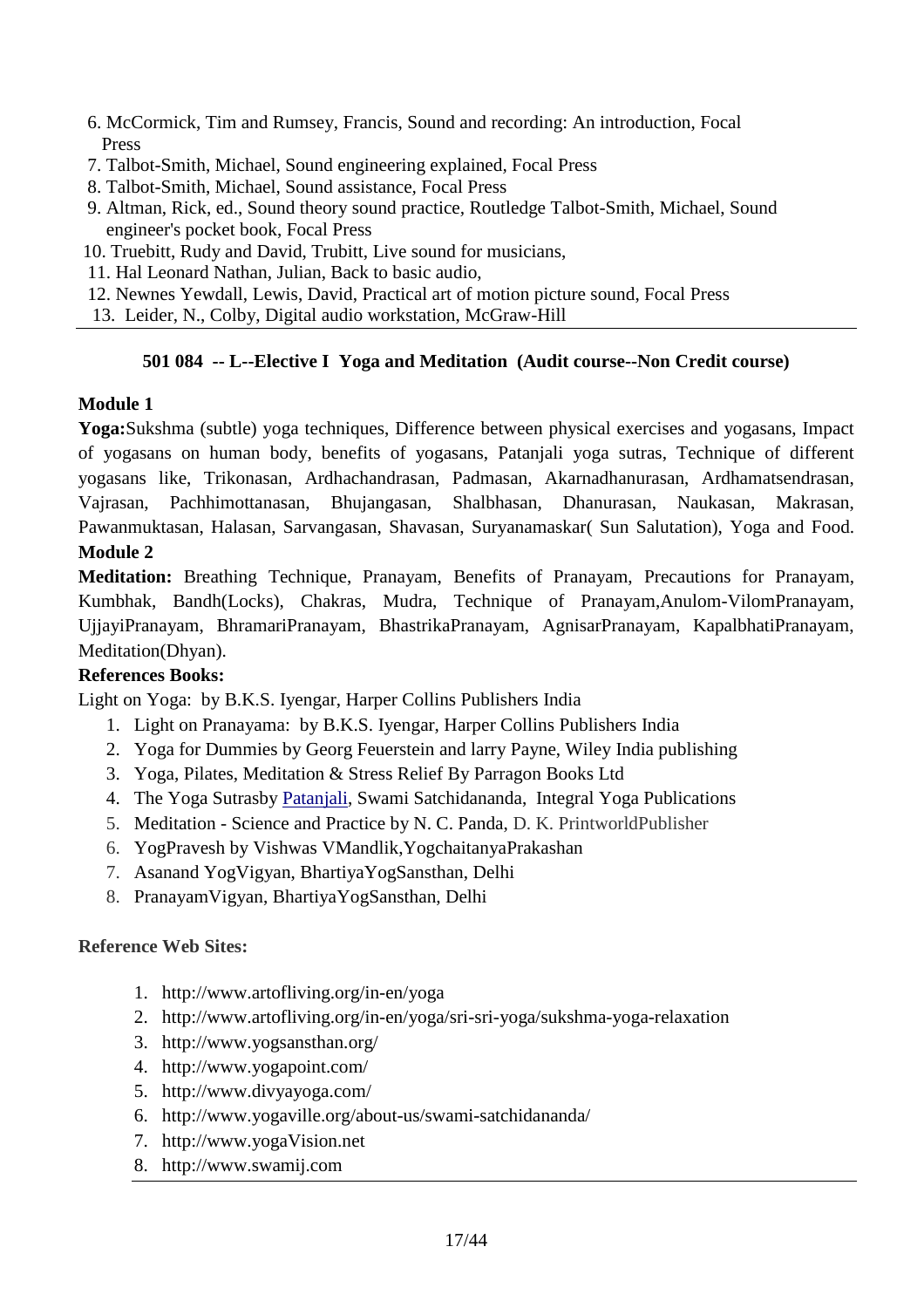# **UNIVERSITY OF PUNE M.E. (CIVIL) (Water Resource and Environmental Engineering) SEMESTER I**

**501 085 : Lab.Practice–I** 

**Credits : 4 Oral : 50 marks** 

**Teaching Scheme Examination Scheme Lectures: 4 hours/week Term work : 50 Marks** 

#### **Hydraulics and Environmental Laboratory – I**

#### **Lab Practice I**

The lab. practice-I will be based on completion of assignments / practicals / reports of site visits, confined to the course in that semester.

The term work will consist of --

- **i)Visit reports** of minimum two site visits, exploring the field aspects for various subjects
- **ii)Report on** minimum 2 software applications on any subject of the semester.
- **iii)Report on** at least one patent with its details studied in any subject of the semester.
- **iv) Report of laboratory work consisting of following....**
- 1. Solution of Laplace equation by graphical / relaxation method.
- 2.Flow past a cylinder using wind tunnel
- 3.Flow past aerofoil using wind tunnel.
- 4.Growth of a boundary layer along a flat plate using wind tunnel/air flow bench
- 5.Determination of friction factor using experimental observations, Darcy-Weishbach equation and Moody's diagram for different pipes (materials)
- 6.Assignment based on cost benefit studies of single and multipurpose projects– multi objective planning models, financial analysis of water resources projects.
- 7.Assignment on basin planning for water management
- 8.Ambient air quality analysis for RSPM,PM 10, and analysis of automobile exhaust for CO, lead analysis.
- 9. Physico-Chemical analysis of water (**Any five experiments**) Turbidity, Solids: Dissolved, Suspended, pH, Electrical Conductivity, Alkalinity and acidity, Hardness, Sulphate, Iron and Manganes, Optimum dose of alum, MPN Number.
- 10. Determination of cations, anions and any one heavy metal from water.
- 11. Sample collection methods and standardization of chemicals.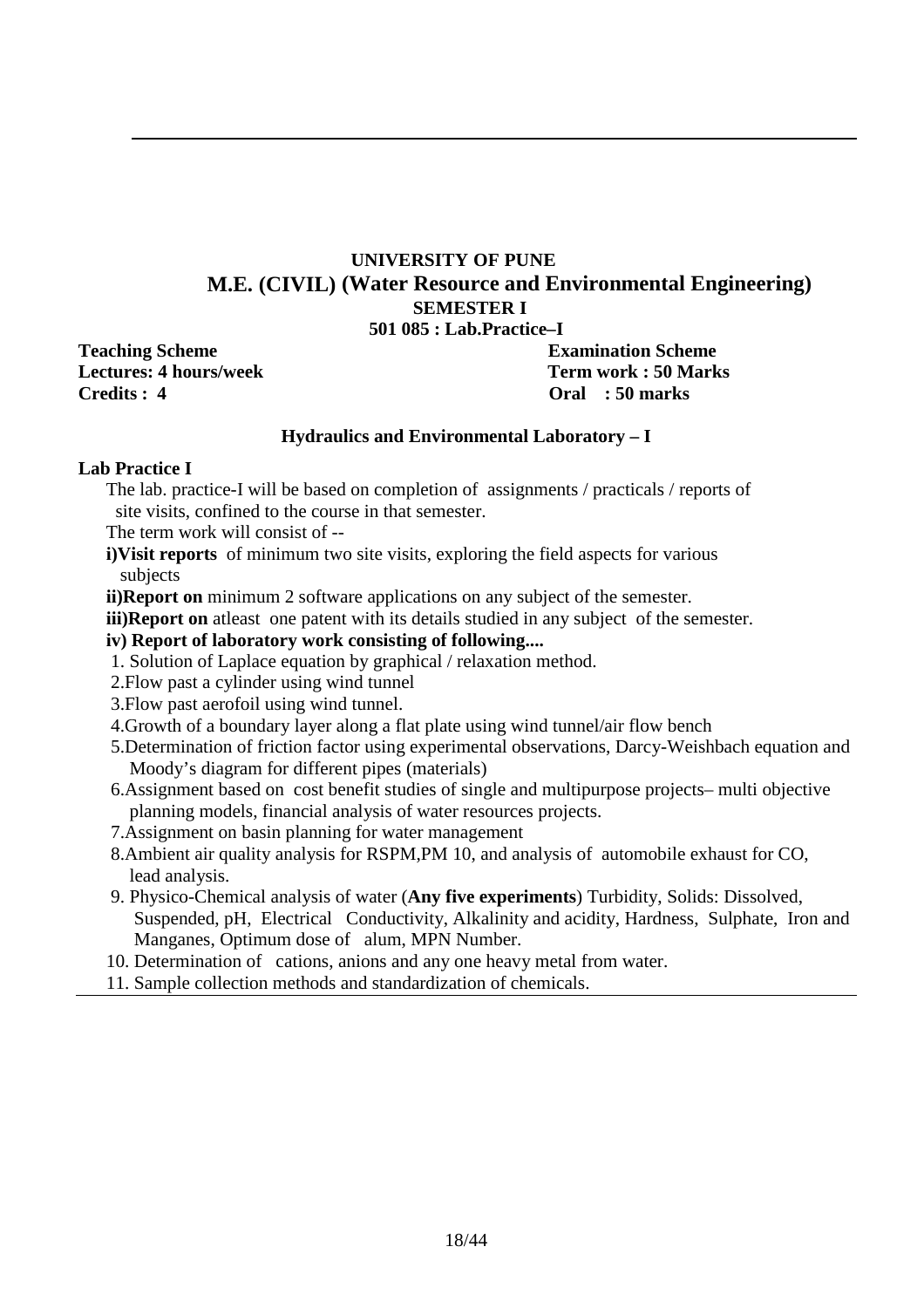# **UNIVERSITY OF PUNE M.E. (CIVIL) (Water Resource and Environmental Engineering) SEMESTER II**

**501 086 : Environmental Hydraulics and Environmental Structures** 

**Teaching Scheme Examination Scheme Lectures: 4 hours/week In semester Exam: 50 Marks Credits 4 End Sem. Exam. : 50 marks Duration of end semester exam.: 3 hrs.** 

## **Module 1**

#### **Pumps, Compressor, Pipe size selection (including numericals ,also):**

Design of different type of pumps such as Reciprocating, Gear, Lobe, Vane, Centrifugal, Axial pump, Design of Centrifugal, Reciprocating, Axial compressor, Power calculation Selection of pipe size (diameter), pressure calculation, stress analysis, numerical on use of nomogram, laying a pipe line for residential area.

### **Module 2**

#### **Valves,:**

Study and application s of different types of valves such as pressure control valve, flow control valve, direction control valve, their application, symbols used in hydraulic and pneumatic circuits. Problem on hydraulic and pneumatic circuit analysis,

#### **Module 3**

#### **Actuators and Instrumentations**

Study and applications of different types different type of actuators used in hydraulic and pneumatic circuits. Problem on design of actuator Instrumentations Level measurement, strain measurement, strain gauges, temperature measurement by RTD, Thermometer, Thyrister , Displacement and positioning sensor such as LVDT, RVDT, Tachometer, Dopler velocity meter.

#### **Module 4**

#### **Different Operation in Process:**

Heat Transfer: Heat exchanger design, finding LVDT , multiple heat exchanger, Diffusion (Mass Transfer Operation)and Distillation: Ficks law, molecular diffusion, gas and liquid study state diffusion, Concept of distillation, Design of distillation column, boiling point diagram, vapour – liquid equilibrium Drying : Humidification and de humidification, types of dryers, Filteration : Introduction to filter press, types of filtration, design of hydraulic filter press Adsorption : Adsorption – Basic Principle and Equilibrium in adsorption. Types of adsorption – Physical and Chemical Adsorption Isotherms- Langmuir and Freundlich, Ion Exchange: Techniques and applications, Equilibrium and rate of ion exchange, equipments, Crystallization: Principle rate of crystal growth, population balance and size distribution. (Including numerical)

#### **Module 5**

#### **Vibration and Seismic analysis for pipe and pipe support structure:**

Single Degree of Freedom Systems - Free and Damped Vibrations, Fundamentals of Vibration**:**  Elements of a vibratory system, S.H.M., degrees of freedom, modeling of a system, concept of linear and non-linear systems, equivalent spring, linear and torsional systems, Undamped free vibrations: Natural frequency by equilibrium and energy methods for longitudinal. Damped free vibrations: Different types of damping, equivalent viscous damping, free vibrations with viscous damping - over damped, critically damped and under damped systems, initial conditions, logarithmic decrement, dry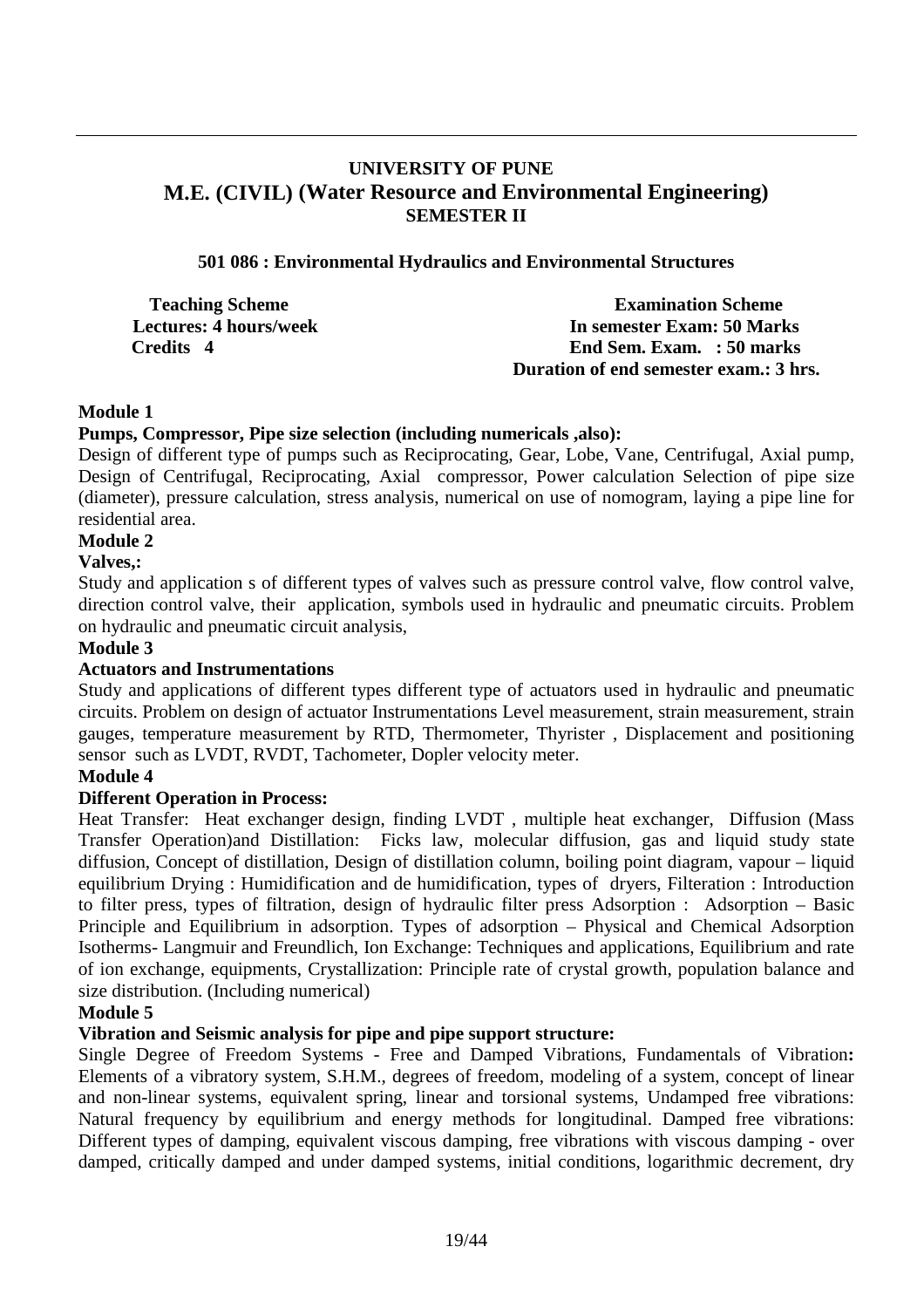friction or coulomb damping - frequency and rate of decay of oscillations. Single Degree of Freedom Systems - Forced Vibrations in environmental structure.

#### **Module 6**

#### **Design of Cylinders**

Cylinders: Thick and thin cylinders, thin cylindrical and spherical vessels, Lame, s equation, Clavarino, s and Birnie, s equations, design of hydraulic and pneumatic cylinders, auto- frettage and compound cylinders, gasketed joints in cylindrical vessels (No derivation),

#### **Module 7**

**Pressure Vessels** : Modes of failures in pressure vessels, unfired pressure vessels, classification of pressure vessels as per I. S. 2825 - categories and types of welded joints, weld joint efficiency, stresses induced in pressure vessels, materials for pressure vessel, thickness of cylindrical shells and design of end closures as per code, nozzles and openings in pressure vessels , reinforcement of openings in shell and end closures - area compensation method, types of vessel supports (theoretical treatment only).

#### **Module 8**

#### **Design of RCC Structure**

Underground reservoirs and swimming pools, Intake towers, Structural design including foundation of water retaining structures such as settling tanks, clarifloculators, aeration tanks etc. - effect of earth pressure and uplift considerations - selection of materials of construction. Design of concrete roofing systems - a) Cylindrical b) Spherical and c) Conical shapes using membrane theory of various types of folded plates & shell for roofing with concrete, IS Codes for the design of water retaining structures. Design of circular, rectangular and spherical type of RCC tanks.

#### **Reference Books**

- 1. Dynamics of structure theory and application to earthquake engineering- A.K. Chopra- Prentice Hall Publication.
- 2. Structure Dynamic -Mario Paz CBS Publication
- 3. Unit Operation by G.K. Ghavane
- 4. Water and Waste Water Engineering Metcalf Eddy Tata Mc Graw Hill Publication
- 5. Water and Wastewater Engineering-Vol. II Fair, Geyer & Okun Wiley Toppan
- 6. Design of RCC Structure by Duggal
- 7. Mechanical Vibrations- Grover G. K. , Nem Chand and Bros., Roorkee

8. Theory of Vibration with Applications- Thomson, W. T., CBS Publishers and Distributors

# **UNIVERSITY OF PUNE M.E. (CIVIL) (Water Resource and Environmental Engineering) SEMESTER II**

 **501 087: Hydrology** 

**Teaching Scheme Examination Scheme Lectures: 4 hours/week In semester Exam: 50 Marks Credits 4 End Sem. Exam. : 50 marks Duration of end semester exam.: 3 hrs.** 

#### **Module 1 Introduction:**

Hydrologic Cycle, Precipitation, Evaporation, Infiltration, Interception and Depression, Depth area duration analysis, Unit hydrograph theory, IUH, Rainfall runoff models-SWM, Tanks, CLS models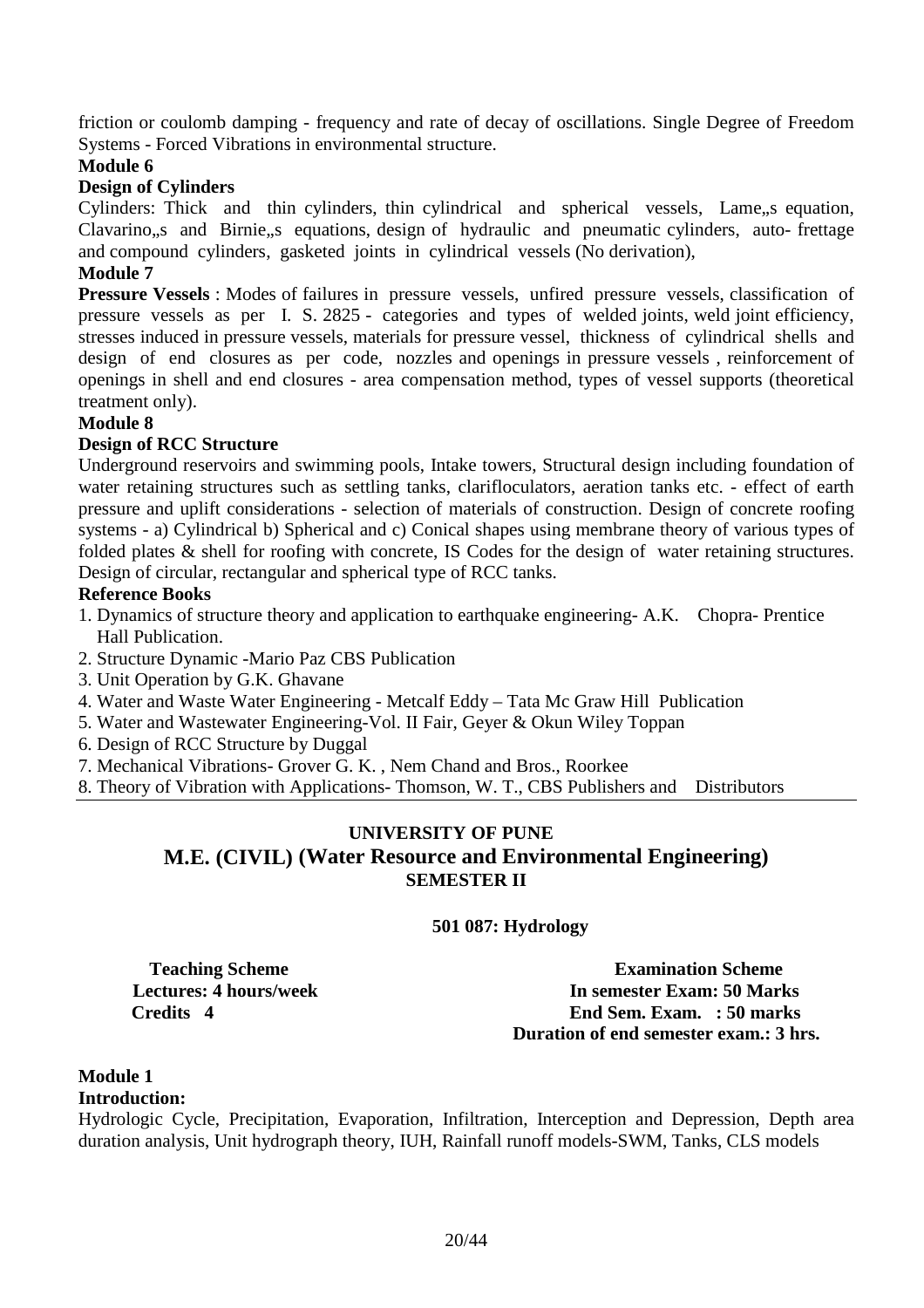# **Module 2**

#### **Flow Generation:**

Stochastic processes-classification, time series & it's components, various statistical distributions like binomial, normal, log-normal, Poisson, Beta B, gamma, Pearson type I, II and III & their uses in hydrology, Chi square test, plotting, position, frequency factors, extreme value theory, synthetic generation of yearly and monthly flows in hydrology.

#### **Module 3 Frequency analysis of hydrologic events**

Frequency analysis, Frequency distribution models

 Flood estimation by various methods, forecasting of floods, flood frequency analysis, Gumbel's, Pearson type I, II, and III distribution, Log-normal method, design flood for various hydraulic structures

#### **Module 4**

#### **Reservoir flood routing**

Inflow outflow relationship,Different methods of flood routing such as Goodrich method,Modified Pul's method

#### **Module 5 Groundwater Hydraulics:**

Definition of Ground Water, aquifers, vertical distribution of subsurface water, Darcy's Law-it's range of validity, Dupuit Forchheimer assumption, application of Darcy's law to simple flow systems governing differential equation for confined and unconfined aquifers, fully & partially penetrating wells, interference of wells, pumping test with steady & unsteady flow, method of image.

#### **Module 6 Groundwater Development:**

Ground water Exploration, well types, well construction  $\&$  design, screens, perforations  $\&$  gravel packs, pumping equipment, quality of ground water, pollution of ground water

#### **Module 7 Groundwater Conservation:**

Ground water budget, seepage from surface water artificial recharge

#### **Module 8 Ground water modelling techniques**

Porous media models,Analog models, Electric analog models, Digital computer models

#### **Reference Book**

- 1. Applied Hydrology-Linsley Kolhar & Paulhas (Mc-Graw Hill)
- 2. Water Resource & Hydrology-S.K. Garg.
- 3. Engineering Hydrology-K. Subramanya, Tata Mc-Graw Hill.
- 4. Elementry Engineering Hydrology—M.J.Deodhar--- Pierson Edution
- 4. Hydrology- H.M. Raghunath, Wily Eastern, New Delhi.
- 5. Stochastic Hydrology-Jaya Rami Reddy, Laxmi Pub., New Delhi.
- 6. Applied Hydrology-V.T. Chow, McGraw-Hill Book Company.
- 7. A text book of Hydrology- Jaya Rami Reddy, University Science Press
- 8.Ground water Hydrology---D.V.Todd---Wieley,India.

9 Numerical Groundwater Hydrology-----A.K.Rastogy.---Penram Internal Publishing(India).

#### **UNIVERSITY OF PUNE**

# **M.E. (CIVIL) (Water Resource and Environmental Engineering) SEMESTER II**

#### **501 088 : Open Channel Hydraulics**

**Teaching Scheme Examination Scheme Lectures: 4 hours/week In semester Exam: 50 Marks Credits 4 End Sem. Exam. : 50 marks Duration of end semester exam.: 3 hrs.**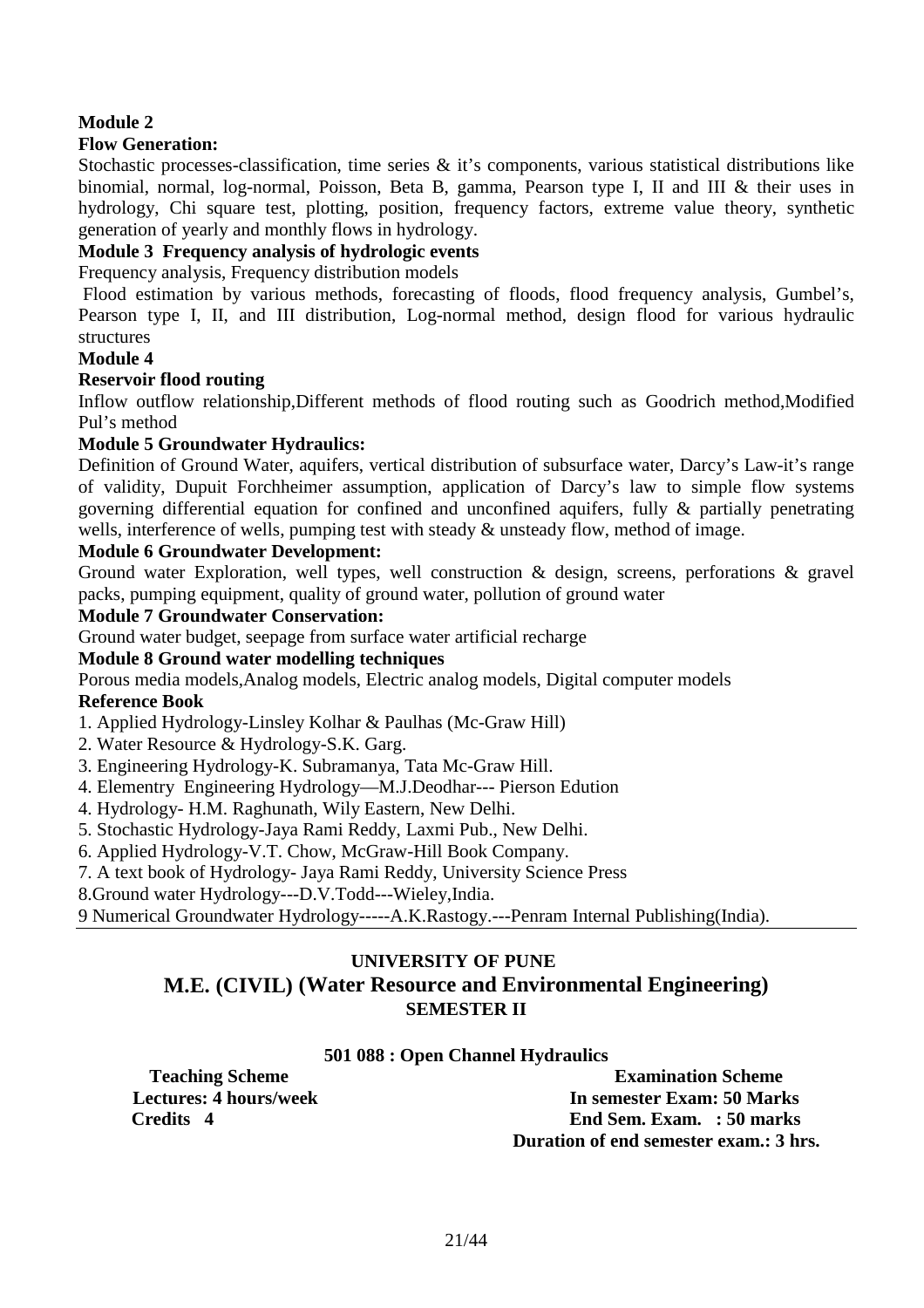# **Module 1**

**Uniform flow-**Review and revision of uniform flow formulae and design of channels, Uniform flow, Flow through prismatic channels, efficient sections

#### **Module 2**

**Non uniform gradually varied flow—**Applications of continuity, momentum and energy equations, Clacification of GVF profiles, Coputations for prismatic channels.

#### **Module 3**

#### **Non uniform rapidly varied flow--Hydraulic Jump:**

Formations of jump in expanding and contracting channel, jump type, jump control, jump on sloping floors, sluice gate and free overfall flow, Convergence flumes

#### **Module 4**

#### **Gradually Varied Steady Flow:**

Gradually varied steady flow and rapidly varied steady flow in open channels, surface profiles in GVFanalysis, different method of computations, Chow's methods, standard step method, and finite difference method.

#### **Module 5**

#### **Spatially Varied Flow:**

Differential Equation of spatially varied flow, profile computation,SVF with lateral inflow.SVF with lateral outflow

#### **Module 6**

## **Unsteady Flow:**

Gradually varied unsteady flow: Continuity equation, dynamic equation, Monoclinal rising waves, dynamic equation for uniformly progressive flow, wave profile of uniformly progressive flow, wave propagation, Rapidly varied unsteady flow: Uniformly progressive flow, positive surge, negative surge, dam break problem

#### **Module 7**

#### **Flow in mobile boundary channels**

Initiation of motion, bed forms, channel resistance, sediment load, design of channels.

#### **Module 8**

#### **Flood Routing:**

Hydraulic and Hydrologic flood routing, Reservoir and channel routing, Differential form of Momentum Equation, Muskinghum method, Finite difference scheme, Method of characteristics.

#### **Reference Books**

1. Open Channel Hydraulics – Ven Te Chow, Mc-Graw Hill.

2. Flow through Open Channel-K.G.Ranga Raju, Tata Mc-Graw Hill.

3. Flow in Open Channel – K. Subramanya, Tata Mc-Graw Hill.

4.Flow through open channels—Rajesh Srivastava—Oxford University Press

5. Open Channel Hydraulics-French, Mc-Graw Hill.

#### **501 089 : ELECTIVE –II**

**Teaching Scheme Examination Scheme Lectures: 5 hours/week In semester Exam: 50 marks Credits 5 End Sem. Exam. : 50 marks Duration of End Sem.Exam:3Hrs** 

**Select any combination having total of 5 credits from following technical / interdisciplinary courses** 

| $\tilde{\phantom{a}}$<br>∠ode | $\sim$ $\sim$<br>redits<br>- 1 | ∠ode | ∠ode | Audit '<br><b>Course</b> |
|-------------------------------|--------------------------------|------|------|--------------------------|
|                               |                                |      |      |                          |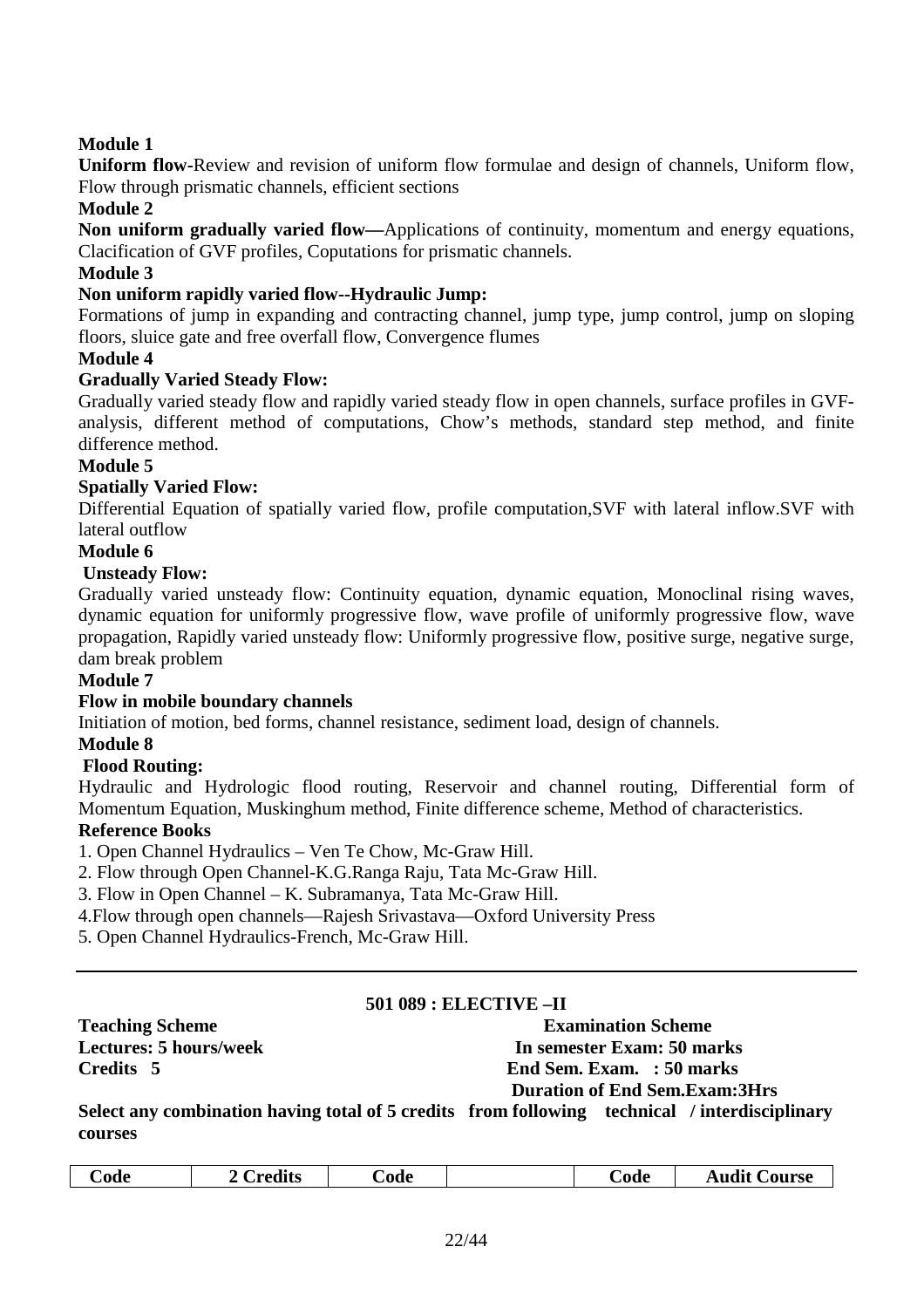|             | Course        |         | 1 Credit<br><b>Course</b> |        | (No Credit<br>Course) |
|-------------|---------------|---------|---------------------------|--------|-----------------------|
|             | L             |         |                           |        |                       |
| 501089      | Human Rights  | 501089  | Foreign                   | 501089 | Performing Arts       |
| A           |               | E       | Language II               |        | - Music and           |
|             |               |         |                           |        | Dance                 |
| 501089      | Mechanics of  | 501089  | Industrial                | 501089 | Principle             |
| B           | Waves         | F       | Safety                    | J.     | Centred               |
|             |               |         |                           |        | Leadership            |
| 501089      | Water         | 501089  | <b>Noise</b>              |        |                       |
| $\mathbf C$ | Management    | G       | Pollution                 |        |                       |
|             |               |         | and Control               |        |                       |
|             |               |         | Techniques                |        |                       |
| 501089      | Environmental | 501089  | Sanskrit II               |        |                       |
| D           | Geotechnology | $\bf H$ |                           |        |                       |
|             |               |         |                           |        |                       |

# **501 089 - A-Elective II Human Rights (2 Credits course)**

#### **Module 1**

## **Human Rights – Concept, Development, Evolution**

- Philosophical, Sociological and Political debates
- Benchmarks of Human Rights Movement.

#### **Human Rights and the Indian Constitution**

- Constitutional framework
- Fundamental Rights & Duties
- Directive Principles of State Policy
- Welfare State & Welfare Schemes

## **Module 2:**

## **Human Rights & State Mechanisms**

- Police & Human Rights
- Judiciary & Human Rights
- Prisons & Human Rights
- National and State Human Rights Commissions

## -**Module 3:**

## **Human Rights of the Different Sections** and contemporary issues

- Unorganized Sector ,
- Right to Environment, particularly Industrial sectors of Civil Engineering and Mechanical Engineering .
- -Globalization and Human Rights
- Right to Development,

## **Module 4. :**

#### **Citizens' Role and Civil Society**

- Social Movements and Non-Governmental Organizations
- Public Interest Litigation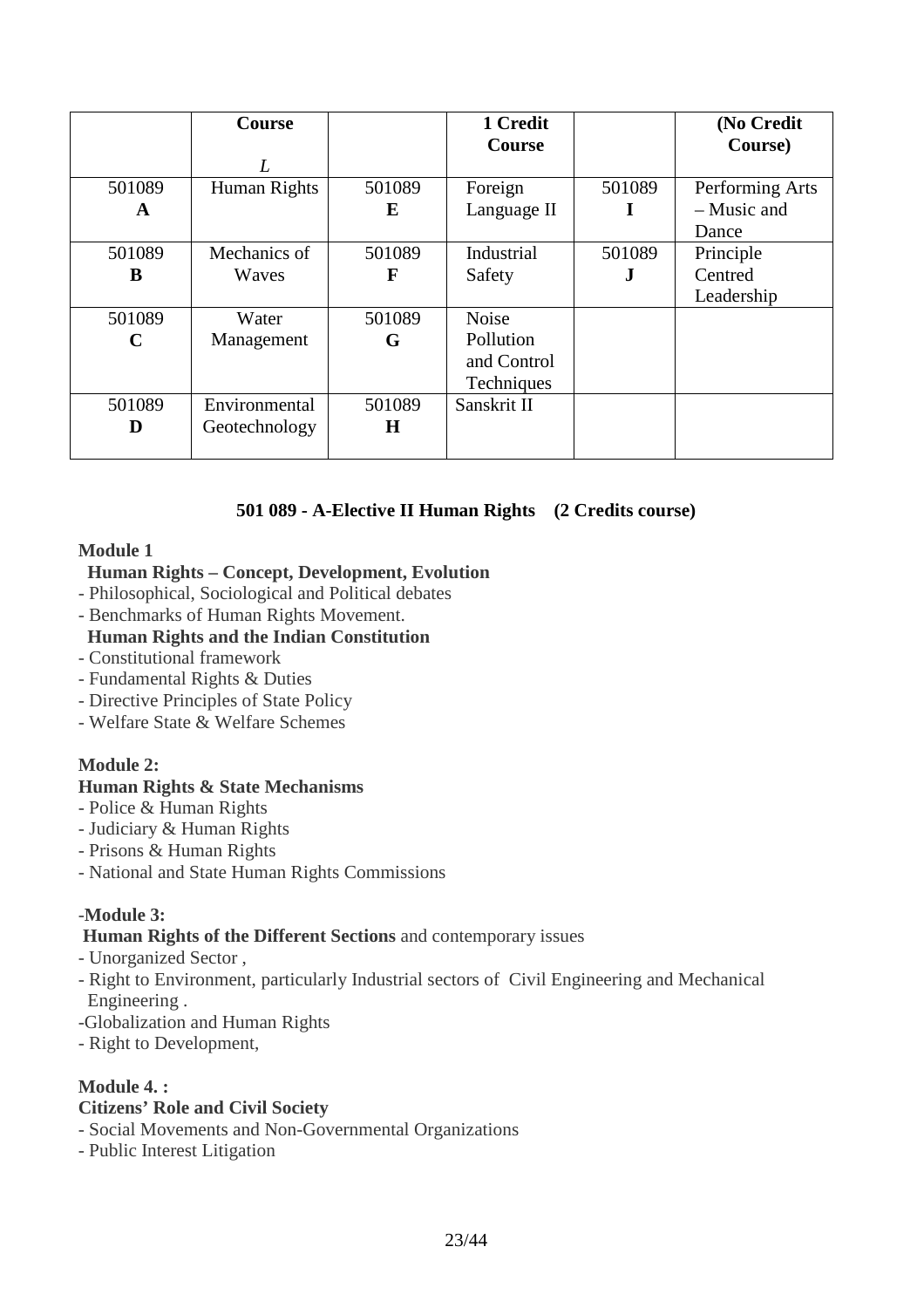-Role of Non Government organizations in implementation of Human rights.

- Right to Information

**Human Rights and the international scene** –Primary Information with reference to Engineering Industry.(2 hrs)

- UN Documents

- International Mechanisms (UN & Regional)

- International Criminal Court

## **References:**

1.Study material on UNESCO,UNICEF web site

2.Human Rights in India- A Mapping ,Usha Ramanathan: free download from

http://www.ielrc.org/content/w0103.pdf

3.Introduction to International Humanitarian Law by Curtis F. J. Doebbler **-** CD Publishing **,** .

4.Information, by Toby Mendel **-** UNESCO **,** 2008

## **Internal assessment :**

i) Assignments based on topics from syllabus and case studies as applicable to relevant discipline of Engineering.

ii) Power point and oral presentation based on of selected topic from syllabus.

#### **501 089 –B-- Elective –II Mechanics of Waves ( 2Credit Course) \_\_\_\_\_\_\_\_\_\_\_\_\_\_\_\_\_\_\_\_\_\_\_\_\_\_\_\_\_\_\_\_\_\_\_\_\_\_\_\_\_\_\_\_\_\_\_\_\_\_\_\_\_\_\_\_\_\_\_\_\_\_\_\_\_\_\_\_\_\_\_**

## **Module 1**

Introduction, Generation, Decay, Classification, Measurement, Wave Forecasting: The Significant Wave, Simplified versus Elaborate Technique, Simplified Methods- SMB method, Hasselmann method, Darbyshire and Draper's Technique, Forecasting in Hurricanes, Numerical Wave Modeling (introduction only, no mathematical treatment): Phase resolving models, Phase averaging models

# **Module 2:**

## **Wave Theories**

Basic hydrodynamic equations, wave theories - Linear wave theory, Finite amplitude wave theories (introduction only, no mathematical treatment): Stokes, wave theory, Cnoidal wave theory, Solitary wave theory, Dean stream function theory, Trochoidal wave theory, Non-linear versus linear wave theory, Choice of wave theory

# **Module 3: Random waves**

Wave spectrum analysis, wave spectra and statistics, Theoretical spectra: Pierson-Muskowitz Spectrum, Bretschneider Spectrum, JONSWAP Spectrum, Scott Spectrum, Scott-Wiegel Spectrum

Wave statistics: Short term wave statistics, Tucker method, Long term wave statistics- Gumbel distribution, Weibull Distribution, Log Normal Distribution, Fretchet Distribution, Upper bound Type III u distribution, Long Term Distribution of Individual Wave Heights

## **Module 4: Wave propagation**

Wave shoaling, wave refraction, wave diffraction, wave reflection, combined effects using numerical solutions, wave breaking, wave set up and set down, wave runup

## **Reference Books**

 1.Sarpkaya, T., Issacson, M. (1981). "Mechanics of Wave Induced Forces on Offshore Structures",Van Nostrand Reinhold.

 2.U.S. Army Corps of Engineers. (2002). "Coastal Engineering Manual", U.S. Army Corps of Engineers, Washington, D.C.

3.WMO. (1988). "Guide to Wave Analysis and Forecasting", Pub. NO. 702, World Meteorological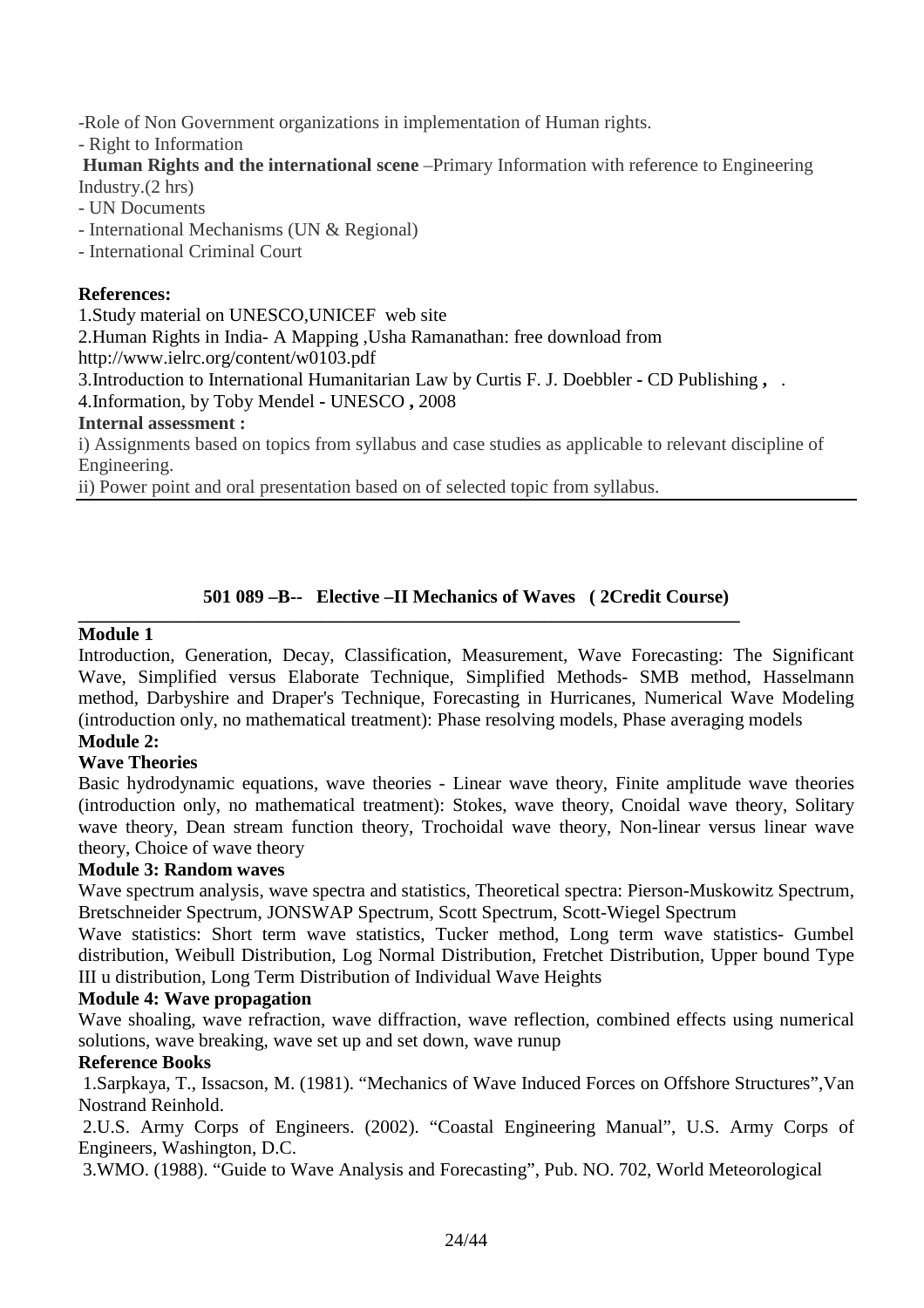Organization, Secretariat of WMO, Geneva.

 4.Dean, R. G., Darlymple R. A. (1991). "Water Wave mechanics for Engineers and Scientists", Scientific Sorensen, R. M. (1997). "Basic Coastal Engineering", Springer

## **501 089 –C-- Elective –II Water Management ( 2Credit Course)**

#### **Module 1**

#### **Introduction**:

Global and national water problems, law and legislation, Indian Government Policies and Programs, Quantity estimation of water –urban and rural sectors' requirement

**Water Laws**: Constitutional provisions, National Water Policy, riparian rights / ground water owner ship, prior appropriation, permit systems, acquisition and use of rights, scope for privatization.

#### **Module 2**

#### **Economics of water**:

Water as economic good, intrinsic value, principles of water pricing & water allocation, capital cost, opportunity cost, internal rate of return, benefit cost analysis, principles of planning and financing of water resources project.

#### **Module 3**

#### **Watershed management**:

Objectives of Planning Watershed Projects, Guidelines for Project Preparation, Approach in Govt. programmes, people's participation, conservation farming, Watershed management planning, identification of problems, objectives and priorities, socioeconomic survey

#### **Module 4**

#### **Flood management:**

causes of floods, structural and non-structural measures, mitigation plan, flood damage assessment, use of geoinformatics,

**Drought management:** types of droughts, severity index, drought forecasting, damage assessment, mitigation plan, use of geoinformatics.

#### **Reference Books**

- 1. Water Resources Systems Engg, D. P. Loucks, Prentice Hall
- 2. Chaturvedi, M.C. " Water Resources Systems Planning and Management" Tata McGraw Hill
- 3. James L.D and Lee R.R " Economics of Water Resources Planning", McGraw Hill
- 4. Water resources hand book; Larry W. Mays, McGraw International Edition

#### **501 089 –D-Elective –II Environmental Geotechnology ( 2Credit Course)**

#### **Module 1**

Soil classification, Identification and classification, criteria for classifying soil - classification on the basis of grain size, plasticity, symbolic & graphic presentation, Classified soils and engineering properties, Soil structure & clay minerals Clay minerals, clay water relations, clay particle interaction, soil structure & fabric, granular soil fabric. (Including numerical)

#### **Module 2 Introduction to Environmental Geotechniques**:

Environmental cycles and their interaction-Soil water environment interaction relating to geotechnical problems-Effect of pollution on soil water behavior. Sources, production and classification of wastes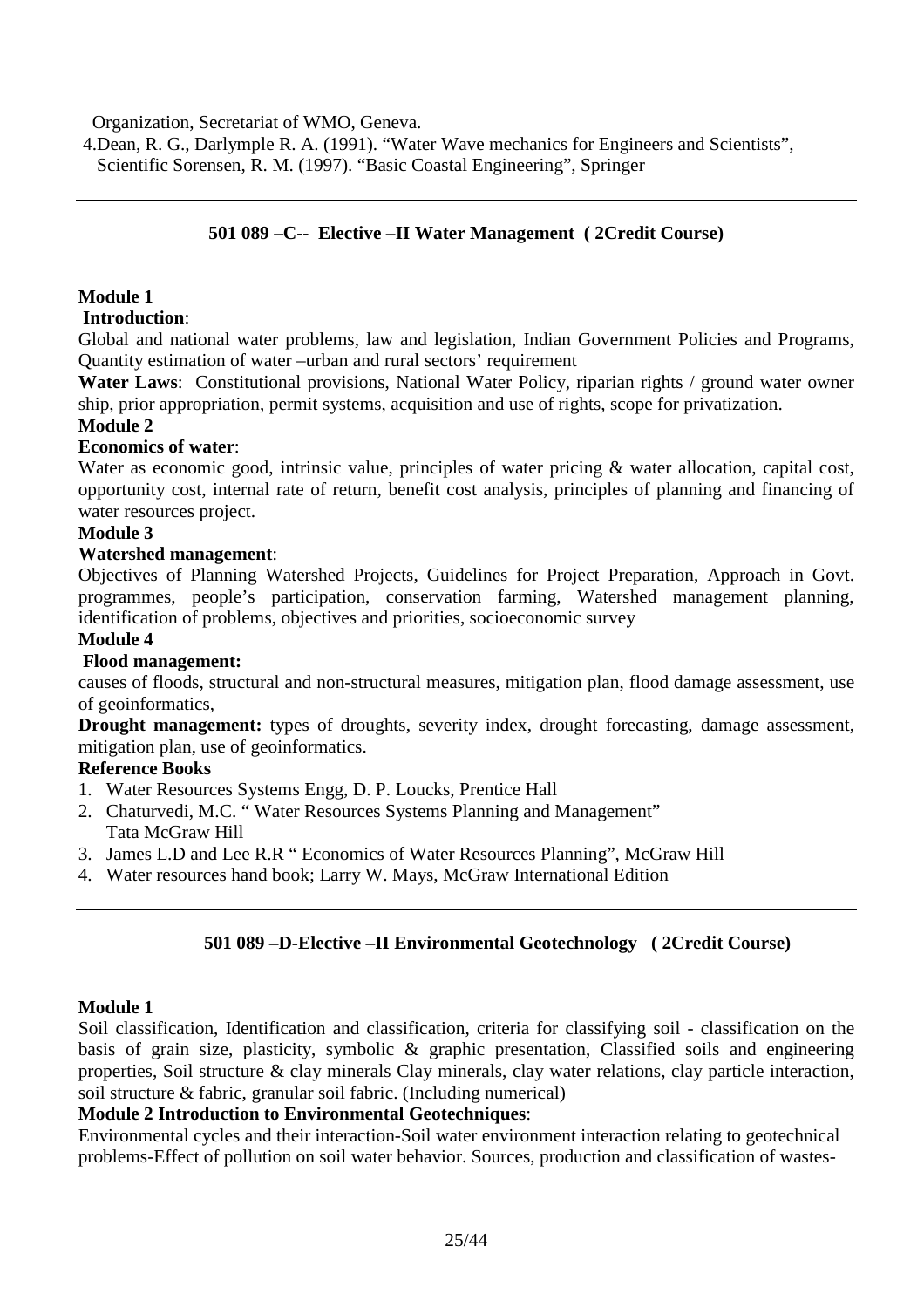Environmental regulations in India-Case studies of foundation failures by ground contamination, (Including numerical)

**Site Selection And Method of Disposals**: Criteria for selection of sites for waste disposal facilitiesparameters controlling the selection of wastes disposal sites-current practices for waste disposal, subsurface disposal techniques-Passive contaminant systems-Leachate contamination-applications of geomembrane and other techniques in solid and liquid waste disposal-rigid or flexible membrane liners. (Including numerical)

# **Module 3 Hydrology of Contaminants**:

Transport phenomena in saturated and partially saturated porous media-contaminant migration and contaminant hydrology-Hydrological design for ground water pollution control-Ground water pollution downstream for landfills, bearing capacity of compacted fills-foundation for waste fill ground-pollution of aquifers by mining and liquid wastes-protection of aquifers (Including numerical)

**Module 4 Remedial Measures**: Ground modification techniques in waste fill, Remedial measures for contaminated grounds-Remediation technology-Bio-remediation

Geosynthetics - types, functions, properties and functional requirements. Design and Application of geosynthetics in geo-environment, Reinforced soil Mechanism, Applications–reinforcement soil structures with vertical faces, reinforced soil embankments. Reinforcement soil beneath unpaved roads, reinforcement of soil beneath foundations, Open excavation and slope stabilization using soil nails. (Including numerical)

# **References Books**

1. Hazardous Waste Management - Wentz, C.A., McGraw Hill, Singapore, 1989.

- 2. Geotechnical Practice for Waste disposal Daniel, B.E., Chapman and Hall, London, 1993
- 3. Proceedings of the International symposium of Environmental Geotechnology Vol.I and Vol.II- Environmental Advance Soil Mechanics – Braja Mohan Das- Tata Mc- Grawhill
- 4. Geotechnical Engineering Shashi K. Gulati & Manoj Datta Tata Mc-Graw Hill
- 5. Basic and Applied Soil Mechanics- Gopal Ranjan & A.S. Rao- New Age Pub.

# **501 089 –E--Elective II --Foreign Language –II French-II (1 Credit course)**

## **Module 1**

French Grammar and Vocabulary: Unit-1, Lesson 2 of the Text Book (Grammar & Vocabulary), Unit-1, Lesson 1 of the Text Book, Exercise of Unit-1, Lesson 2 of the Text Book & workbook

## **Module 2**

Advance Vocabulary, Writing & Speaking: Unit-1, Lesson 3 of the Text Book (Grammar & Vocabulary), Unit-1, Lesson 3 of the Text Book, Exercise of Unit-1, Lesson 3 of the Text Book & workbook, Revision & speaking practice

## **Reference**

1. Jumelage-I Text Book by Manjiri Khandekar & Roopa Luktuke (Latest edition)

2. Jumelage-I workbook by Roopa Luktuke

## **501 089 –F--Elective II Industrial Safety (1 Credit course)**

**Module 1: Safety Management**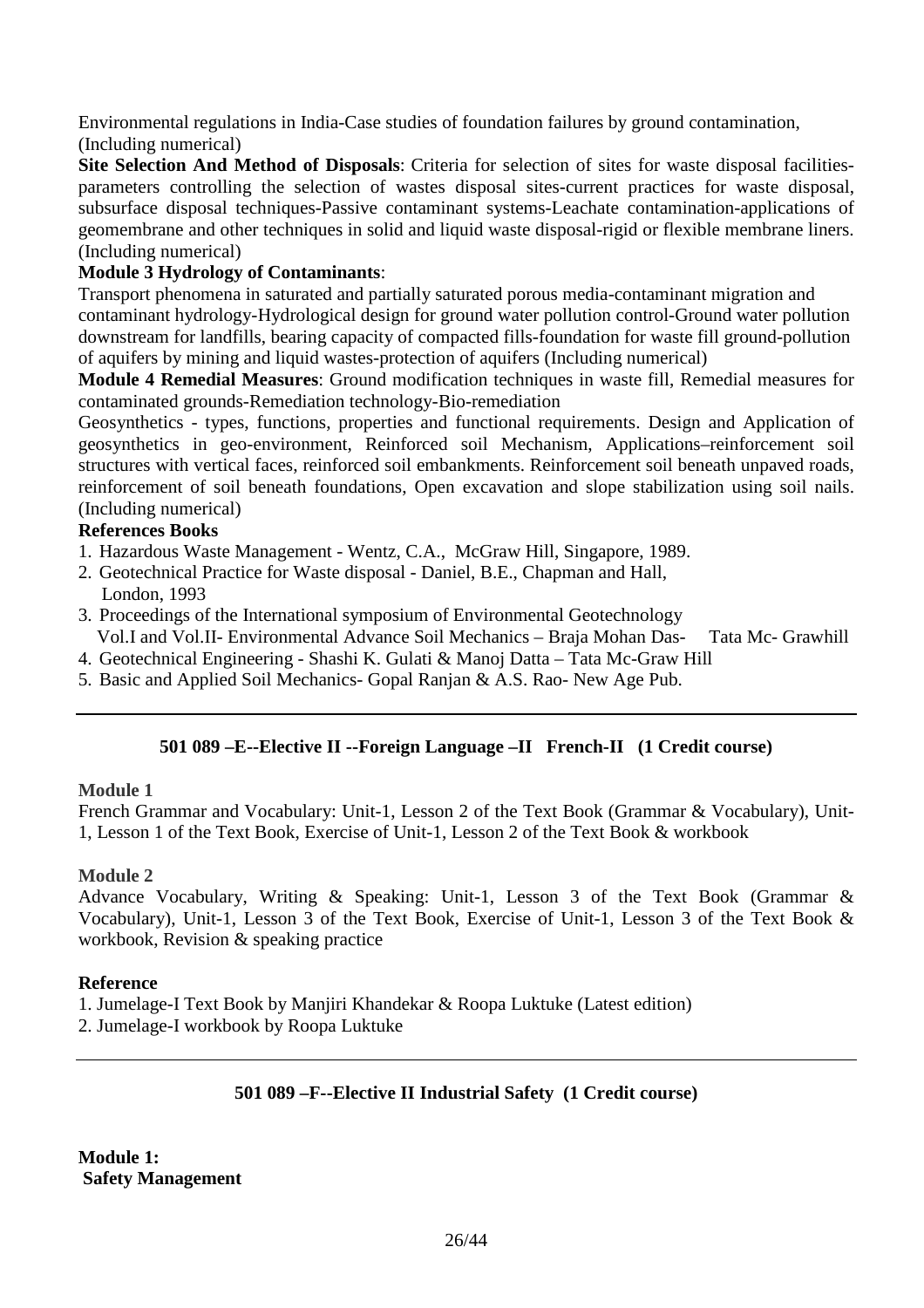Evolution of modern safety concept- Safety policy - Safety Organization - line and staff functions for safety- Safety Committee- budgeting for safety.

#### **Accident Investigation And Reporting**

Concept of an accident, reportable and non reportable accidents, unsafe act and condition – principles of accident prevention, Supervisory role- Role of safety committee – Accident causation models - Cost of accident. Overall accident investigation process - Response to accidents, India reporting requirement, Planning document, Planning matrix, Investigators Kit, functions of investigator, four types of evidences, Records of accidents, accident reports- Class exercise with case study.

#### **Module 2 :**

#### **Safety Performance Monitoring**

Permanent total disabilities, permanent partial disabilities, temporary total disabilities - Calculation of accident indices, frequency rate, severity rate, frequency severity incidence, incident rate, accident rate, safety "t" score, safety activity rate – problems.

#### **Safety Education and Training**

Importance of training-identification of training needs-training methods – programme, seminars, conferences, competitions – method of promoting safe practice - motivation –communication - role of government agencies and private consulting agencies in safety training – creating awareness, awards, celebrations, safety posters, safety displays, safety pledge, safety incentive scheme, safety campaign – Domestic Safety and Training.

#### **References**

1. Accident Prevention Manual for Industrial Operations", N.S.C.Chicago, 1982

2. Heinrich H.W. "Industrial Accident Prevention" McGraw-Hill Company, New York, 1980.

3. Krishnan N.V. "Safety Management in Industry" Jaico Publishing House, Bombay, 1997.

4. John Ridley, "Safety at Work", Butterworth & Co, London, 1983

5. Blake R.B., "Industrial Safety" Prentice Hall, Inc., New Jersey, 1973

## **501 089 –G--Elective II Noise Pollution And Control Techniques (1 Credit course)**

#### **Module 1**

 Introduction, Noise pollution, Nature of noise, Characteristics of noise, NEI, Sound pressure level and propagation of noise, Source of noise, Types of sources of noise, (mobile and non mobile) comparison of noise and Air pollution standards, Assessment and measurement of sound control facilities, Monitoring procedures (Including numerical)

 Effects of noise on people and various protective equipments Like earplugs, earmuffs, etc. Basic principles of noise control, general noise control factors sources of vibrations.

Noise in Home & its control, control of Existing noise outside the home, Noise from construction and Civil Engineering works and its control, Noise from industry and its control (Including numerical) **Module 2** 

 Road traffic noise and its control subjective rating of Automotive vehicles noise Characteristics of vehicle guidelines for vehicular noise, relation between noise and engine combustion system Aircraft and Airport noise. (Including numerical)

 Legal Aspects of noise pollution, prediction and Assessment of Impacts on the noise Environment due to stationery and mobile noise sources, Existing legal provisions for controlling noise, International noise level standards. (Including numerical)

#### **Reference**

1) Noise Pollution - P. R. Trivedi, Gurdeep Raj

2) Environmental Noise Pollution and its Controls - G. R. Chatwal, M. C.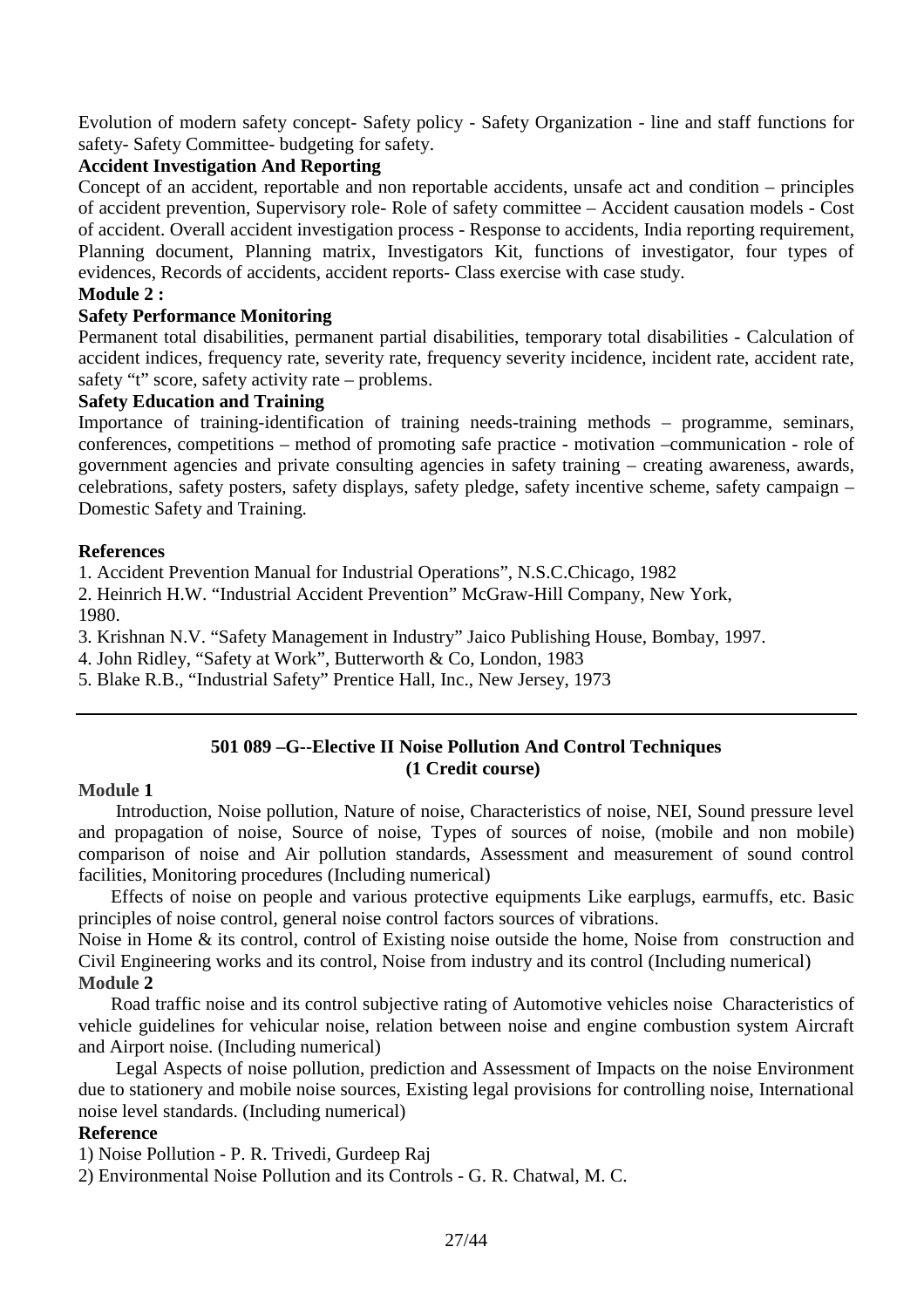# **501 089 –H--Elective II Sanskrit- II (1 Credit course)**

#### **Module 1**

A) Brihatsamhita – aadhyay 53: 1 to 20 sholkas B) Brihatsamhita – aadhyay 53:– 21 to 40 sholkas **Module 2**  A) Brihatsamhita – aadhyay 53:– 40 to 60sholkas B) Brihatsamhita – aadhyay 53: 61 to 80 shlokas

For the entire syllabus students have to prepare these subhashitmalas with their translation, explanation, reasoning behind the each sholka.

#### **References:**

Brihatsamhita by Varah Mihira

#### **501 089 –I--Elective II Performing Arts – Music and Dance (Audit course--Non Credit course)**

# **Module 1 :**

#### **Indian Music**

Vocal, Instrumental, Sur, Laya, Tal. Ragas and their classification based on time and "Raasa-Nirmitee". Seasons and Ragas. Various "Bandishes" and "Gharanas" or styles. Light Indian Musicdifferent types.

Experiencing ethos and bliss by listening to performances of various reputed artists. Experiencing oneness with nature and the super power by performing individually or in a group.

#### **Module 2 : Indian Classical Dance**

Types –Kathak, Bharatnatyam, Kuchipudi, Odissy etc. Importance of "Abhinaya" (acting) in dance. Role of "Taala" and "Laya" in dance. Various dance form. Various gharanas in traditional dance types Fusion with other dance styles. Experiencing the Indian cultural power through individual and group performances.

Books /Audio CD

.

- 1. Hindustani Sangeet Paddhati by Pt.Vishnu Narayan Bhatkhande publ. Swarganga Foundation.
- 2. Jivi Jivai (Golden Voice Golden Years) Pt.Jasraj, Publ. Bandishes with notations composed by the author.
- 3. Pranav Bharati, by Pt.Ompraksh Thakur, publ. Swarganga foundation.
- 4. Rasa Gunjan by Pt.Birju Maharaj, Publ. Swarganag foundation
- 5. Anup Rag Vilas by Pt.Kumar Gandharava, Bandishes composed and sung by author mostly available on cassettes Swarganga Foundation.
- 6. The dance Orissi Mohan Khokar published by (2010) Abhinav Publications, New Delhi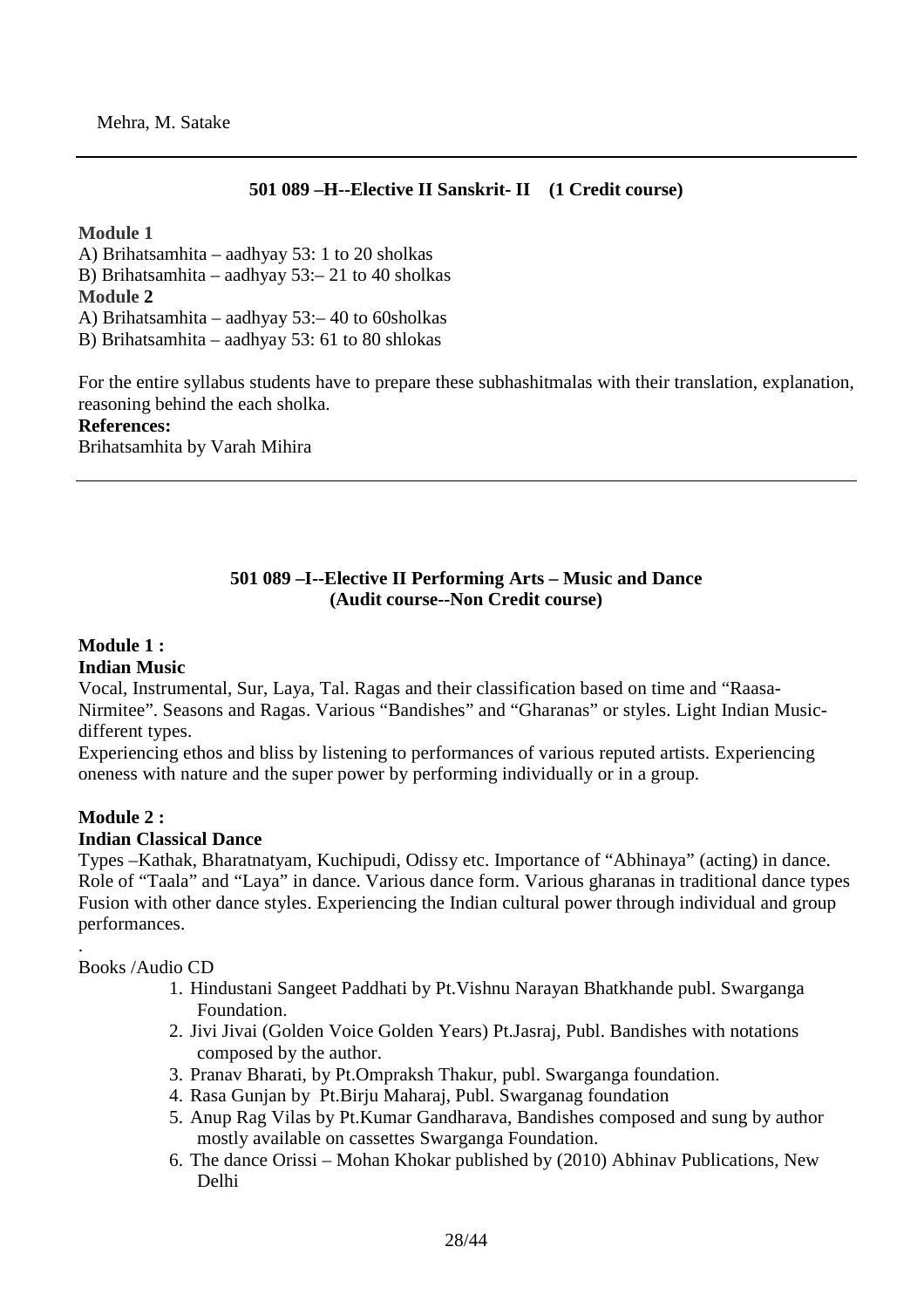- 7. Introduction to Bharata's Natyashastra by Adya Rangacharya, Munshiram Manoharlal publication.
- 8. Art of Dancing classing and folk dance by priyabala Shah, Parimal publication
- 9. Tantra Mantra Yantra in Dance: An Exposition of Kathaka, by Ranjana Shrivastava, D.K.Prinword Pvt. Ltd.

#### **501 089 –J--Elective II Principle Centered Leadership (Audit course--Non Credit course)**

## **Module 1 :**

#### **Motivation, Leadership and Competency**

#### **a) Motivation:--**

Necessity, types, means of providing extrinsic motivation. Leadership. Qualities of a leader. Types of Leadership viz. Lassez Fairre, transactional, transformational. Principle centered leadership based on Stephen Covey habits.

#### **b) Competency Mapping:-**

Definition of competency. Generic, functional and Strategic Competencies. Importance of developing competencies. Identification of competency gaps at managerial cadre level through benchmarking requirements based on role, mapping and assessment. Training and Developmental programs for competency gap closure.

#### **Module 2 :**

#### **Entrepreneurship and strategic Management**

**a)** Entrepreneurship: - Qualities of an entrepreneur. Business ideas generation methods creative imagination, brainstorming, newspaper exercise activity. Ideas evaluation based on John Mullion's 7 point test concept of a B—plan.

#### **b)Strategic Management: --**

Necessity in the context of global challenges. Objectives of strategic management. Forecasting abilities and methods. Developing organizations for the achievement of strategic objectives. Dealing with uncertainties.

#### **Reference Books**

- 1. Seven habits of highly effective people—Stephen Covey—Franklin Covey Publications
- 2. Living the seven habits Stephen Covey—Franklin Covey Publications
- 3. 8<sup>th</sup> Habit from effectiveness to greatness Stephen Covey—Franklin Covey Publications
- 4. Human Resource Development In The Building Industry, Vinita Shah, published by NICMAR
- 5. Human Resources Management & Human Relations , V P Michael , Himalaya
- 6. Human Resource Management Biswajeet Pattanayak published by Prentice Hall
- 7. Construction project Management, integrated approach—Feedings First Indian Reprint 2011— Yesdee publications
- 8. Cases in Strategic Management, Amita Mital , Tata Mcgraw Hil

## **UNIVERSITY OF PUNE**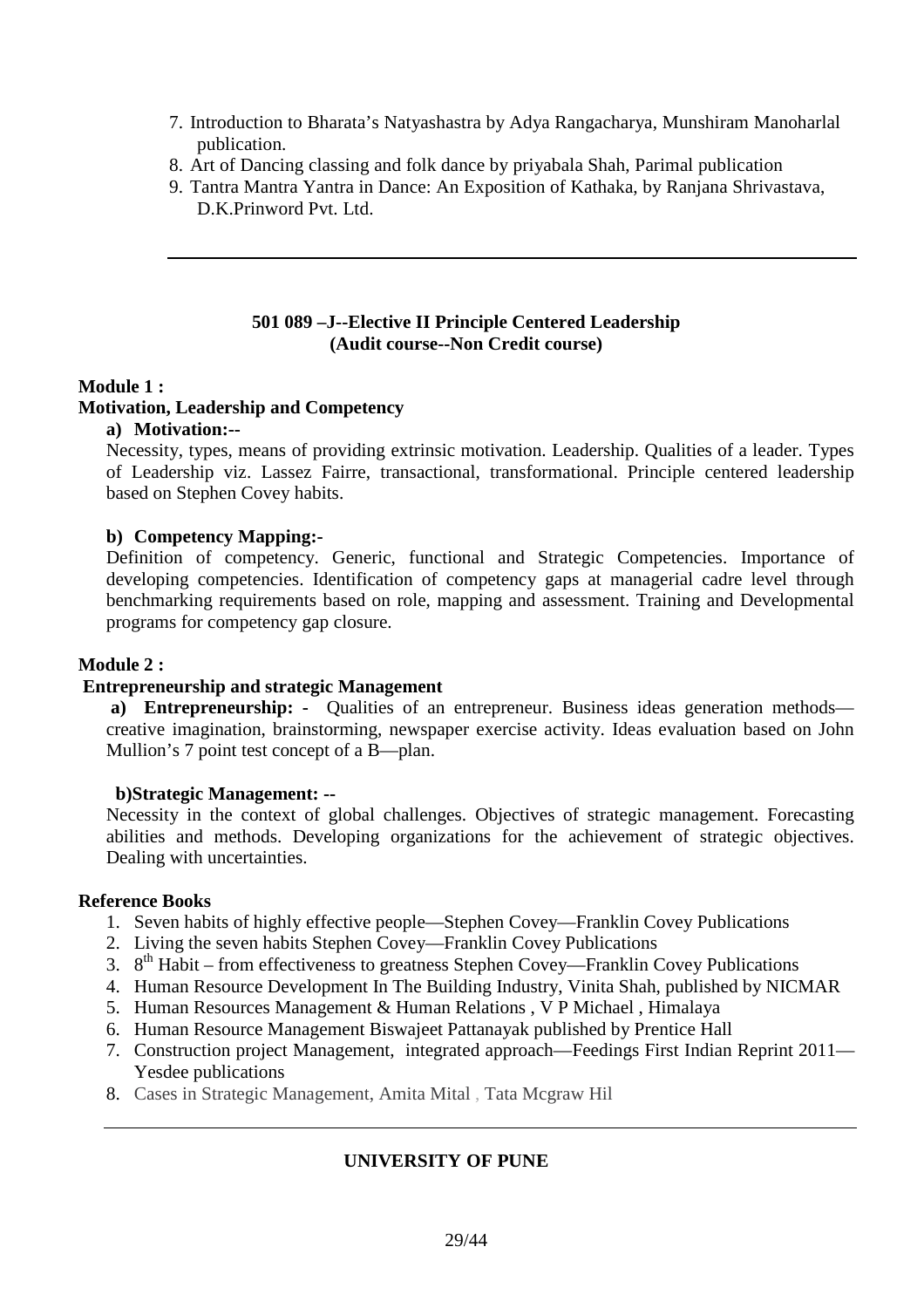# **M.E. (CIVIL) (Water Resource and Environmental Engineering) SEMESTER II**

#### **501 090 -Lab.Practice–II**

*Lectures: 4 hours/week* **Term work : 50 Marks Credits : 4 Oral : 50 marks** 

**Teaching Scheme Examination Scheme** 

#### **Lab Practice II**

The lab. practice-II will be based on completion of assignments / practicals / reports of site visits, confined to the courses in that semester.

The term work will consist of --

- i) Visit reports of minimum two site visits, exploring the field aspects for various subjects
- ii) Report on atleast one patent with its details studied in any subject of the semester.
- iii) Technical review and critique of a research article/paper from journal on atleast one topic
- iv)The laboratory work report of following experiments.....
- 1. Characteristics of Hydraulic Jump in horizontal and sloping channel
- 2. Velocity distribution in open channel flow using pitot tube or current meter
- 3. Assignment on open channel flow simulation software such as HEC RAS /MIKE-21
- 4. Numerical simulation of 1-D open channel flow using MATLAB
- 5. Assignment on flood forecasting
- 6. Assignment on ground water hydrology
- 7. Determination of DO, BOD and COD from Waste Water
- 8. Determination of organic nitrogen (NH3)
- 9. Determination of heavy metal from Waste Water (any heavy metal)
- 10.Determination of phosphate and nitrate
- 11.Determination of pH, moisture content of solid waste.

# **UNIVERSITY OF PUNE M.E. (CIVIL) (Water Resource and Environmental Engineering) SEMESTER II 501 091-Seminar – I**

Pract. 4 hrs./week **Oral : 50 Marks**,

Teaching Scheme Examination Scheme TW :: 50 Marks Credits 4

Term work of the seminar should consist of spiral bound report printed on both the sides of pages on any technical topic of interest associated with the post graduate course and should be submitted in a standard format having the following contents .

- i. Introduction
- ii. Literature Survey
- iii. Theoretical contents
- iv. Relevance to the present national and global scenario of construction industry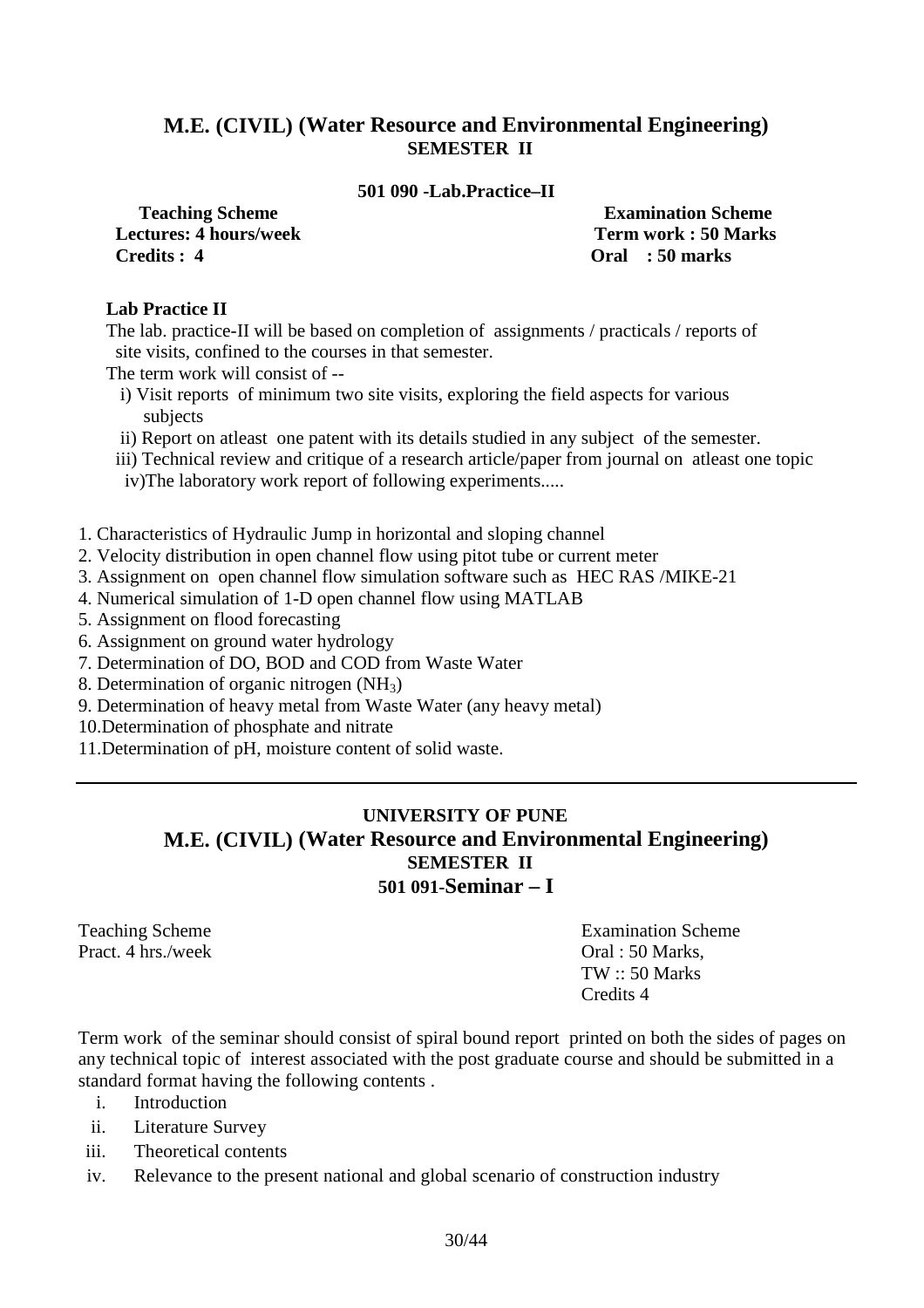- v. Strengths and weaknesses of the particular area of seminar
- vi. R & D in the particular area
- vii. Field Applications / case studies / Experimental work / software application / Benefit cost studies – feasibility studies
- viii. Vendors associated
	- ix. Conclusions
	- x. References

Students should prepare a power point presentation to be delivered in 15 minutes and should be able to answer questions asked in remaining five minutes.

It is desired that based on the seminar work, a paper be prepared and presented in a state / national conference.

**At the end of first year, the students are required to undergo through a field training of minimum 2 weeks duration. The presentation and separate report of the vacational training will be submitted along with report of seminar II.**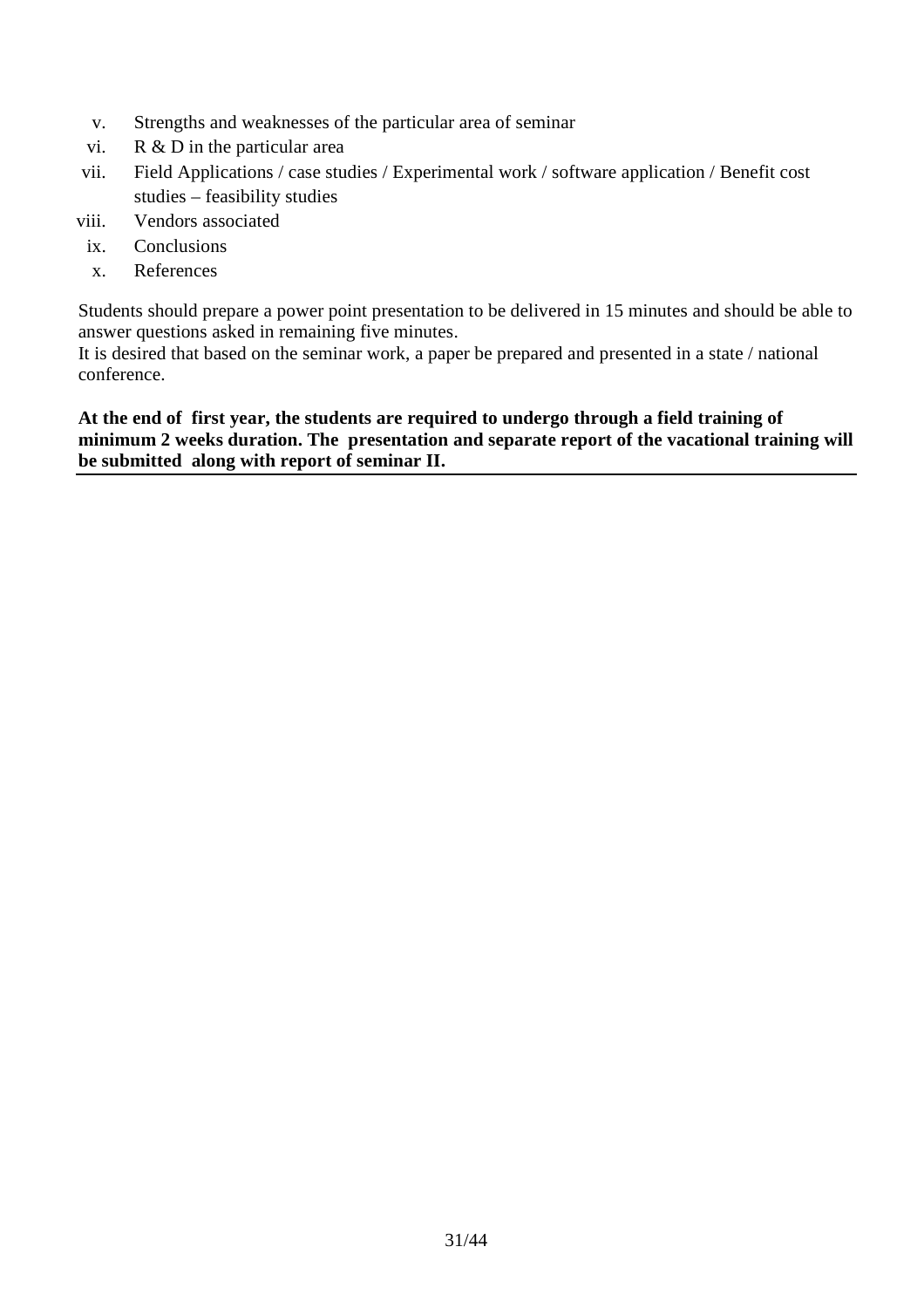# **UNIVERSITY OF PUNE M.E. (CIVIL) (Water Resource and Environmental Engineering) SEMESTER III**

**601 092: Advanced Water and Waste Water Treatment** 

**Teaching Scheme Examination Scheme Lectures: 4 hours/week In semester Exam: 50 Marks Credits 4 End Sem. Exam. : 50 marks Duration of end semester exam.: 3 hrs.** 

#### **Module 1**

#### **Objectives of advanced water and waste water treatment**

Water and wastewater characteristic such as physical, chemical and biological, use of peak factor, flowcharts, function and basic principles involved in different units water and wastewater treatment. Standards for drinking water as per IS: 10500 and waste water. Primary, secondary and tertiary treatment process in water and waste water, Design of tertiary treatment process such as membrane process, electro dialysis, ion exchange, reverse osmosis, U.F. for water and waste water

#### **Module 2**

#### **Water Treatment Unit Design**

Type intake structure such as river, canal intake structure, Design of pump house, Aeration: Principle and concept, necessicity, method of removal of test and odour, Design of fountain, tray type aerator, Sedimentation: Sedimentation tank principle, Design of plain sedimentation tank, design of tube settler. Coagulation and flocculation: Theory, common coagulant aids like bentonite clay, lime stone, silicate and polyelectrolyte's, mean velocity gradient "G" and power consumption, design of flocculation chamber, design of clariflocculator. Design of Gear box for flocculation: Calculation of velocity, gear reduction ratio, power consumption, number of teeth on gear and spur gear, different type of gear use and their application. Water distribution system: continuous and intermittent, calculation of balancing capacity of reservoir by mass flow curve and graphical method. (only design part)

# **Module 3**:

#### **Unit Operation in Water Treatment Process**

Theory of filtration, mechanism of filtration, material use, types of filters such as slow sand filter, rapid sand filter and pressure filter. Filter media single, dual head loss calculation in filtration by using Rose Equation (Problem on Rose Equation), Components, under draining system, cleaning and operational trouble in filtration, Disinfection: Theory, factor affecting disinfection, types and method of chlorination, break point chlorination, bleaching power estimation. Water softening method: lime soda, zeolite and ion exchange Demineralization method like R.O, Electro dialysis and ion exchange Introduction to membrane process and design of membrane process. Theory of corrosion and corrosion control in piping (Including numerical)

#### **Module 4**

#### **Waste Water Treatment Unit Design**

Sewage quantity, Collection and conveyance of sewage, sources of sewage, variations in sewage flow, Design of circular sanitary sewers. Sewer materials, choice of materials, testing of sewer pipes, sewer appurtenances, Pumping of sewage and types of pumps, Introduction and relationship between TOC, COD and BOD. Effect of change of life on sewage quality, Sewage treatment: Process flow diagram for sewage treatment, Theory and design off-screen chamber, Grit Chamber and Primary sedimentation tank as per the Manual of CPHEEO. (Including numerical)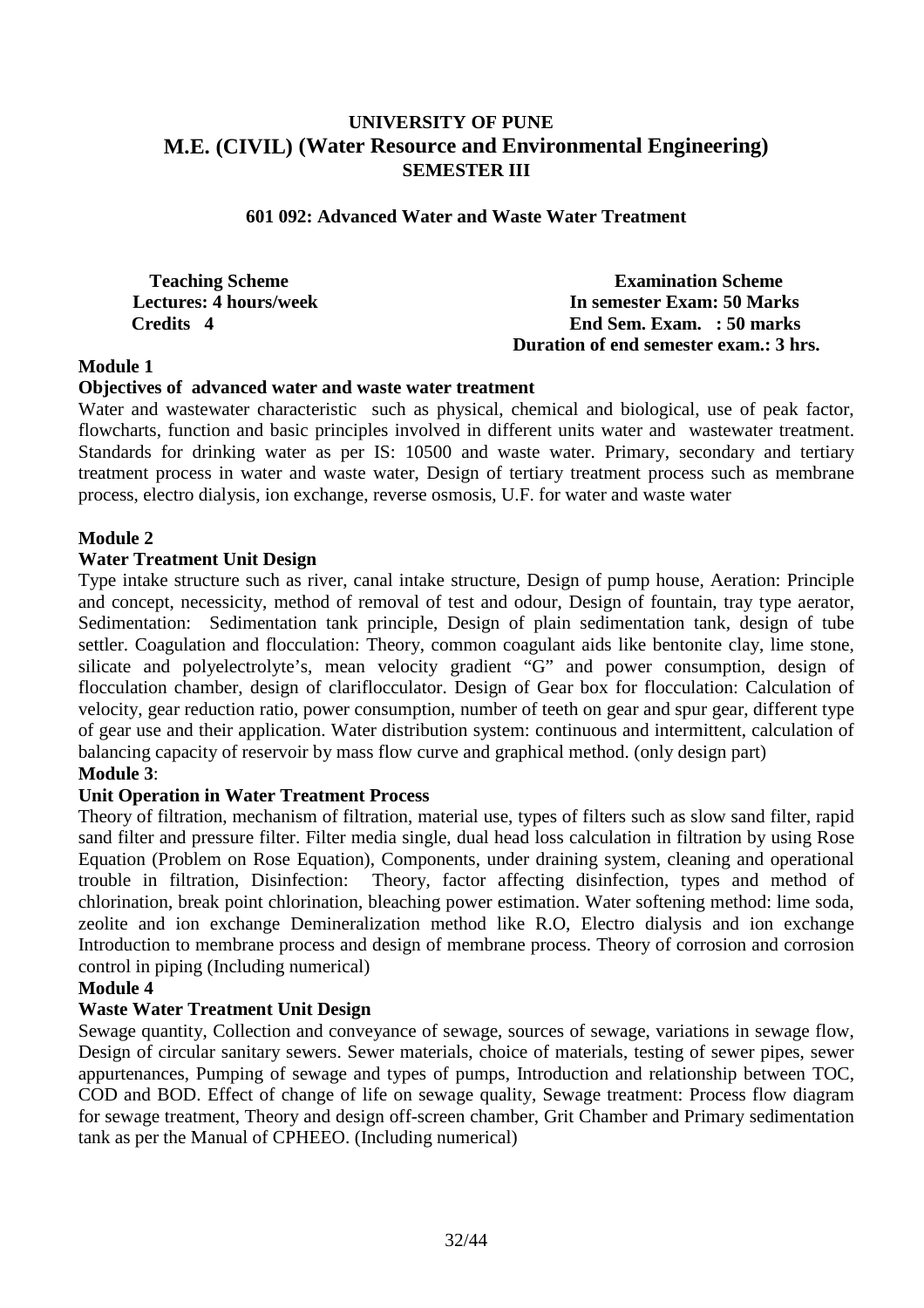# **Module 5**

**Theory & design of secondary treatment units:** Introduction to unit process and unit operations for secondary treatment. Biological principle, important microorganisms in waste water & their importance in waste water treatment systems, bacterial growth, general growth pattern, growth in terms of bacterial numbers and bacterial mass. Kinetics of biological growth, cell growth, substrate limited growth, cell growth and substrate utilization, effect of endogenous metabolism. Activated sludge process: Design of ASP, sludge volume index, sludge bulking & control. Types of ASP (Including numerical)

# **Module 6**

#### **Trickling filter**

Biological principle, different T.F media & their characteristics, design of standard rate and high rate filters using NRC formula, single stage & two stage filters, recirculation, ventilation, operational problems, control measures.

Theory and design of rotating biological contactor (RBC)Low cost treatment methods: Oxidation pond: Bacteria – algae symbiosis, design of oxidation pond as per the manual of CPHEEO, advantages  $\&$ disadvantages of oxidation ponds. Aerated lagoons: Principle, aeration method, advantages & disadvantages of aerated lagoons. Introduction and theory of Phytoremediation technology for wastewater treatment, Introduction and theory of root zone cleaning system. (Including numerical) **Module7** 

# **Theory & design of anaerobic treatment units**

Septic tanks, suitable conditions & situations, biological principle, method of treatment & disposal of septic tank effluent. Design of septic tank along with up flow filters and soak pit, Anaerobic digester: Principal of anaerobic digestion, stages of digestion, bio – gas production its characteristics  $\&$ application, factors governing anaerobic digestion, Design of anaerobic digesters. Such as gravity thickener, sludge drying bed, decanters. Methods of sludge treatment and disposal, advantages & disadvantages, Up-flow Anaerobic Sludge Blanket (UASB) Reactor– Principle, advantages & disadvantages, removal of phosphate and nitrate from waste water

# **Module 8**

#### **Industrial waste water treatment**

Methods of sampling. Equalization and neutralization, Application of preliminary, primary and secondary treatment for industrial wastewater as per the pollution control norms. Sources of waste water from manufacturing process, characteristics of effluent, different methods of treatment & disposal of effluent for the following industries: Sugar, dairy, distillery, paper & pulp and textile, Flowchart and automobile industry, discharge standards as per pollution control norms. (Including numerical)

#### **Reference**

- 1. Wastewater Engineering: Treatment, Disposal & Reuse, By Metcalf & Eddy Inc. Sixth Ed. 2002, McGraw Hill
- 2. Introduction to Environmental Engg, By. P.A. Veslind, PWS, Publishing Company, Boston, 1997
- 3. Wastewater Treatment and disposal, By S.J. Arceivalla, Marcel Dekker, 1981.
- 4. Wastewater Treatment Plant Planning, Design and Operation, By S.R. Quasim, Holt, Rinehart & Winston N.Y.
- 5. Activated Sludge Process: Theory and Practices, By N.F Grey, Oxford
- 6. Water Supply Engg by Dr. B.C.Punmia ,Laxmi Publicaiton
- 7. Water supply Engg. By S.K. Garge, Khanna Publication.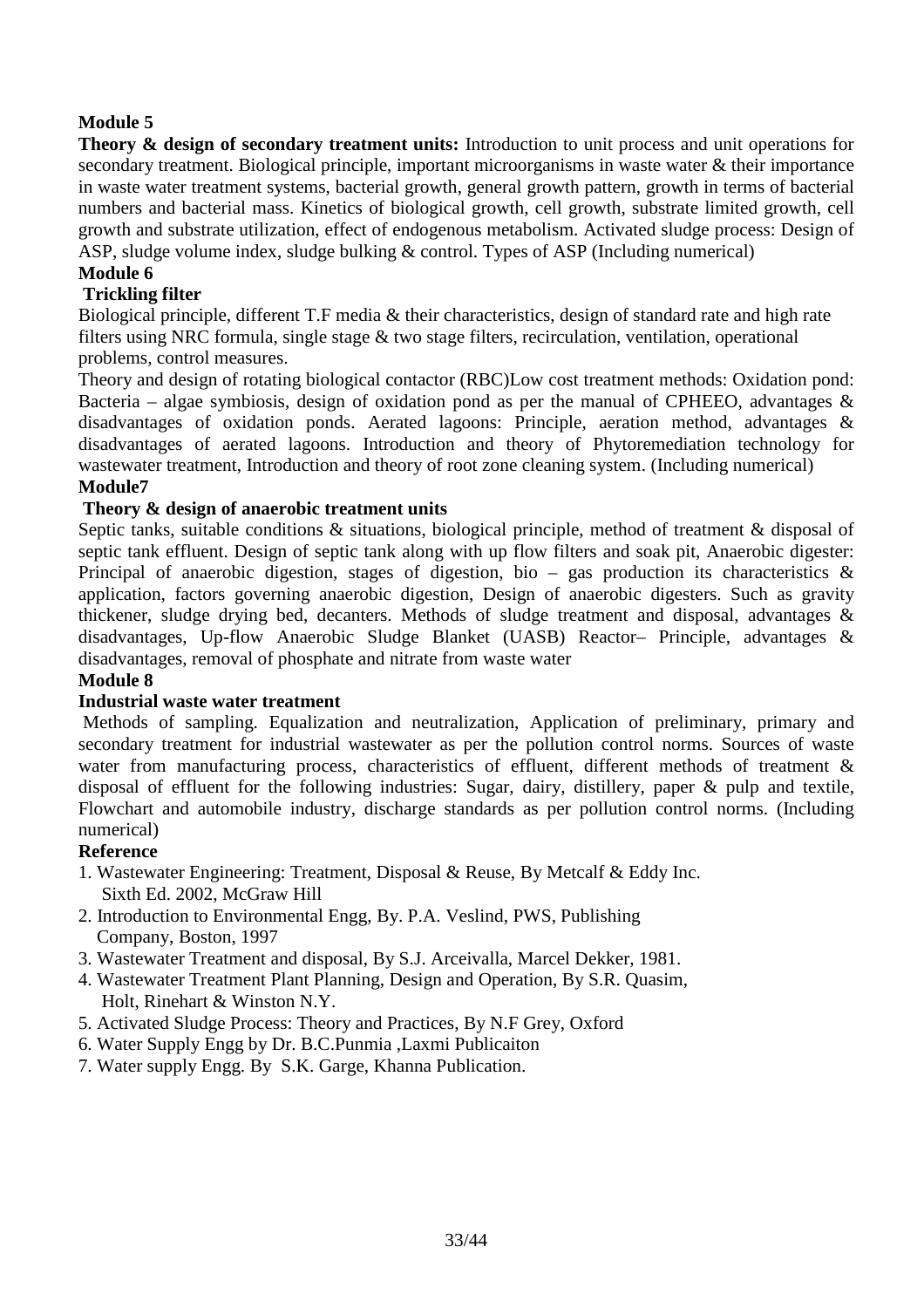# **UNIVERSITY OF PUNE M.E. (CIVIL) (Water Resource and Environmental Engineering) SEMESTER III**

#### **601 093-Dam Engineering**

Teaching Scheme **Examination Scheme**<br>
Lectures: 4 hours/week **Examination Scheme**<br>
In semester Exam: 50 Mark **Lecture Exam: 50 Marks Credits 4 End Sem. Exam. : 50 marks Duration of end semester exam.: 3 hrs.** 

# **Module 1**

#### **Gravity Dams:**

Forces acting on the gravity dams earthquake force-pseudostatics and dynamic response approach, load classifications, stability analysis, distribution of shear and normal stresses, principle stresses, Stress concentration around openings, foundation treatments, Design of concrete dam. Reservoir operation

# **Module 2**

# **Earthen Dams:**

Seepage through dam and its foundations, stability analysis for sudden drawdown condition, steady seepage condition, end of constructions, seismic effects, pore pressures, protection of upstream and downstream slopes.

## **Module 3**

#### **Arch Dams**

Arch dams-General concepts of trail load theory, elastic shell methods, thick cylinder theory

#### **Module 4**

#### **Buttress Dam and Rock fill Dams:**

Relevant rock fill characteristics, general design principal method of construction and compaction. Buttress dam- Concepts and Design

#### **Module 5**

#### **Spillways-**

Spillway-types, components, design principles, Design of different spillways such as Ogee, side channel, siphon. Energy dissipation devices and their design

#### **Module 6**

#### **Dam Safety and Instrumentation:**

 Introduction, Objectives of dam safety and instrumentation, Types of measurements, Instrumentation data system, Working principles of instruments, Selection of Equipments, Different Instruments----

 Piezometers,Porous tube piezometer (Determination of uplift pressure),Pneumatic piezometer (Determination of ground water pressure),Vibrating wire piezometer (Determination of pore water pressure) ,Settlement measurement system, Vibrating wire settlement cell (Determination of settlement of earth dam embankments) , Magnetic settlement system (Determination of settlement and lateral movements) , Inclinometer (Determination of shear plane and lateral movements) ,Jointmeter (Determination of movement of joints),Pendulums (Determination of tilt and rotation) , Vibrating wire pressure cell (Determination of total pressure and stress distribution),Seismograph (Determination of earthquake shaking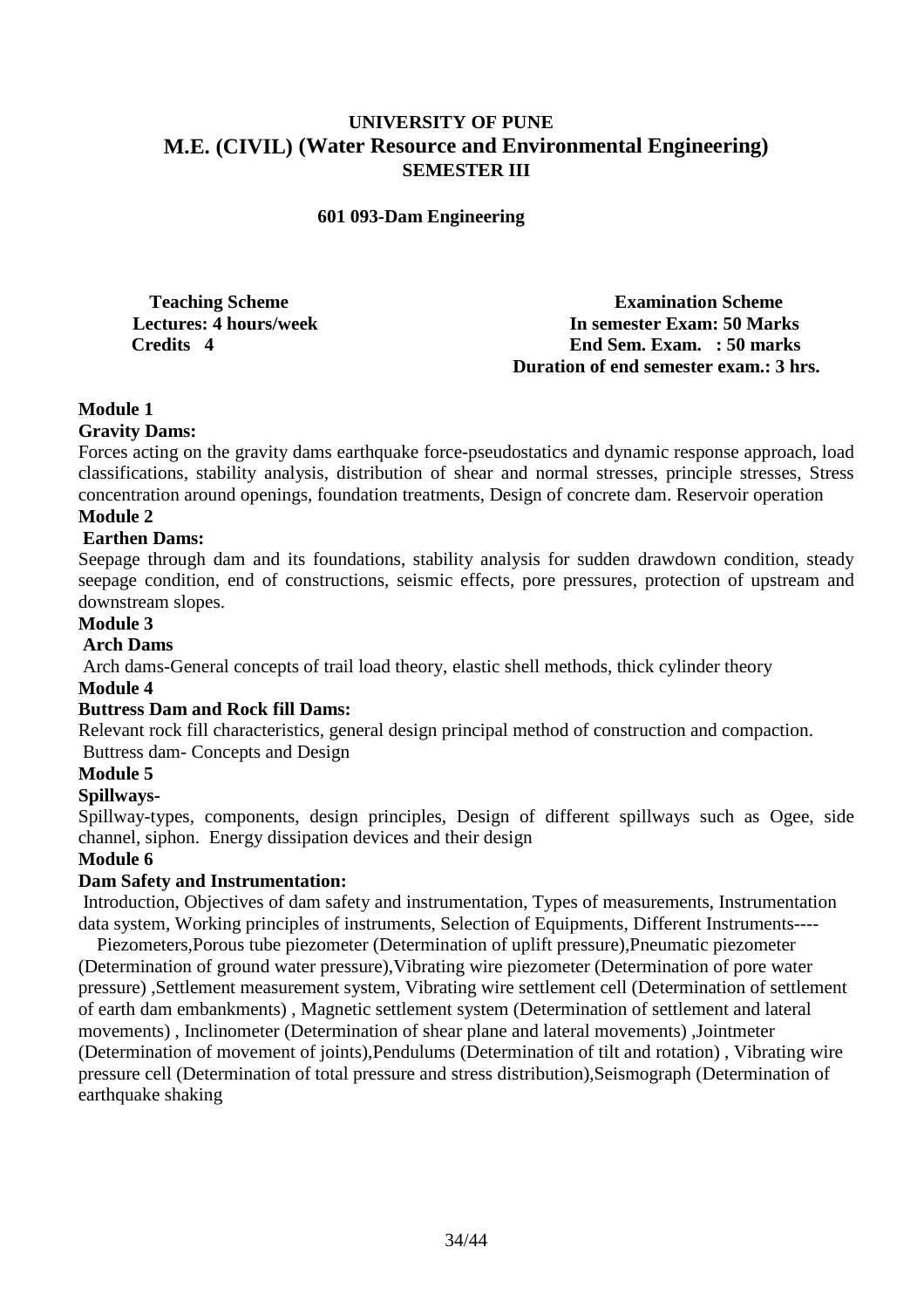# **Module 7**

Differenent organizations worldwide such as ICOLD, ICID,GWP,CWC, and their functioning.

# **Module 8**

Dams –Social issues, Displacement and rehabilitation, social impact assessment, environmental impact assessment, dams and climate change.

# **Reference Books**

- 1. Concrete Dams R.S. Varshney
- 2. Irrigation Water Resources & Water Power Engineering P.N. Modi
- 3. Earth Dams J.L. Sherard
- 4. Water resources Engineering Principles and Practice- S. Murty Challa- New Age International

# **UNIVERSITY OF PUNE M.E. (CIVIL) (Water Resource and Environmental Engineering) SEMESTER III**

**601 094- Elective –III** 

**Teaching Scheme Examination Scheme Lectures: 5 hours/week In semester Exam: 50 marks Credits 5 End Sem. Exam. : 50 marks Duration of End Sem.Exam:3Hrs** 

**Select any combination having total of 5 credits from following technical / interdisciplinary courses ---** 

| Code     | 2 Credits<br><b>Course</b>                    | Code     | 1 Credit<br>Course      | Code     | <b>Audit</b><br><b>Course</b><br>(N <sub>0</sub> )<br><b>Credit</b><br>Course) |
|----------|-----------------------------------------------|----------|-------------------------|----------|--------------------------------------------------------------------------------|
| 601 094A | Optimization<br>Techniques                    | 601 094E | Project<br>Funding      | 601 094H | Chess                                                                          |
| 601 094B | Ground<br>Water<br>Modelling                  | 601 094F | Foreign<br>Language-III | 601 094I | Abacus                                                                         |
| 601 094C | Solid and<br>Hazardous<br>Waste<br>Management | 601 094G | Rural<br>Engineering    |          |                                                                                |
| 601 094D | Industrial<br>Waste<br>Management             |          |                         |          |                                                                                |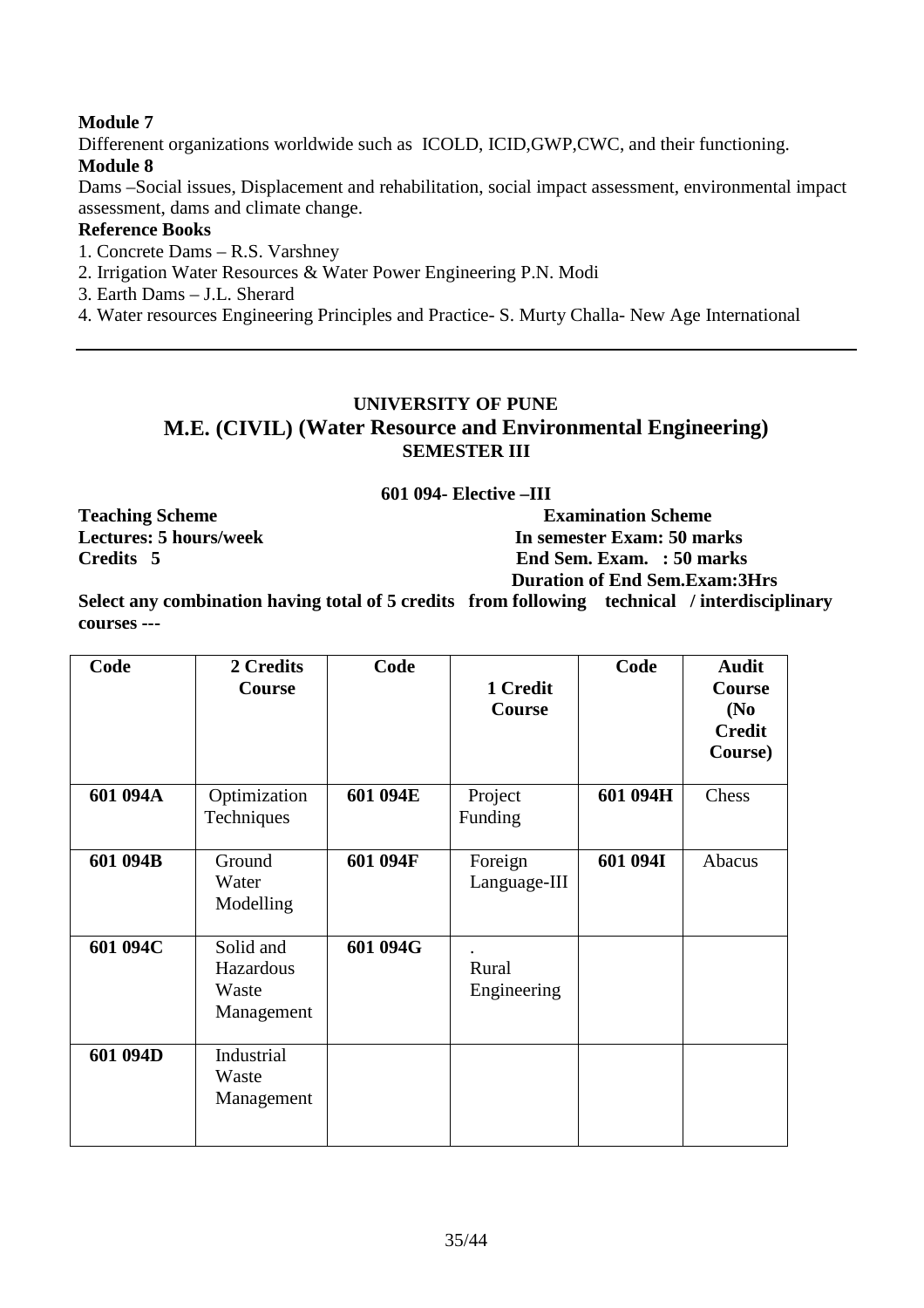## **601 094-A-Elective III Optimization Techniques (2 Credit course)**

#### **Module 1**

**Linear Programming:** Introduction to Optimization techniques, Linear programming basic concepts, graphical method, Simplex method, Big M Method, Two phase method, Duality, sensitivity analysis. Application of Linear Programming to Hydraulics & Water Resource

#### **Module 2**

**Non Linear Programming**: Unconstrained one Dimensional search methods: Dichotomous search method, Fibonacci, Golden section, Multivariable unconstrained techniques: Steepest ascent and Descent methods, Newton's methods, Constrained technique: Lagrangian Multiplier **Module 3** 

# **Dynamic Programming**: **and Stochastic Methods**:

Principle of optimality, recursive equations , Queuing theory, simulation technique, sequencing model **Module 4** 

#### **Games Theory:**

Theory of games, 2 person zero sum game with and without saddle point, mixed strategies (2 x n games or m x 2 games), 2 x 3 game with no dominance, graphical method

#### **Reference**

1. Engineering Optimazation Theory & Practice – S.S. Rao., Wiely.

- 2. Operation Research Taha Hamdey A.
- 3. Principles of Operation Research Wagner, Prentice Hall.
- 4. Operation Research Hira and Gupta, S.Chand

## **601 094-B-Elective III Ground Water Modelling (2 Credit course)**

#### **Module 1 Groundwater Occurrence & Movement**:

General Introduction, Darcy's law, application of Darcy's law to confined and unconfined aquifers, wells - fully & partially penetrating wells, multiple wells, interference of wells, pumping test with steady and unsteady flow

 **Surface and sub-surface investigation of ground water**: Geological/geophysical exploration/remote sensing/electric resistivity/seismic refraction based methods for surface investigation of ground water, test drilling and ground water level measurement

Sub-surface ground water investigation through geophysical/resistivity/ spontaneous potential/radiation/temperature/calliper/fluid conductivity/fluid velocity/miscellaneous logging. (Including numerical)

#### **Module 2**

#### **Planning of groundwater development**:

Water balance, assessment of recharge, utilizable recharge, Groundwater estimation norms in India, Constraints on groundwater development. Planning of ground water development in canal command areas-conjunctive use models, planning of ground water development in coastal aquifers

#### **Module 3**

#### **Numerical modelling of groundwater flow**:

Ground water modelling through porous media/analog/electric analog/digital computer models; Review of differential equations, finite difference solution, direct problem, inverse problem; groundwater modelling using finite element method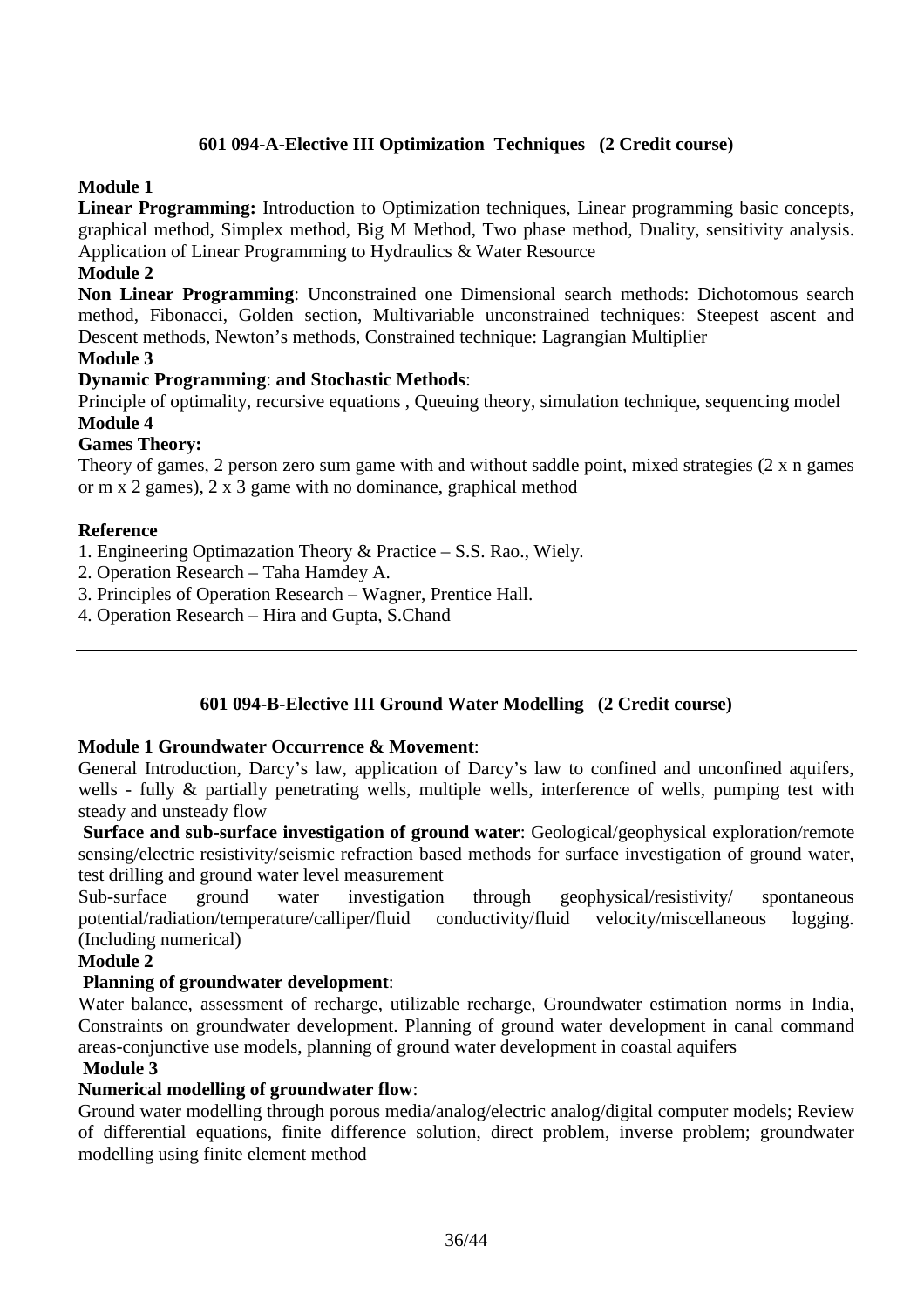Artificial ground water recharge: Concept, methods of artificial ground water recharge, waste water recharge for reuse, water spreading

# **Module 4 –**

#### **Management of Ground Water**:

Ground water basin management concept, hydrologic equilibrium equation, ground water basin investigations, data collection  $\&$  field work, dynamic equilibrium in natural aquifers, management potential & safe yield of aquifer, stream-aquifer interaction.

**Saline water intrusion in coastal aquifers**: Ghyben-Herzberg relation between fresh & saline waters, shape & structure of fresh & saline water interface

Upcoming of saline water, fresh-saline water relations on oceanic islands, sea water intrusion in Karst terrains, saline water intrusion control

#### **Reference**

1. Remson, I., Hornberger, G.M., and Molz. F.J., Numerical methods in sub-surface hydrology, Wiley Inter Science

2. Rushton, K.R. and Redshaw, S.C., Numerical analysis by analog & digital methods, John Wiley.

3. Todd, D.K., Groundwater Hydrology, John Wiley, 1980.

4. Groundwater Modeling by Anderson.

5. Numerical ground water modeling by A K Rastogi, Penram International Publishing (India). 2007

# **601 094—C-Elective III Solid and Hazardous Waste Management (2 Credit course)**

#### **Module 1**

#### **Solid waste management:**

Objectives, Functional elements, Environmental impact of mismanagement. Solid waste: Sources, Types, Composition, Quantities, Physical, Chemical and Biological properties.

**Solid waste generation rate:** Definition, Typical values for Indian cities, Factors affecting. Storage and collection: General considerations for waste storage at source, Types of collection systems.

#### **Module 2**

#### **Sorting and material recovery:**

Transfer station: Meaning, Necessity, Location, Economic analysis. Transportation of solid waste: Means and methods, Routing of vehicles. Objectives of Sorting and material recovery, Stages of sorting, Sorting operations, Guidelines for sorting for material recovery, Typical material recovery facility for a commingled solid waste.

**Composting of solid waste:** Principles, Methods, Factors affecting, Properties of compost, Vermicomposting. Energy recovery from solid waste: Parameters affecting, Biomethanation, Fundamentals of thermal processing, Pyrolysis, Incineration, Advantages and disadvantages of various technological options.

**Landfills:** Definition, Essential components, Site selection, Land filling methods, Leachate and landfill gas management.

**Indian scenario**: Present scenario and measures to improve system for different functional elements of solid waste management system. Elements of financial management plan for solid waste system. (Including numerical)

#### **Module 3**

## **Legal and Organizational foundation**:

Definition of solid waste - waste generation in a technological society - major legislation, monitoring responsibilities, sources and types of solid waste - sampling and characterization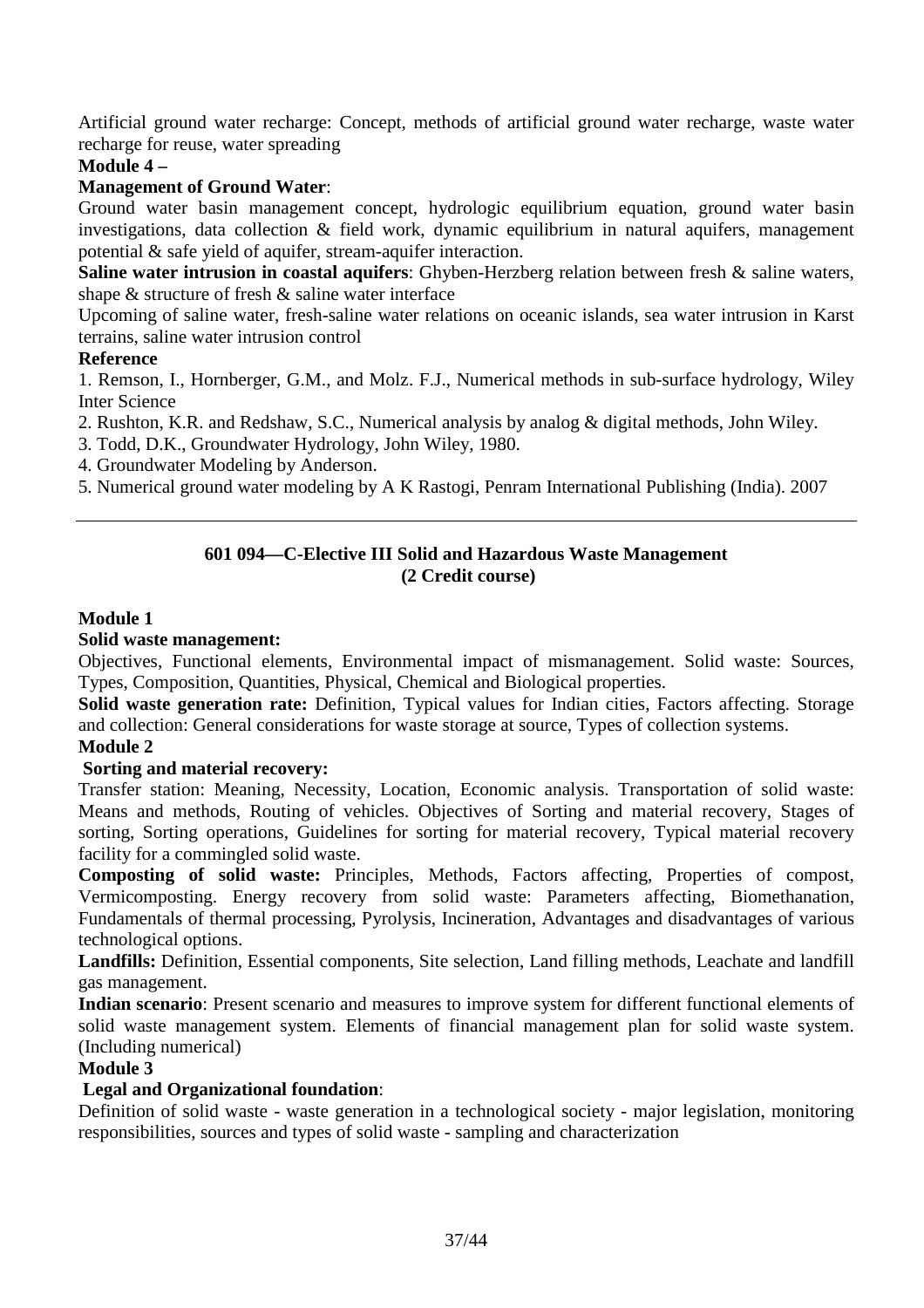**Definition and identification of hazardous wastes** - sources and characteristics - hazardous wastes in Municipal Waste - Hazardous waste regulations -minimization of Hazardous Waste-compatibility, handling and storage of hazardous waste - collection and transport.

# **Module 4**

#### **Hazardous waste treatment technologies**

Design and operation of facilities for physical, chemical and thermal treatment of hazardous waste - Solidification, chemical fixation and encapsulation, incineration, Hazardous waste landfills: Site selection, design and operation- remediation of hazardous waste disposal sites. Sampling and characterization of Solid Wastes; TCLP tests and leachate studies

#### **Reference Books**

- 1. Manual on municipal solid waste management Government of India publication.
- 2. Integrated solid waste management George Tchobanoglous, Mcgraw Hill
- 3. Solid waste management handbook– Pavoni
- 4. Gorge Techobanoglous et al "Integrated solid Waste Management" Mc Graw Hill Publication 1993.
- 5. Charles A Wentz " Hazardous Waste Management "Mc Graw-Hill Publication 1995.
- 6. Sukhatme S.P.- Solar Energy.
- 7. Kiang Y. H.- Waste Energy Utilization Technology.

#### **601 094-D-Elective III Industrial Waste Management (2 Credit course)**

#### **Module 1**

Use of water in industry, sources of wastewater, quality and quantity variations in waste discharge, water budgeting, characterization and monitoring of wastewater flow, stream standards and effluent standards as per CPHEEO

Waste volume and strength reduction, in-plant measure, good housekeeping, process change, leakage prevention, segregation and recycling Neutralization, equalization and proportioning of waste (Including numerical)

#### **Module 2**

Water Quality monitoring of Streams, Self purification of streams, B.O.D. reaction rate, D.O. sag curve and D.O. deficit calculations

Miscellaneous methods of dissolved solids removal, sludge disposal methods

Different types of waste treatment & their selections, Development of treatment flow diagram based on characteristics of waste

Manufacturing processes in major industries, water requirements, wastewater sources, composition of wastes, Viz. sugar, distillery, dairy, pulps, paper mill, fertilizer, tannery, chemical, steel industry, alternative methods of treatment, factors affecting efficiency of treatment plant (Including numerical)

#### **Module 3**

Acclimatization of bacteria to toxic wastes, process sensitivity, operation and maintenance requirements, Water pollution control act, organizational set up of central and state boards for water pollution control, classification of river on water use, minimal national standards, socio-economic aspects of water pollution control, Introduction to Membrane Processes, Membranes and Modules: Principles of Membrane processes; Types and uses of membranes; Recent development in membranes; Types and uses of modules; Washing procedures. Applications of Membrane Processes in Environmental Engineering: Membrane bioreactors; Prevaporation and its applications; Reverse Osmosis, Ultra filtration and Microfiltration and their applications; Dialysis and Electro dialysis and their applications. (Including numerical)

**Module 4**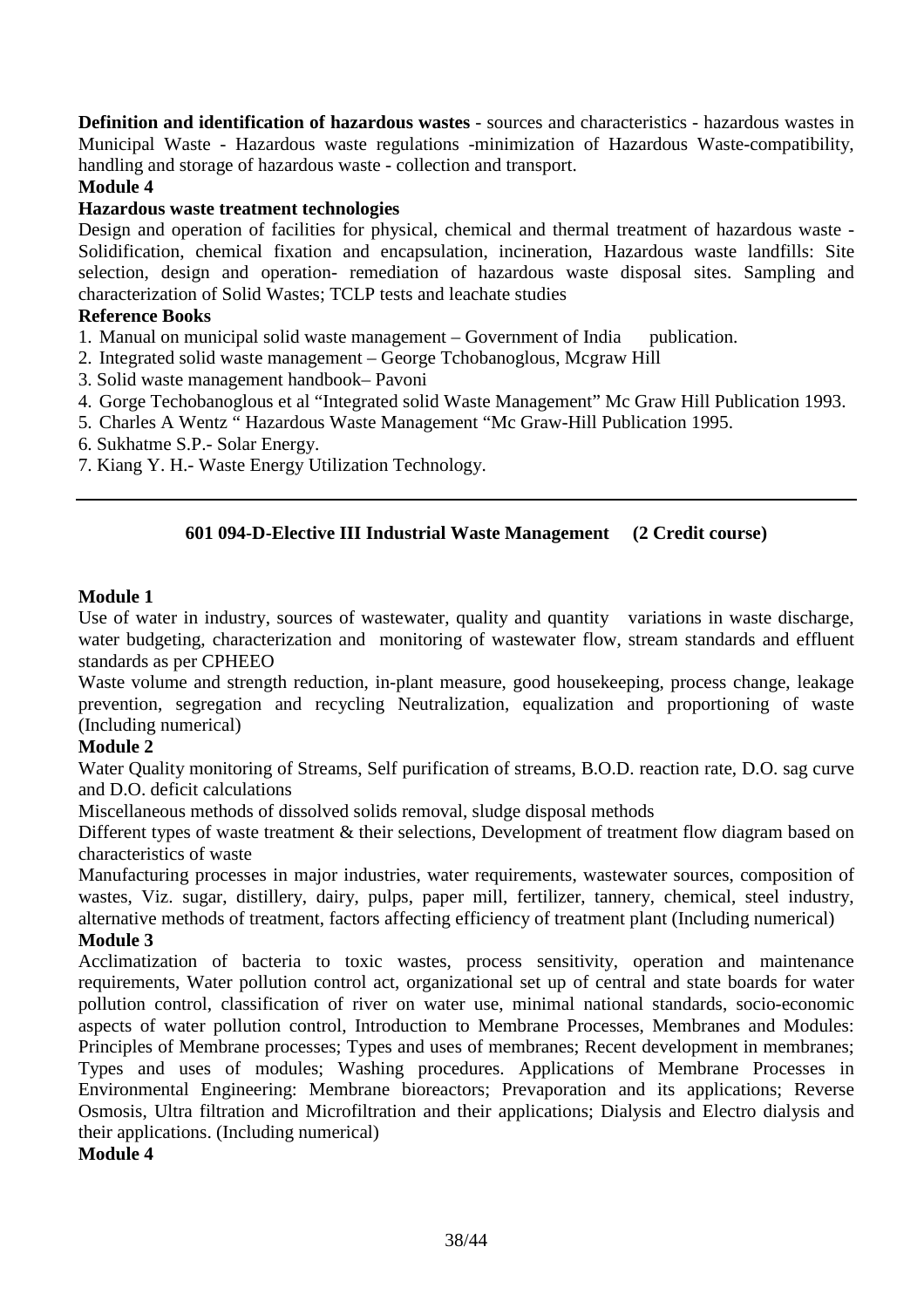Modern Trends in Environmental Engineering, Cleaner Production Technologies, Environmental Bio-Technology, Bioremediation, Risk Analysis, Software and Information Systems, Global Issues, Environmental pollution monitoring sensors- Basic understanding of the interaction of electromagnetic radiation, sound, laser etc. with matter, Familiarization with a variety of sensors and platforms Anthropogenic Endocrine Disruption, The Scientific Basis of the Endocrine Hypothesis

# **Reference Books**

1 Waste Water Engineering, Metcalf Eddy Mc Graw Hill Publications.

- 2 Industrial Waste Treatment, Nelson Maneroo
- 3 Industrial Waste Treatment, Rao & Datta
- 4 R. Rautanbach and R.Albrecht, Membrane Process, John Wiley & Sons
- 5 R.Y.M. Huang, Perevoparation Membrane Separation Processes, Elsevier.

6 J.G. Crespo, K.W. Boddekes, Membrane Processes in Separation and Purification, Kluwer

## **601 094 –E-Elective III Project Proposal writing and funding (1 Credit course)**

## **Module 1**

Introduction to grants and their place in the development of organizations, planning skills needed for strong proposals. Components of an application, Helpful tools and resources, Strategies for developing a proposal, How to identify potential funding sources, How to read and understand proposal guidelines and requests for proposals (RFP), Writing objectives, Preparation and justification of budgets ,Protocols for use of animal and human subjects in research, Cost sharing and sub-contracts, Procedures for grants submission and grants start up, The grant review process, Writing cover letters, Preparing a curriculum vitae.

## **Module 2**

Study a proposal or a dummy proposal written for sanctioning of grant for BCUD,AICTE etc.

Develop and submit a draft a proposal for a grant sanctioning authority (related to a particular project) with the following main points:

- a. Identify a fundable topic, based on a need or a problem you've identified
- b. Identify a potential funder
- c. Obtain their program description and application forms
- d. Develop a draft proposal that meets the funder's requirements.

The proposal may include:

- 1. Problem statement
- 2. Research design / work plan
- 3. Time line
- 4. Budget
- 5. Project personnel
- 6. Other supporting documents

**Reference:** As specified by the instructor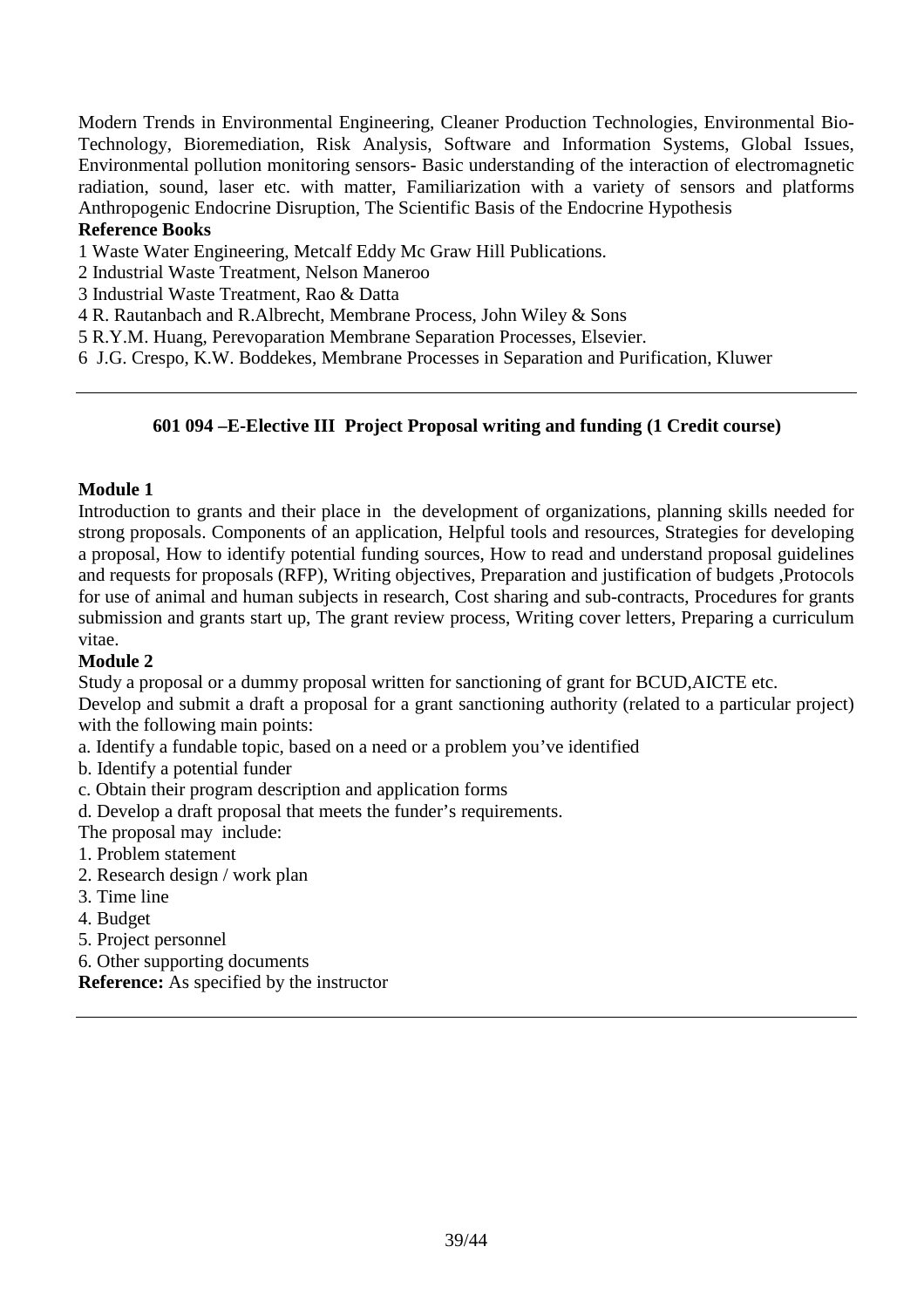#### **601 094-F-Elective III Foreign Language French-III (1 Credit course)**

**Module 1: French Grammar and Vocabulary**: Unit-1, Lesson 4 of the Text Book (Grammar & Vocabulary), Unit-1, Lesson 4 of the Text Book, Revision & speaking practice **Module 2:** Advance Vocabulary, Writing & Speaking, Exercise of Unit-1, Lesson 4 of the Text Book & workbook , Practicing Simple conversation in French, Revision & practice of conversation (Simple questions & answers)

**Reference:** Jumelage-I Text Book by Manjiri Khandekar & Roopa Luktuke Jumelage-I workbook by Roopa Luktuke

#### **601 094 –G--Elective III Rural Engineering-I (1 Credit course)**

-

#### **Module 1:**

#### **Rural Development and Infrastructure development.**

Introduction to rural engineering, elements of rural engineering , productivity, animal husbandry and agriculture, rural art and craft, Infrastructure development such as irrigation, communication, village betterment, transportation, education such as educational institute, Financial assistance from Z.P. and other sources.

Human Resources and development.,Health care center, rural sanitation, combined program for women and pre school children. Employment generation, integrated ruler development programme, landless employment guarantee program , present rural status, role of NGO and corporate sector.

#### **Module 2:**

#### **Socio Economic Development**

Rural population growth rate, rural literacy, manpower, cultivators, agriculture, industrial worker, manufacture worker, rural poverty. Five years plan for rural development.

#### **Govt. Policy and schemes for rural development.**

Various policies for rural development, various schemes such as micro finance and rural banking, integrated village development model, Swaranjayanti Gram Swarozgar Yojana, Samparan Grammen Rozgar Yojana, Micro finance and rural banking **Reference:** As specified by the instructor

#### **601 094 –H-Elective III Chess (Audit Course---No Credit course)**

#### **Module 1**

Introduction of chess game, What is chess board, the place of chess board , Chess pieces position & its moves, The concept of attacking, , The concept check with different pieces, Mate/Checkmate, Castling, Pawn Promotion, Notation, Stalemate, Pointing

#### **Module 2**

End game, attacking a piece, Opening principles, Piece exchange, Pin, Defining the draws in **Chess** 

**Reference:** As specified by the instructor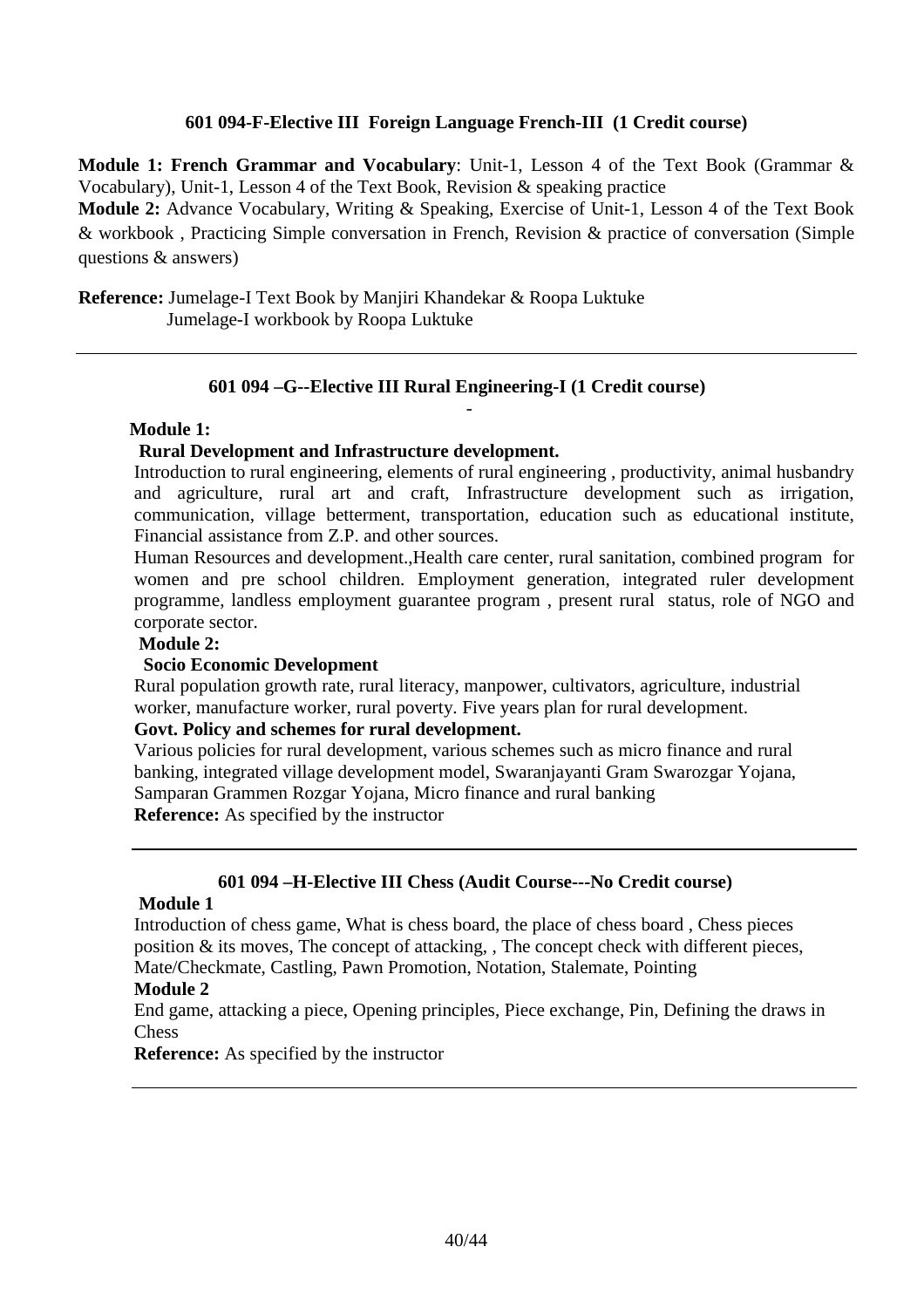#### **601 094-I-Elective III Abacus (Audit Course---No Credit course)** -

#### **Module 1**

 Introduction of Abacus, addition & subtraction with help of help of small friends, big friends & big family, Concept of visualization, Multiplication & Division

 **Module 2** 

Additional & Subtraction with decimal concept, Determine cube root & square root **Reference:** As specified by the instructor

# **UNIVERSITY OF PUNE M.E. (CIVIL) (Water Resource and Environmental Engineering) SEMESTER III**

#### **601 095 Seminar – II**

Pract. 4 hrs./week Oral : 50 Marks,

Teaching Scheme **Examination** Scheme TW :: 50 Marks Credits 4

Term work should consist of ---

- **I)** Spiral bound report preferably, printed on both the sides of paper on the topic of dissertation work and should be submitted in a standard format having the following contents.
	- i) A report on training undergone on a construction project site/organization/for a period of minimum 15 days, including the data collection necessary for the project work.
	- ii) A report on the topic of dissertation, containing the following:
	- a) Literature review and problem statement formulation.
	- b) Research Methodology and proposed schedule of completion of project work. Students should prepare a power point presentation to be delivered in 15 minutes and should be able to answer questions asked in remaining five minutes.
- **II)** Spiral bound report preferably, printed on both the sides of paper on vacational training of 2 weeks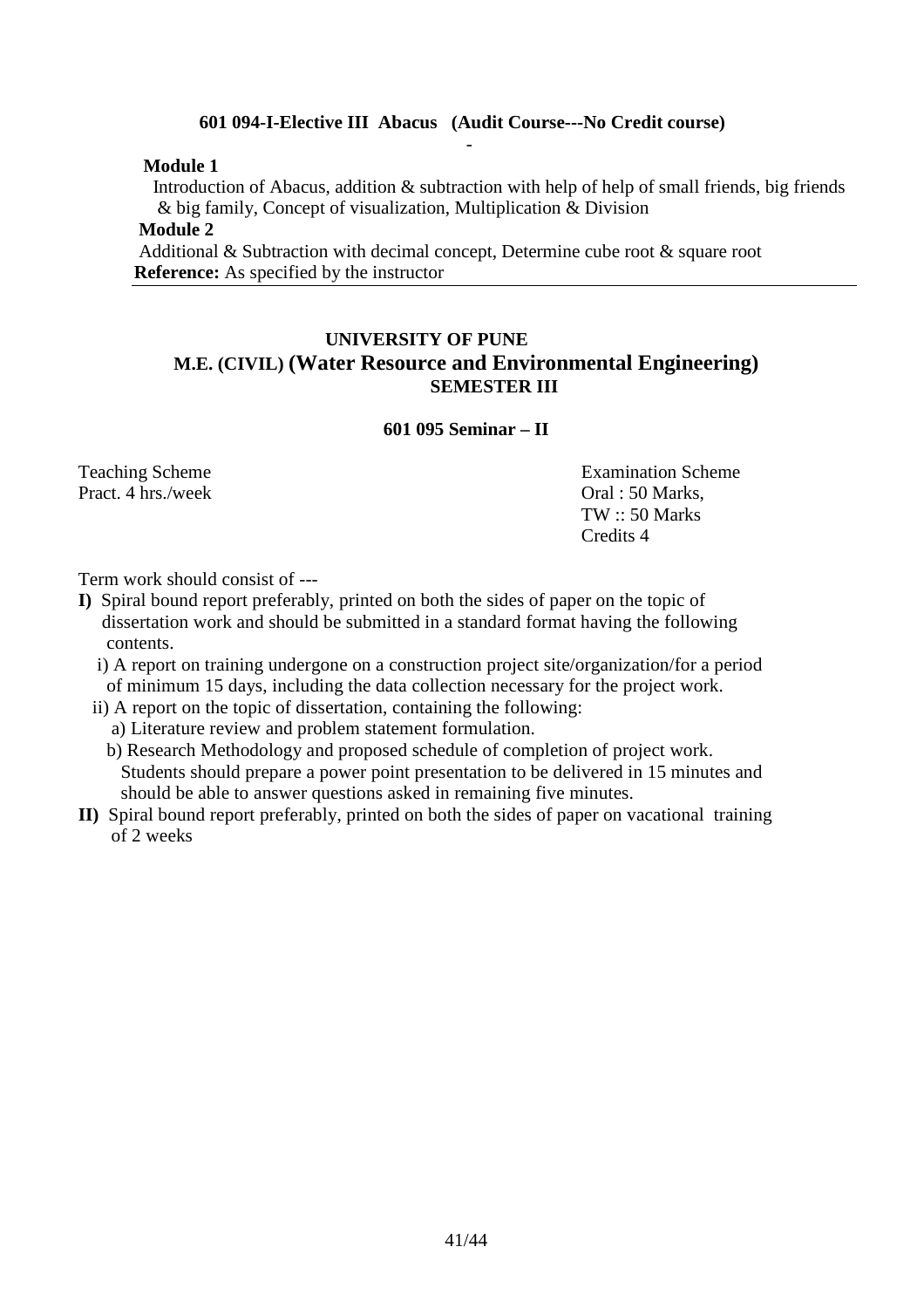# **UNIVERSITY OF PUNE M.E. (CIVIL) (Water Resource and Environmental Engineering) SEMESTER III 601 096 Project Stage I**

Pract. 8 hr./week Oral: 50 marks,

Teaching Scheme **Examination** Scheme TW ; 50 marks Credits 8

The project work will start in semester III, and should preferably be a live problem in the industry or macro-issue having a bearing on performance of the construction industry and should involve scientific research, design, collection, and analysis of data, determining solutions and must preferably bring out the individuals contribution.

The dissertation stage I report should be presented in a standard format, in a spiral bound hard copy, preferably printed on both the sides of paper ,containing the following contents.

- i. Introduction including objectives, limitations of study.
- ii. Literature Survey, background to the research.
- iii. Problem statement and methodology of work
- iv. Theoretical contents associated with topic of research
- v. Field Applications, case studies
- vi. Data collection from field/organizations or details of experimental work/analytical work
- vii. Part analysis / inferences
- viii. Details of remaining work to be completed during the project work stage II
- ix. References

Students should prepare a power point presentation to be delivered in 25 minutes and should be able to answer questions asked in remaining five minutes.(It is preferred that at least one paper on the research area be presented in a conference or published in a referred journal.)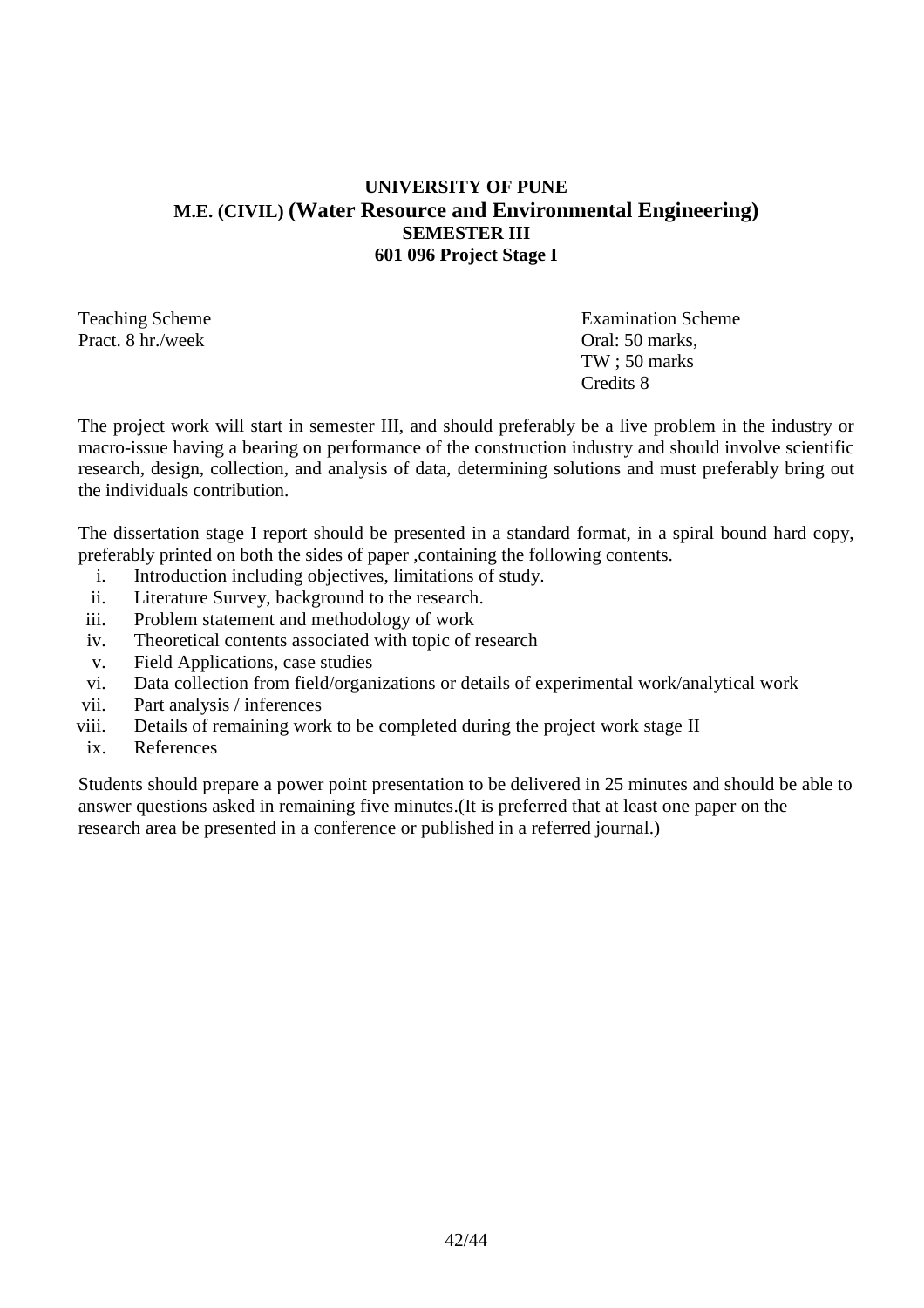# **UNIVERSITY OF PUNE M.E. (CIVIL) (Water Resource and Environmental Engineering) SEMESTER IV**

# **601 097 Seminar – III**

Pract. 5 hrs./week TW : 50 Marks

Teaching Scheme **Examination** Scheme **Examination** Scheme Oral / Presentation-50 marks Credits : -5

Term work should consist of a spiral bound report on the topic of dissertation work,preferably typed on both the sides of pages and should be submitted in a standard format.

Seminar III will be assessed based on the requirements of completion of project work for the project stage II.

Students should prepare a power point presentation to be delivered in 15 minutes and should be able to answer questions asked in remaining five minutes.